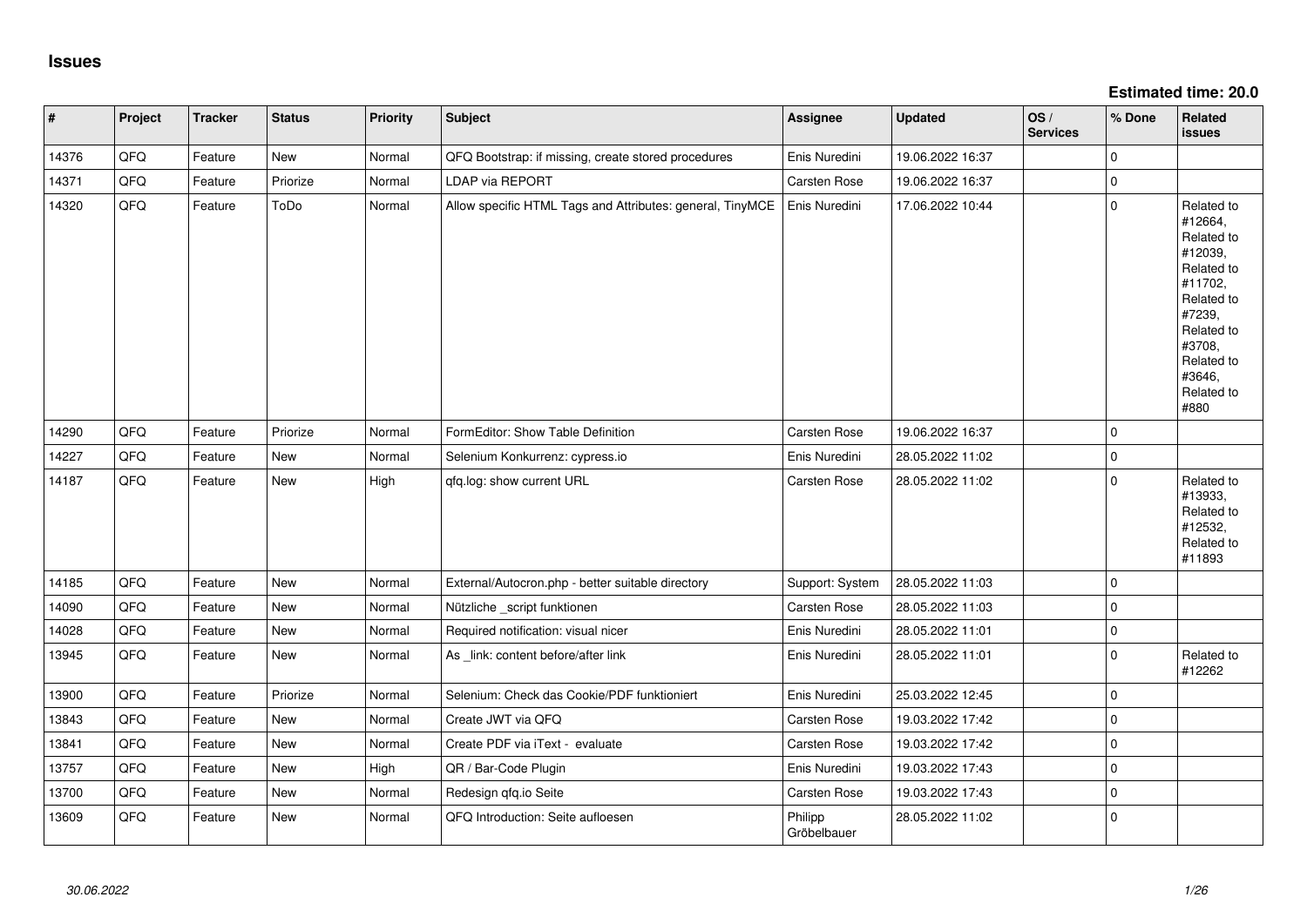| $\vert$ # | Project | <b>Tracker</b> | <b>Status</b>              | <b>Priority</b> | <b>Subject</b>                                                                                                                        | <b>Assignee</b> | <b>Updated</b>   | OS/<br><b>Services</b> | % Done      | Related<br>issues                                                      |
|-----------|---------|----------------|----------------------------|-----------------|---------------------------------------------------------------------------------------------------------------------------------------|-----------------|------------------|------------------------|-------------|------------------------------------------------------------------------|
| 13608     | QFQ     | Feature        | Some day<br>maybe          | Normal          | Automatic Browser Language Redirect                                                                                                   | Enis Nuredini   | 17.06.2022 08:35 |                        | $\mathbf 0$ |                                                                        |
| 13572     | QFQ     | Feature        | Feedback                   | Normal          | Form Load: misleading error message on trying to load non<br>existent primary record                                                  | Enis Nuredini   | 16.05.2022 23:16 |                        | 100         |                                                                        |
| 13566     | QFQ     | Feature        | Ready to sync<br>(develop) | Normal          | Delete config-example.qfq.php file                                                                                                    | Carsten Rose    | 23.12.2021 09:25 |                        | $\mathbf 0$ |                                                                        |
| 13467     | QFQ     | Feature        | New                        | Normal          | ChangeLog Generator                                                                                                                   | Carsten Rose    | 19.03.2022 17:46 |                        | 0           | Related to<br>#11460                                                   |
| 13354     | QFQ     | Feature        | New                        | Normal          | Using Websocket in QFQ                                                                                                                | Carsten Rose    | 10.11.2021 15:47 |                        | $\mathbf 0$ |                                                                        |
| 13330     | QFQ     | Feature        | In Progress                | Normal          | Multi Form: Upload                                                                                                                    | Carsten Rose    | 07.11.2021 12:40 |                        | 50          | Related to<br>#9706                                                    |
| 12679     | QFQ     | Feature        | New                        | Normal          | tablesorter: custom column width                                                                                                      | Carsten Rose    | 16.06.2021 11:10 |                        | 0           |                                                                        |
| 12664     | QFQ     | Feature        | New                        | Normal          | TinyMCE: report/remove malicous HTML/JS Code                                                                                          | Carsten Rose    | 19.03.2022 17:47 |                        | 0           | Related to<br>#14320                                                   |
| 12632     | QFQ     | Feature        | New                        | Normal          | TinyMCE: Prepare CSS classes for images                                                                                               | Carsten Rose    | 04.06.2021 14:35 |                        | 100         | Blocked by<br>#12186                                                   |
| 12630     | QFQ     | Feature        | In Progress                | Normal          | Input: date[time]: min / max values                                                                                                   | Enis Nuredini   | 20.06.2022 18:31 |                        | $\mathbf 0$ | Related to<br>#10096,<br>Related to<br>#14302,<br>Related to<br>#14303 |
| 12611     | QFQ     | Feature        | Some day<br>maybe          | Normal          | Refactoring: Bootstrap with Lazy Loading                                                                                              | Carsten Rose    | 08.06.2022 10:37 |                        | $\mathbf 0$ | Related to<br>#12490,<br>Related to<br>#10013,<br>Related to<br>#7732  |
| 12603     | QFQ     | Feature        | New                        | Normal          | Dropdown (Select), Radio, checkbox:<br>itemListAlways={{!SELECT key, value}}                                                          | Carsten Rose    | 19.03.2022 17:47 |                        | $\mathbf 0$ |                                                                        |
| 12584     | QFQ     | Feature        | Feedback                   | Normal          | T3 v10 migration script: replace alias-patterns (v11)                                                                                 | Carsten Rose    | 28.05.2022 11:12 |                        | 100         |                                                                        |
| 12556     | QFQ     | Feature        | New                        | Normal          | Pills Title: colored = static or dynamic on allrequiredgiven                                                                          | Benjamin Baer   | 19.03.2022 17:49 |                        | $\mathbf 0$ |                                                                        |
| 12544     | QFQ     | Feature        | New                        | High            | a) ' AS _link' new also as ' AS _format', b) sortierung via<br>'display: none;', c) '_format' benoeitgt nicht zwingend<br>u/U/p/m/z/d | Carsten Rose    | 14.12.2021 16:03 |                        | $\mathbf 0$ |                                                                        |
| 12532     | QFQ     | Feature        | New                        | High            | SIP-Parameter bei Seitenaufruf in Browser-Console<br>anzeigen                                                                         | Carsten Rose    | 07.12.2021 17:19 |                        | $\mathbf 0$ | Related to<br>#11893,<br>Related to<br>#14187                          |
| 12504     | QFQ     | Feature        | Priorize                   | Normal          | sql.log: report fe.id                                                                                                                 | Carsten Rose    | 05.05.2021 22:09 |                        | $\mathbf 0$ |                                                                        |
| 12503     | QFQ     | Feature        | Priorize                   | Normal          | Detect dangerous UPDATE statement with missing WHERE                                                                                  | Carsten Rose    | 05.05.2021 22:09 |                        | $\mathsf 0$ |                                                                        |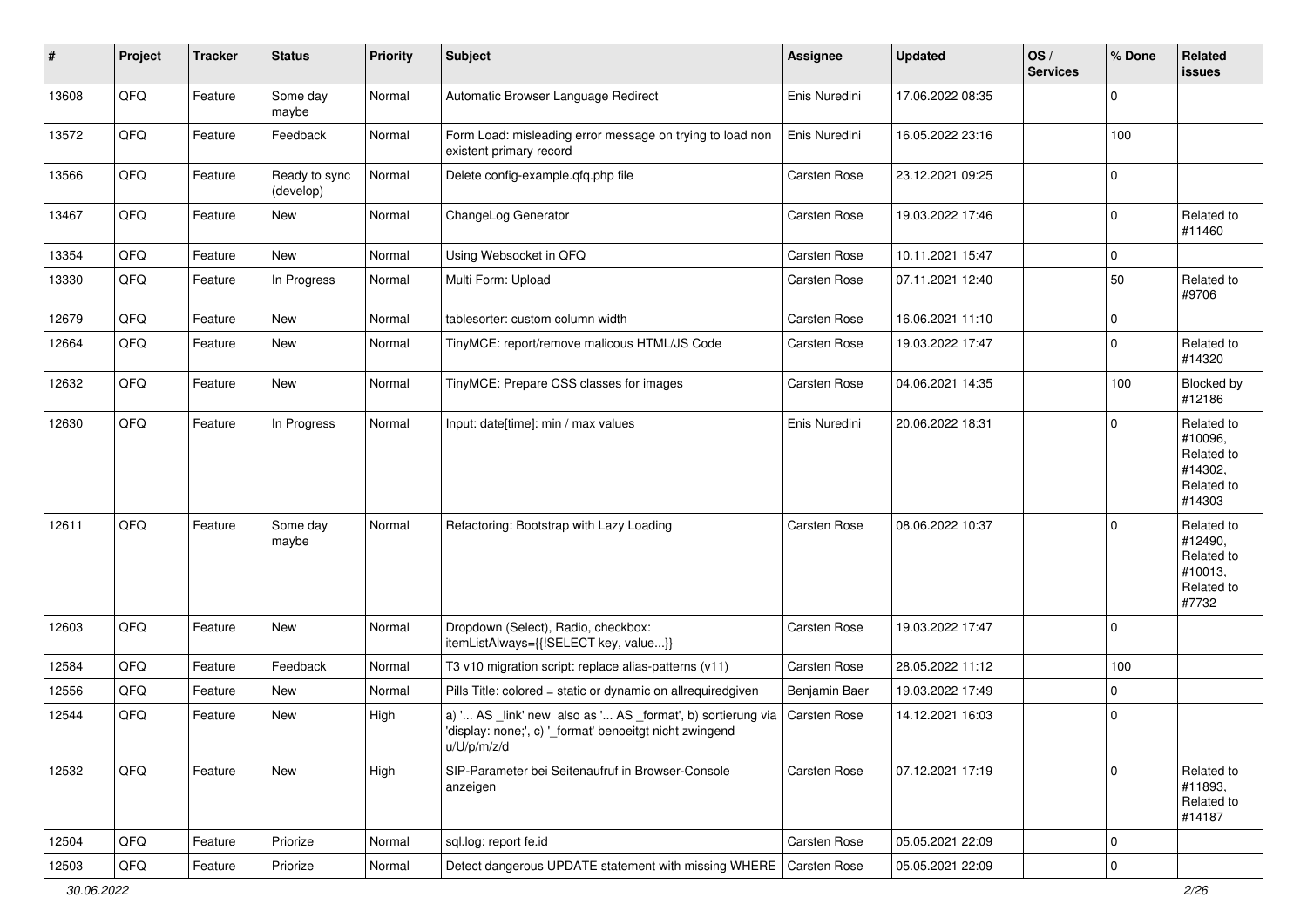| #     | Project | <b>Tracker</b> | <b>Status</b>     | <b>Priority</b> | Subject                                                                                                        | <b>Assignee</b> | <b>Updated</b>   | OS/<br><b>Services</b> | % Done         | Related<br><b>issues</b>                                               |
|-------|---------|----------------|-------------------|-----------------|----------------------------------------------------------------------------------------------------------------|-----------------|------------------|------------------------|----------------|------------------------------------------------------------------------|
| 12490 | QFQ     | Feature        | <b>New</b>        | Normal          | Loading Plugins in QFQ - see what tinymce does. (lazy<br>loading)                                              | Benjamin Baer   | 08.06.2022 10:37 |                        | $\Omega$       | Related to<br>#12611,<br>Related to<br>#10013,<br>Related to<br>#7732  |
| 12480 | QFQ     | Feature        | <b>New</b>        | Normal          | If QFQ upgrade is running, block further request                                                               | Carsten Rose    | 03.05.2021 20:45 |                        | 0              |                                                                        |
| 12477 | QFQ     | Feature        | <b>New</b>        | Normal          | Support for refactoring: Form, FormElement, diverse<br>Tabellen/Spalten, tt-content Records                    | Carsten Rose    | 03.05.2021 20:45 |                        | $\Omega$       |                                                                        |
| 12476 | QFQ     | Feature        | New               | Normal          | clearMe: a) should trigger 'dirty', b) sticky on textarea resize                                               | Benjamin Baer   | 04.01.2022 08:40 |                        | $\mathbf 0$    | Related to<br>#9528                                                    |
| 12474 | QFQ     | Feature        | <b>New</b>        | Normal          | Check BaseConfigURL if it is given and the the last char is '/                                                 | Carsten Rose    | 03.05.2021 20:45 |                        | <sup>0</sup>   |                                                                        |
| 12465 | QFQ     | Feature        | New               | Normal          | QFQ Function: use in FE to fill StoreRecord                                                                    | Carsten Rose    | 05.05.2021 21:58 |                        | $\overline{0}$ |                                                                        |
| 12452 | QFQ     | Feature        | Priorize          | Normal          | BaseURL: alsways with '/' at the end                                                                           | Carsten Rose    | 19.06.2022 13:45 |                        | 0              | Related to<br>#10782                                                   |
| 12440 | QFQ     | Feature        | In Progress       | Normal          | Typo3 V10 upgrade (durchfuehren und testen)                                                                    | Carsten Rose    | 21.03.2022 09:53 |                        | 50             | Related to<br>#12357,<br>Related to<br>#12067,<br>Related to<br>#10661 |
| 12439 | OFQ     | Feature        | In Progress       | Normal          | TinyMCE Paste from Word & Character Count/Limit                                                                | Carsten Rose    | 05.05.2021 22:15 |                        | 0              |                                                                        |
| 12413 | QFQ     | Feature        | <b>New</b>        | Normal          | STORE_TYPO3: enhance for {{be_users.email:T}},<br>{{fe users.email:T}}                                         | Carsten Rose    | 03.05.2021 20:45 |                        | $\Omega$       | Related to<br>#12412,<br>Related to<br>#10012                          |
| 12412 | QFQ     | Feature        | <b>New</b>        | Normal          | Action/Escape qualifier 'e' (empty), '0': if given, an empty<br>string (or '0') will be treated as 'not found' | Carsten Rose    | 08.05.2021 09:40 |                        | $\Omega$       | Related to<br>#12413,<br>Related to<br>#10012                          |
| 12400 | QFQ     | Feature        | <b>New</b>        | Normal          | Tutorial ist in QFQ Doku, Wird in der Suche gefunden, es<br>gibt aber kein Menupunkt - Inhalt ueberpruefen     | Carsten Rose    | 03.05.2021 20:45 |                        | $\Omega$       |                                                                        |
| 12337 | QFQ     | Feature        | Some day<br>maybe | Normal          | Database.php: better caching                                                                                   | Carsten Rose    | 16.09.2021 15:10 |                        | $\mathbf 0$    |                                                                        |
| 12330 | QFQ     | Feature        | <b>New</b>        | Normal          | Copy to input field / text area / TinyMCE                                                                      | Carsten Rose    | 07.04.2021 09:01 |                        | $\Omega$       |                                                                        |
| 12315 | QFQ     | Feature        | Some day<br>maybe | Normal          | Form History (Diffs) / Backups                                                                                 | Carsten Rose    | 16.09.2021 15:10 |                        | $\Omega$       |                                                                        |
| 12269 | QFQ     | Feature        | <b>New</b>        | Normal          | 2FA - Login                                                                                                    | Carsten Rose    | 03.05.2021 20:45 |                        | $\mathbf 0$    |                                                                        |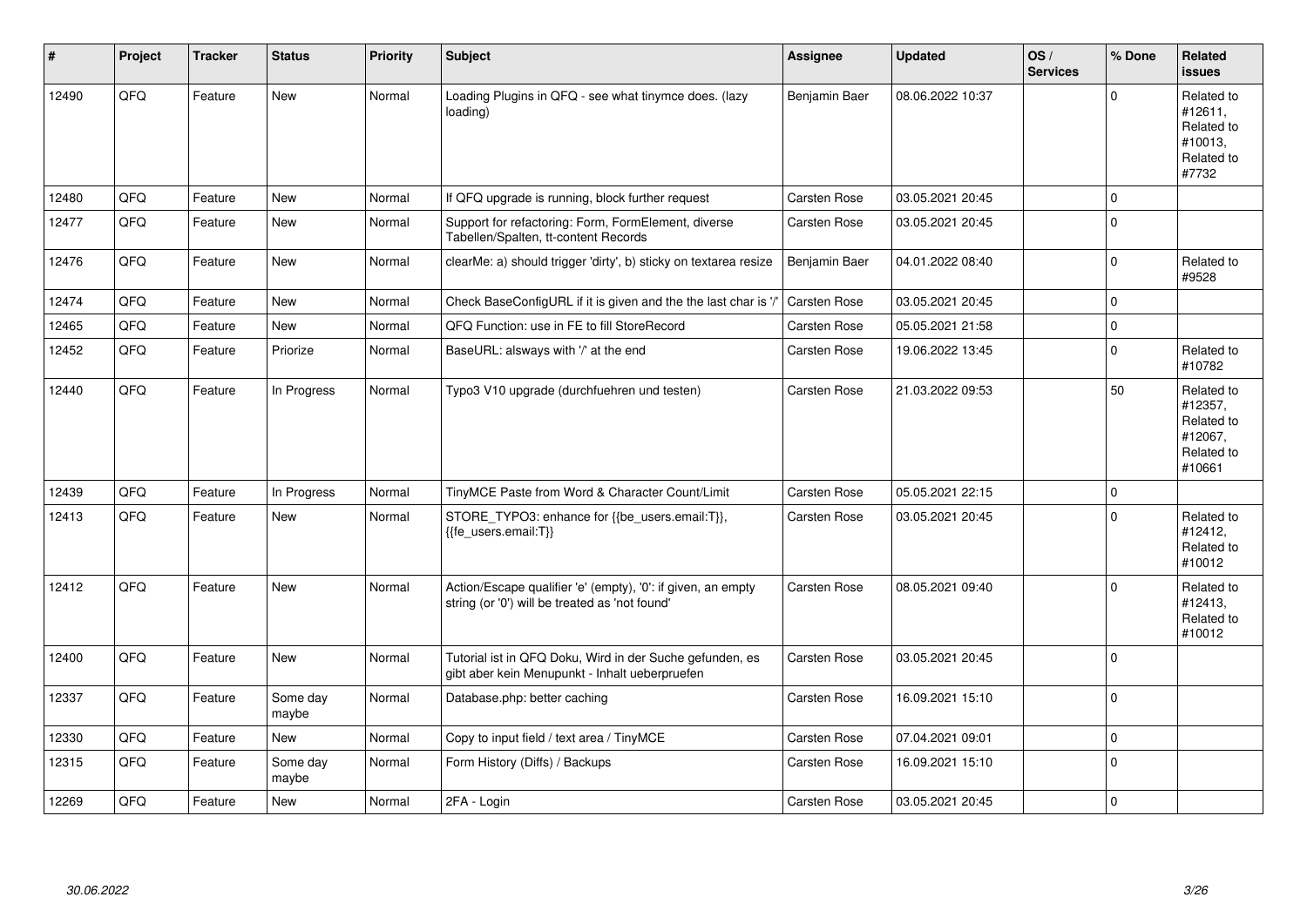| #     | Project | <b>Tracker</b> | <b>Status</b> | <b>Priority</b> | Subject                                                                                              | <b>Assignee</b>                                        | <b>Updated</b>   | OS/<br><b>Services</b> | % Done      | Related<br><b>issues</b>                                                    |                      |
|-------|---------|----------------|---------------|-----------------|------------------------------------------------------------------------------------------------------|--------------------------------------------------------|------------------|------------------------|-------------|-----------------------------------------------------------------------------|----------------------|
| 12262 | QFQ     | Feature        | ToDo          | Normal          | Form buttons on top: more customable                                                                 | Enis Nuredini                                          | 17.06.2022 10:44 |                        | $\Omega$    | Related to<br>#13945, Has<br>duplicate<br>#4046, Has<br>duplicate<br>#10080 |                      |
| 12186 | QFQ     | Feature        | New           | High            | TinyMCE Config für Objekte                                                                           | Carsten Rose                                           | 07.12.2021 17:19 |                        | $\mathbf 0$ | <b>Blocks</b><br>#12632                                                     |                      |
| 12163 | QFQ     | Feature        | <b>New</b>    | Normal          | Checkbox: table wrap                                                                                 | Carsten Rose                                           | 03.05.2021 20:51 |                        | $\mathbf 0$ |                                                                             |                      |
| 12162 | QFQ     | Feature        | New           | Normal          | FE.type=sendmail: personalized mailing (several mails) via<br>template                               | Carsten Rose                                           | 03.05.2021 20:45 |                        | 0           |                                                                             |                      |
| 12156 | QFQ     | Feature        | <b>New</b>    | Normal          | Form: Optional disable 'leave page'                                                                  |                                                        | 03.05.2021 20:45 |                        | 0           |                                                                             |                      |
| 12146 | QFQ     | Feature        | New           | Normal          | Autocron Job: Anzeigen wann der naechste Job ausgefuehrt<br>wird, resp das er nicht ausgefuehrt wird | Carsten Rose                                           | 15.03.2021 15:23 |                        | $\mathbf 0$ |                                                                             |                      |
| 12135 | QFQ     | Feature        | New           | Normal          | Subrecord: Notiz                                                                                     |                                                        | 24.04.2021 16:58 |                        | 0           |                                                                             |                      |
| 12119 | QFQ     | Feature        | New           | Normal          | AS paged: error message missing if there ist no 'r'<br>argument.                                     | Carsten Rose                                           | 03.05.2021 20:51 |                        | 0           |                                                                             |                      |
| 12109 | QFQ     | Feature        | New           | Normal          | Donwload Link: Plain, SIP, Persistent Link, Peristent SIP -<br>new notation                          | Carsten Rose                                           | 03.05.2021 20:45 |                        | 0           | Related to<br>#12085                                                        |                      |
| 12039 | QFQ     | Feature        | New           | Normal          | Missing htmlSpecialChar() in pre processing on form submit                                           |                                                        | 18.02.2021 00:09 |                        | $\Omega$    | Related to<br>#14320                                                        |                      |
| 12038 | QFQ     | Feature        | New           | Normal          | a) STORE_VAR: filenameOnlyStripUniq, b) SP:<br>QSTRIPUNIQ()                                          |                                                        | 17.02.2021 23:55 |                        | $\Omega$    |                                                                             |                      |
| 12024 | QFQ     | Feature        | New           | Normal          | Excel Export: text columns by default decode<br>htmlspeciachar()                                     | Carsten Rose                                           | 17.02.2021 23:55 |                        | $\mathbf 0$ | Related to<br>#12022                                                        |                      |
| 12023 | QFQ     | Feature        | New           | Normal          | MySQL Stored Precdure: QDECODESPECIALCHAR()                                                          | Carsten Rose                                           | 16.02.2021 11:16 |                        | 0           | Related to<br>#12022                                                        |                      |
| 11980 | QFQ     | Feature        | In Progress   | Normal          | protected verzeichnis MUSS geschützt werden                                                          | Carsten Rose                                           | 07.09.2021 13:30 |                        | 0           |                                                                             |                      |
| 11955 | QFQ     | Feature        | New           | Normal          | subrecord: new title option to set <th> attributes - e.g. to<br/>customize tablesorter options.</th> | attributes - e.g. to<br>customize tablesorter options. | Carsten Rose     | 03.05.2021 20:47       |             | $\Omega$                                                                    | Related to<br>#11775 |
| 11893 | QFQ     | Feature        | New           | High            | Broken SIP: a) only report one time, b) only report in main<br>column                                | Carsten Rose                                           | 12.05.2021 12:13 |                        | $\Omega$    | Related to<br>#12532,<br>Related to<br>#14187                               |                      |
| 11892 | QFQ     | Feature        | New           | Normal          | tablesorter: columns with links are hard to order - new<br>qualifier 'Y: <ord>'</ord>                | Enis Nuredini                                          | 23.03.2022 09:22 |                        | $\mathbf 0$ |                                                                             |                      |
| 11850 | QFQ     | Feature        | New           | Urgent          | Wizard Form: basierend auf einer Tabelle eine Form<br>anlegen.                                       |                                                        | 03.05.2021 21:12 |                        | $\mathbf 0$ | Blocked by<br>#8082                                                         |                      |
| 11775 | QFQ     | Feature        | New           | Normal          | Subrecord Tooltip pro Feld                                                                           | Carsten Rose                                           | 18.12.2020 15:22 |                        | 0           | Related to<br>#11955                                                        |                      |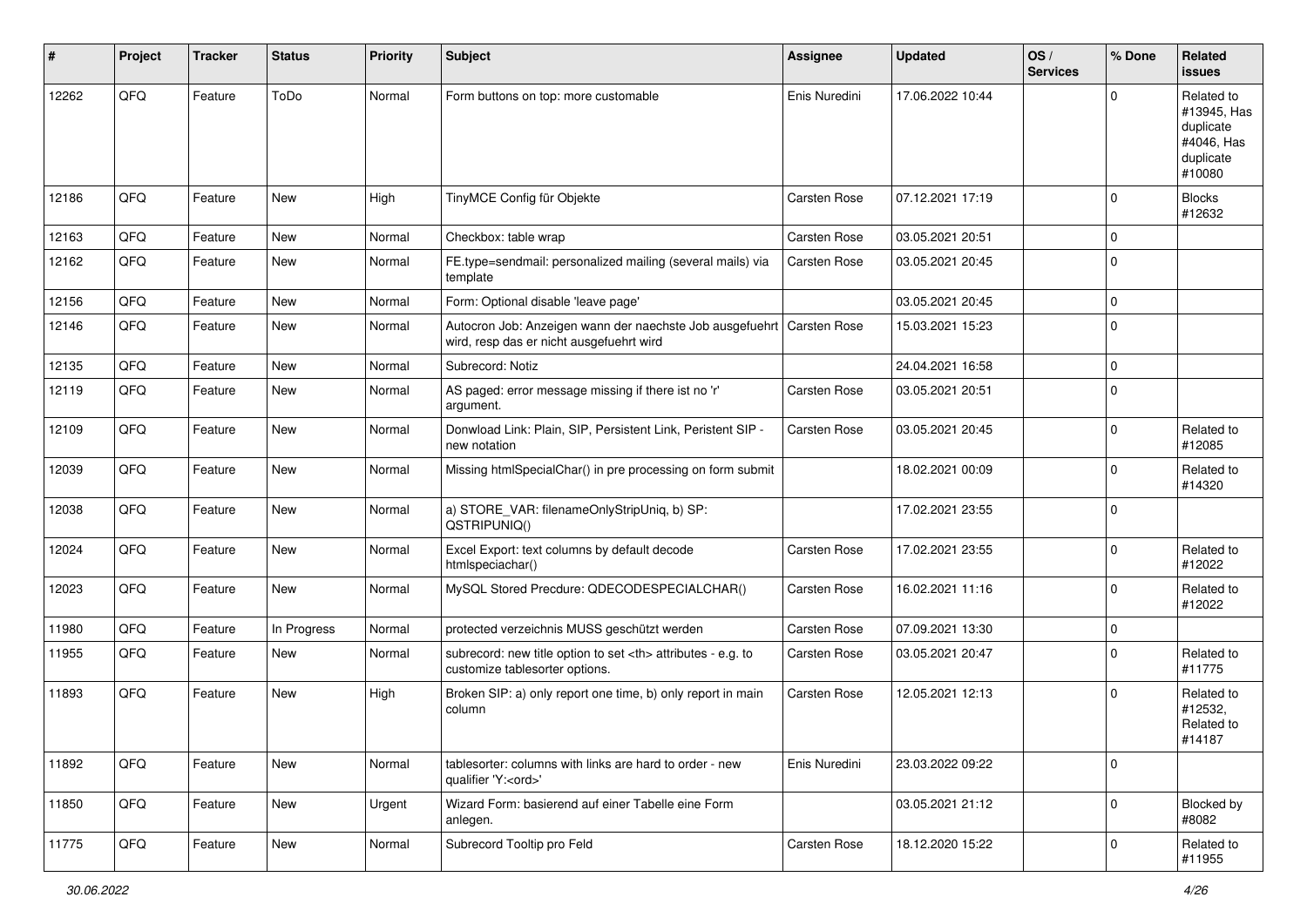| #     | Project | <b>Tracker</b> | <b>Status</b>     | <b>Priority</b> | <b>Subject</b>                                                       | Assignee      | <b>Updated</b>   | OS/<br><b>Services</b> | % Done      | Related<br>issues                            |
|-------|---------|----------------|-------------------|-----------------|----------------------------------------------------------------------|---------------|------------------|------------------------|-------------|----------------------------------------------|
| 11747 | QFQ     | Feature        | New               | Normal          | Maintenance Page with Redirect                                       | Carsten Rose  | 03.05.2021 20:47 |                        | $\Omega$    | Related to<br>#11741                         |
| 11716 | QFQ     | Feature        | <b>New</b>        | Normal          | Form an beliebiger Stelle im Report anzeigen                         |               | 09.12.2020 09:47 |                        | $\mathbf 0$ |                                              |
| 11702 | QFQ     | Feature        | <b>New</b>        | Normal          | HTML Special Char makes no sense for 'allbut' if '&' is<br>forbidden | Carsten Rose  | 07.12.2021 16:35 |                        | $\Omega$    | Related to<br>#5112,<br>Related to<br>#14320 |
| 11535 | QFQ     | Feature        | <b>New</b>        | Normal          | Ability to create SQL columns in frontend QFQ forms                  |               | 17.11.2020 12:11 |                        | $\Omega$    |                                              |
| 11534 | QFQ     | Feature        | New               | Normal          | Report: Action on selected rows - Table batchprocessing<br>feature   |               | 18.11.2020 08:15 |                        | $\pmb{0}$   |                                              |
| 11523 | QFQ     | Feature        | <b>New</b>        | Normal          | Mit dynamic Update erkennen, ob Upload gemacht wurde                 | Carsten Rose  | 13.11.2020 15:07 |                        | $\mathbf 0$ | Related to<br>#9533                          |
| 11516 | QFQ     | Feature        | <b>New</b>        | Normal          | Multi Page Form (Previous/Next Buttons)                              | Carsten Rose  | 16.03.2021 17:52 |                        | $\Omega$    |                                              |
| 11504 | QFQ     | Feature        | New               | Normal          | Dynamic Update: Button text update for 'Save',' Close' &<br>'Delete' | Carsten Rose  | 12.11.2020 23:44 |                        | $\mathbf 0$ |                                              |
| 11460 | QFQ     | Feature        | New               | Normal          | Easier creation of changelog: gitchangelog                           | Carsten Rose  | 12.06.2021 10:20 |                        | $\Omega$    | Related to<br>#13467                         |
| 11323 | QFQ     | Feature        | Some day<br>maybe | Normal          | Report Frontend Editor Modal + Codemirror                            | Carsten Rose  | 16.09.2021 15:10 |                        | $\pmb{0}$   | Related to<br>#11036                         |
| 11322 | QFQ     | Feature        | Some dav<br>maybe | Normal          | Form Element JSON - (multiline parameter field)                      | Carsten Rose  | 16.09.2021 15:10 |                        | 0           |                                              |
| 11320 | QFQ     | Feature        | Priorize          | Normal          | Typo3 Version 10 support                                             | Carsten Rose  | 05.05.2021 22:09 |                        | $\Omega$    |                                              |
| 11217 | QFQ     | Feature        | Some day<br>maybe | Normal          | <b>Extend Script Functionality</b>                                   | Carsten Rose  | 16.09.2021 15:10 |                        | $\Omega$    |                                              |
| 11080 | QFQ     | Feature        | New               | Normal          | Send MQTT messages                                                   | Carsten Rose  | 29.08.2020 19:49 |                        | $\pmb{0}$   |                                              |
| 11076 | QFQ     | Feature        | In Progress       | Normal          | SELECT  AS _websocket                                                | Carsten Rose  | 30.08.2020 17:49 |                        | $\pmb{0}$   |                                              |
| 11036 | QFQ     | Feature        | Some day<br>maybe | Normal          | inline report editor permissions                                     | Carsten Rose  | 16.09.2021 15:09 |                        | $\Omega$    | Related to<br>#11323                         |
| 10996 | QFQ     | Feature        | <b>New</b>        | Normal          | Download video via sip: no seek                                      | Carsten Rose  | 12.08.2020 14:18 |                        | 0           |                                              |
| 10979 | QFQ     | Feature        | New               | Normal          | Ajax Calls an API - dataReport                                       | Carsten Rose  | 11.05.2022 12:15 |                        | 0           |                                              |
| 10976 | QFQ     | Feature        | New               | Normal          | Excel Export Verbesserungen                                          | Carsten Rose  | 06.08.2020 10:56 |                        | 0           |                                              |
| 10874 | QFQ     | Feature        | New               | Normal          | Erstellen eines Foreign Keys in der Tabelle "FormElement"            |               | 13.07.2020 10:11 |                        | $\pmb{0}$   |                                              |
| 10819 | QFQ     | Feature        | New               | Normal          | Persistent SIP - second try                                          | Carsten Rose  | 29.06.2020 23:02 |                        | $\Omega$    | Related to<br>#6261                          |
| 10793 | QFQ     | Feature        | In Progress       | Normal          | <b>Update NPM Packages</b>                                           | Carsten Rose  | 07.09.2021 13:25 |                        | 30          |                                              |
| 10782 | QFQ     | Feature        | Feedback          | Normal          | Tiny MCE: Image Upload                                               | Enis Nuredini | 16.05.2022 23:16 |                        | $\mathbf 0$ | Related to<br>#12452                         |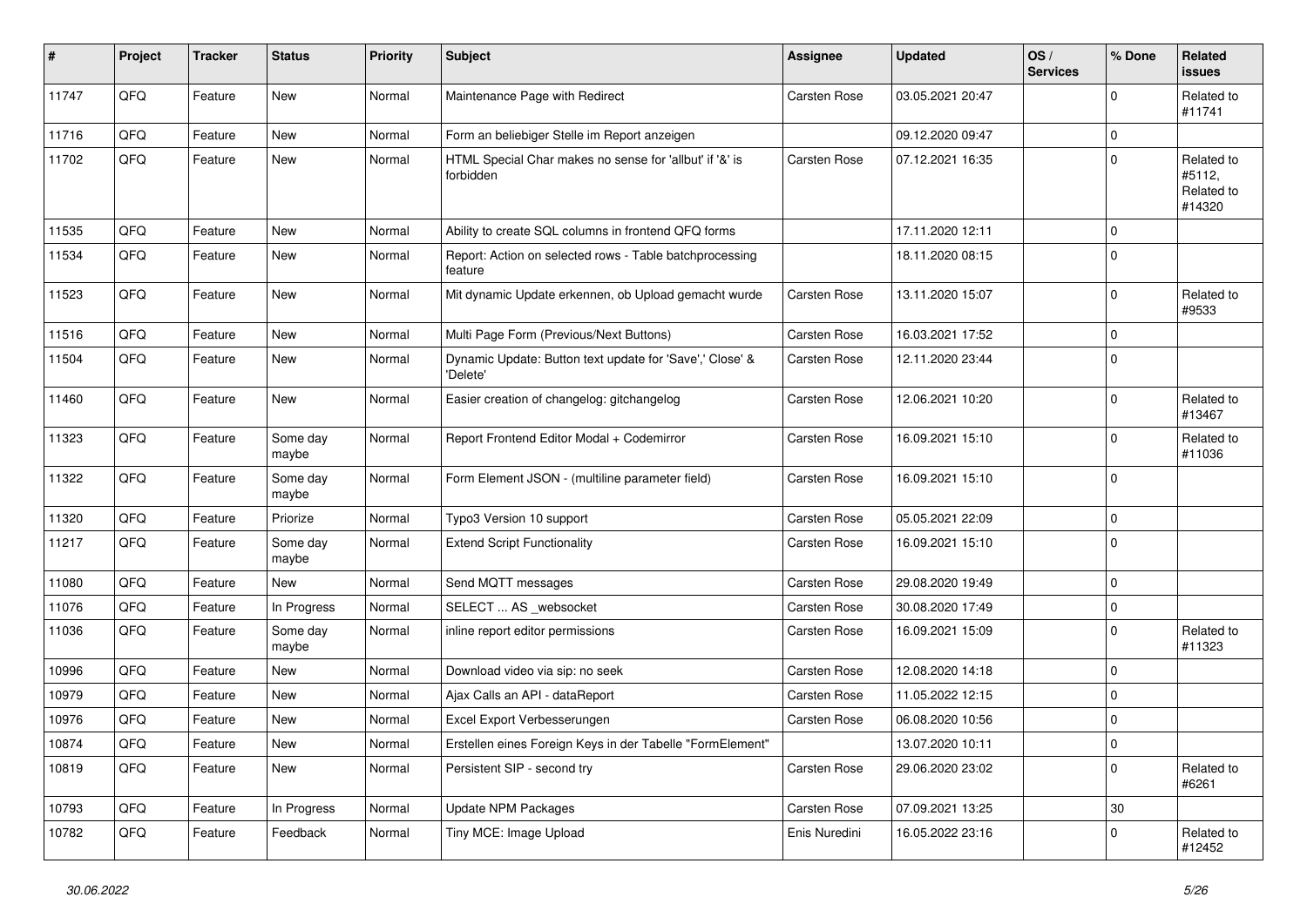| #     | Project | <b>Tracker</b> | <b>Status</b>     | <b>Priority</b> | <b>Subject</b>                                                                           | <b>Assignee</b> | <b>Updated</b>   | OS/<br><b>Services</b> | % Done              | Related<br>issues                            |
|-------|---------|----------------|-------------------|-----------------|------------------------------------------------------------------------------------------|-----------------|------------------|------------------------|---------------------|----------------------------------------------|
| 10763 | QFQ     | Feature        | <b>New</b>        | Normal          | form accessed and submitted despite logout?                                              |                 | 16.06.2020 11:43 |                        | $\mathbf 0$         |                                              |
| 10745 | QFQ     | Feature        | Some day<br>maybe | Normal          | <b>Tablesorter Excel Export</b>                                                          | Carsten Rose    | 16.09.2021 15:09 |                        | 0                   |                                              |
| 10738 | QFQ     | Feature        | Some day<br>maybe | Normal          | CORS headers for external API requests                                                   |                 | 10.06.2020 14:00 |                        | $\mathsf{O}\xspace$ |                                              |
| 10716 | QFQ     | Feature        | Some day<br>maybe | Normal          | Business Logic mit Externen Skripten                                                     | Carsten Rose    | 16.09.2021 15:10 |                        | $\Omega$            | Related to<br>#10713,<br>Related to<br>#8217 |
| 10714 | QFQ     | Feature        | <b>New</b>        | Normal          | multi Table Form                                                                         | Carsten Rose    | 16.03.2021 18:44 |                        | $\mathsf{O}\xspace$ |                                              |
| 10593 | QFQ     | Feature        | New               | Normal          | label2: text behind input element                                                        | Carsten Rose    | 16.05.2020 10:57 |                        | $\Omega$            |                                              |
| 10569 | QFQ     | Feature        | Priorize          | Normal          | link blank more safe                                                                     | Enis Nuredini   | 25.03.2022 12:44 |                        | 0                   |                                              |
| 10463 | QFQ     | Feature        | New               | Normal          | Report_link: expliztes setzen von HTML Tags (Bedarf fuer<br>'data-selenium' & 'id')      | Enis Nuredini   | 23.03.2022 09:23 |                        | $\mathbf 0$         | Related to<br>#7648                          |
| 10443 | QFQ     | Feature        | In Progress       | Normal          | Konzept_api / _live                                                                      | Carsten Rose    | 07.05.2020 09:39 |                        | $\mathbf 0$         |                                              |
| 10384 | QFQ     | Feature        | <b>New</b>        | Normal          | Parameter Exchange QFQ Instances                                                         |                 | 07.05.2020 09:38 |                        | $\mathsf{O}\xspace$ |                                              |
| 10345 | QFQ     | Feature        | New               | Normal          | Templates - Patterns QFQ Style                                                           |                 | 03.05.2021 21:01 |                        | $\mathbf 0$         | Related to<br>#10713                         |
| 10124 | QFQ     | Feature        | Feedback          | Normal          | qfq AAI-Login                                                                            | Karin Niffeler  | 07.05.2020 09:36 |                        | $\mathbf 0$         |                                              |
| 10119 | QFQ     | Feature        | New               | Normal          | Dropdown (selectlist) & TypeAhead: format and catagorize<br>list                         | Carsten Rose    | 07.05.2020 09:36 |                        | $\Omega$            |                                              |
| 10116 | QFQ     | Feature        | Some day<br>maybe | Normal          | TypeAhead: Tag - show inside 'input' element                                             | Carsten Rose    | 16.09.2021 15:09 |                        | $\mathbf 0$         |                                              |
| 10115 | QFQ     | Feature        | New               | Normal          | TypeAhead: static list                                                                   | Carsten Rose    | 26.02.2020 16:42 |                        | 100                 |                                              |
| 10114 | QFQ     | Feature        | New               | High            | Symbol (Link): 'G:' (Glyphicon) replaced by 'i:' (icon)                                  |                 | 07.12.2021 17:19 |                        | $\Omega$            | Related to<br>#3797,<br>Related to<br>#4194  |
| 10095 | QFQ     | Feature        | Some day<br>maybe | Normal          | Generic Gitlab Integration into QFQ                                                      | Carsten Rose    | 16.09.2021 15:10 |                        | $\mathbf 0$         |                                              |
| 10080 | QFQ     | Feature        | New               | Normal          | Popup on 'save' / 'close': configure dialog (answer<br>yes/no/cancle/)                   | Carsten Rose    | 28.03.2021 20:52 |                        | $\mathbf 0$         | Is duplicate of<br>#12262                    |
| 10015 | QFQ     | Feature        | Priorize          | Normal          | Monospace in Textarea                                                                    | Carsten Rose    | 03.02.2020 13:40 |                        | 0                   |                                              |
| 10014 | QFQ     | Feature        | <b>New</b>        | Normal          | Manual.rst: describe behaviour and process order of<br>fillStoreVar, slaveId, sqlBefore, | Carsten Rose    | 01.02.2020 22:31 |                        | $\mathbf 0$         |                                              |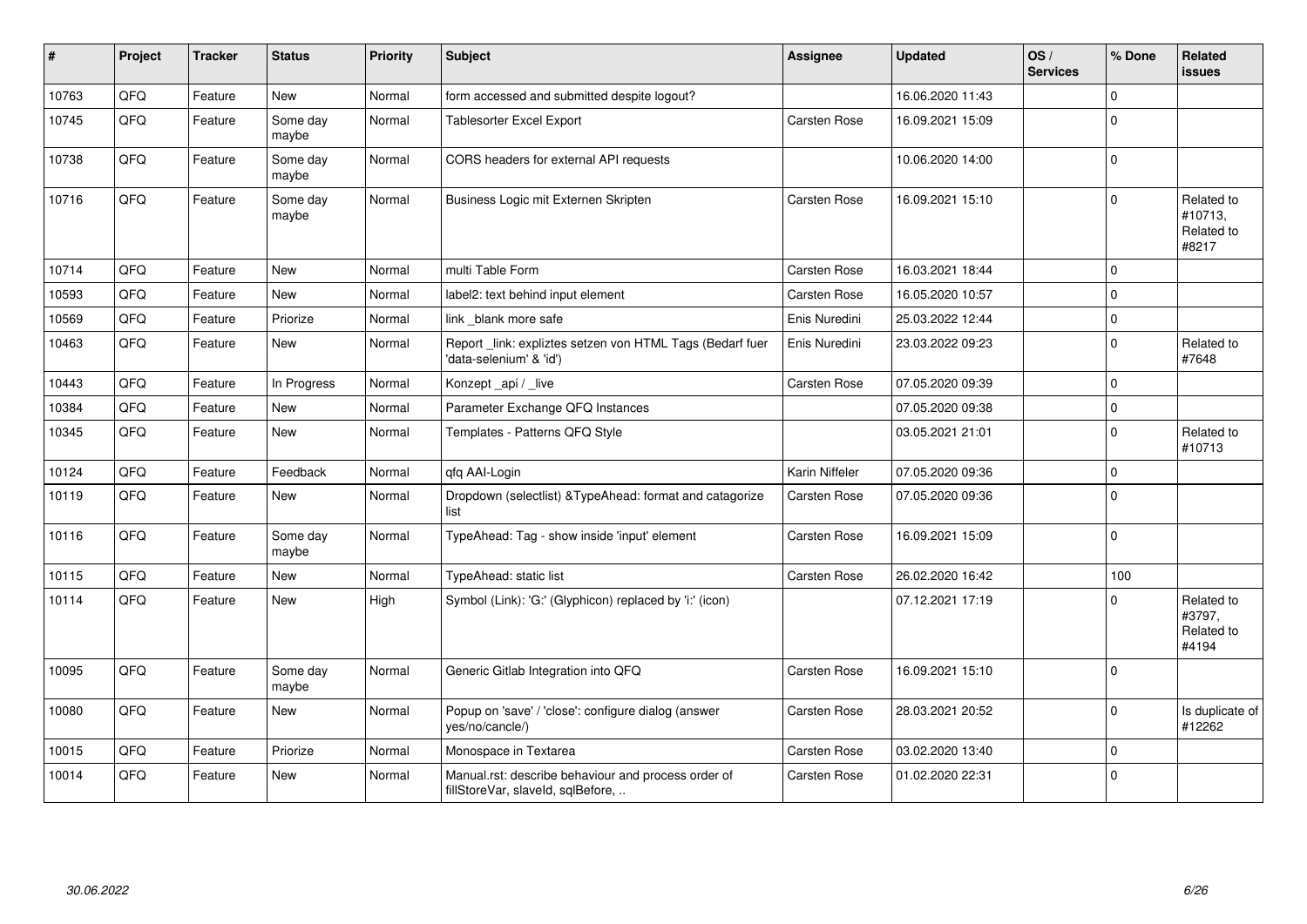| #     | Project | <b>Tracker</b> | <b>Status</b>     | <b>Priority</b> | <b>Subject</b>                                                                                                                        | <b>Assignee</b>     | <b>Updated</b>   | OS/<br><b>Services</b> | % Done      | Related<br>issues                                                      |
|-------|---------|----------------|-------------------|-----------------|---------------------------------------------------------------------------------------------------------------------------------------|---------------------|------------------|------------------------|-------------|------------------------------------------------------------------------|
| 10013 | QFQ     | Feature        | Some day<br>maybe | Normal          | FE.typ=editor: CodeMirror                                                                                                             | Carsten Rose        | 08.06.2022 10:37 |                        | $\mathbf 0$ | Related to<br>#12611,<br>Related to<br>#12490,<br>Related to<br>#7732  |
| 10012 | QFQ     | Feature        | Priorize          | Normal          | redirectAllMailTo: {{beEmail:T}}                                                                                                      | Carsten Rose        | 08.05.2021 09:54 |                        | $\mathbf 0$ | Related to<br>#12412,<br>Related to<br>#12413,<br>Related to<br>#10011 |
| 10011 | QFQ     | Feature        | Priorize          | Normal          | Offer new STORE_TYPO3 Variable 'beUser', 'beEmail'                                                                                    | Carsten Rose        | 08.05.2021 09:51 |                        | $\Omega$    | Related to<br>#10012,<br>Related to<br>#12511                          |
| 10005 | QFQ     | Feature        | Priorize          | Normal          | Report / special column name:  AS _calendar                                                                                           | Carsten Rose        | 03.06.2020 17:28 |                        | 0           |                                                                        |
| 10003 | QFQ     | Feature        | Priorize          | Normal          | fieldset: stronger visualize group                                                                                                    | Benjamin Baer       | 12.02.2020 08:13 |                        | 0           |                                                                        |
| 9983  | QFQ     | Feature        | New               | Normal          | Report Notation: new keyword 'range'                                                                                                  | Carsten Rose        | 01.02.2020 15:55 |                        | $\mathbf 0$ |                                                                        |
| 9968  | QFQ     | Feature        | Priorize          | Normal          | Tooltip in Links for Developer                                                                                                        | Carsten Rose        | 01.02.2020 23:17 |                        | 0           |                                                                        |
| 9928  | QFQ     | Feature        | Priorize          | Normal          | SpecialColumnName: a) Deprecated: ' AS "_+tag " ', b)<br>New: ' AS "_ <tag1><tag2>"'</tag2></tag1>                                    | Carsten Rose        | 01.02.2020 23:17 |                        | $\mathbf 0$ | Related to<br>#9929                                                    |
| 9927  | QFQ     | Feature        | New               | Normal          | QFQ Update: a) Update nur machen wenn BE User<br>eingeloggt ist., b) Bei Fehler genaue Meldung welcher<br>Updateschritt Probleme hat. | <b>Carsten Rose</b> | 22.01.2020 12:59 |                        | $\mathbf 0$ |                                                                        |
| 9900  | QFQ     | Feature        | Priorize          | Normal          | Generic API Call: tt-content record >> JSON                                                                                           | <b>Carsten Rose</b> | 01.02.2020 10:13 |                        | $\mathbf 0$ |                                                                        |
| 9853  | QFQ     | Feature        | New               | Normal          | Check das SQL / QFQ / Mail Logfile geschrieben wird                                                                                   |                     | 09.01.2020 11:15 |                        | 0           |                                                                        |
| 9811  | QFQ     | Feature        | New               | Normal          | Report: tag every n'th row                                                                                                            | Carsten Rose        | 01.02.2020 23:22 |                        | $\mathbf 0$ |                                                                        |
| 9781  | QFQ     | Feature        | New               | Normal          | Button: CSS class to make buttons smaller                                                                                             | Carsten Rose        | 01.02.2020 23:22 |                        | 0           |                                                                        |
| 9777  | QFQ     | Feature        | New               | Normal          | Logging QFQ Variables                                                                                                                 | <b>Carsten Rose</b> | 16.12.2019 17:17 |                        | 0           |                                                                        |
| 9707  | QFQ     | Feature        | New               | Normal          | SIP security: encode pageld and check pageld on decode                                                                                | Carsten Rose        | 01.02.2020 23:22 |                        | 0           |                                                                        |
| 9706  | QFQ     | Feature        | New               | Normal          | Multi File Upload (hidden template group)                                                                                             | <b>Carsten Rose</b> | 01.02.2020 23:22 |                        | 0           | Related to<br>#7521,<br>Related to<br>#5562,<br>Related to<br>#13330   |
| 9704  | QFQ     | Feature        | Some day<br>maybe | Normal          | Thumbnails Generieren beim Splitten von PDF Files                                                                                     | Carsten Rose        | 11.12.2019 16:01 |                        | $\mathbf 0$ |                                                                        |
| 9668  | QFQ     | Feature        | Priorize          | Normal          | Form.mode: rename 'hidden' to 'hide'                                                                                                  | Carsten Rose        | 05.05.2021 22:14 |                        | $\mathbf 0$ | Related to<br>#6437                                                    |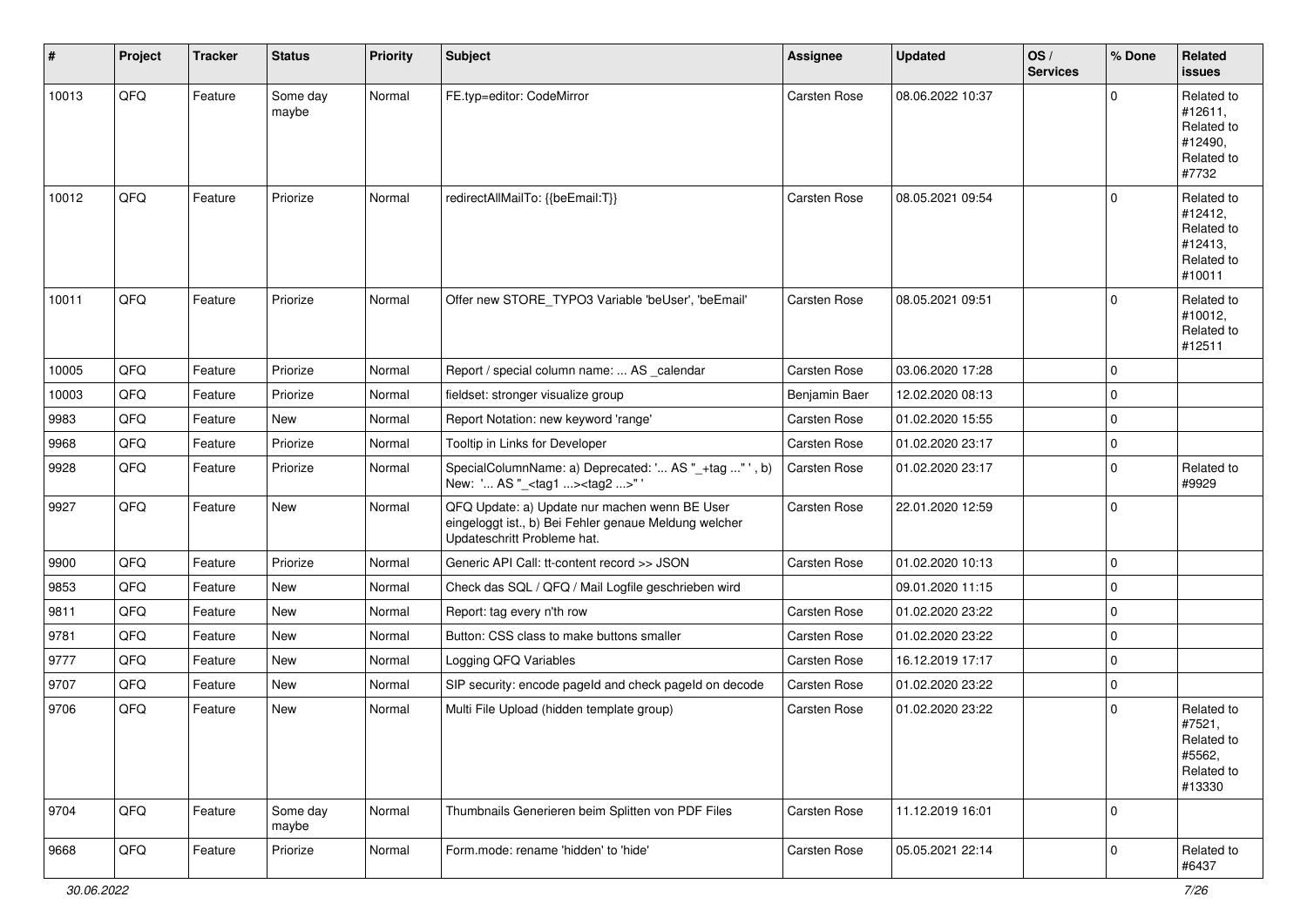| #    | Project | <b>Tracker</b> | <b>Status</b>     | <b>Priority</b> | <b>Subject</b>                                                                  | Assignee      | <b>Updated</b>   | OS/<br><b>Services</b> | % Done      | Related<br>issues    |
|------|---------|----------------|-------------------|-----------------|---------------------------------------------------------------------------------|---------------|------------------|------------------------|-------------|----------------------|
| 9602 | QFQ     | Feature        | New               | Normal          | Form definition as JSON                                                         | Carsten Rose  | 01.02.2020 23:21 |                        | $\mathbf 0$ | Related to<br>#9600  |
| 9579 | QFQ     | Feature        | Some day<br>maybe | Normal          | Multiform with Process Row                                                      | Carsten Rose  | 11.12.2019 16:01 |                        | $\Omega$    |                      |
| 9548 | QFQ     | Feature        | Feedback          | High            | FormElement: Pattern mismatch - optional report only on<br>focus lost           | Benjamin Baer | 03.05.2021 21:14 |                        | $\Omega$    |                      |
| 9537 | QFQ     | Feature        | <b>New</b>        | Normal          | FormEditor: Edit fieldset in FrontEnd                                           | Carsten Rose  | 01.02.2020 23:22 |                        | 0           |                      |
| 9517 | QFQ     | Feature        | In Progress       | High            | Input multiple tags with typeahead                                              | Carsten Rose  | 03.05.2021 21:14 |                        | 40          | Related to<br>#10150 |
| 9394 | QFQ     | Feature        | Priorize          | Normal          | REST: allow for non numerical ids in get requests                               | Carsten Rose  | 05.05.2021 22:10 |                        | $\mathbf 0$ |                      |
| 9352 | QFQ     | Feature        | New               | Normal          | FE 'Native' fire slaveld, sqlAfter, sqllns                                      | Carsten Rose  | 01.02.2020 23:22 |                        | $\mathsf 0$ |                      |
| 9348 | QFQ     | Feature        | New               | Normal          | defaultThumbnailSize: pre render thumbnails                                     | Carsten Rose  | 12.06.2021 09:05 |                        | 0           |                      |
| 9346 | QFQ     | Feature        | Priorize          | Normal          | beforeSave: check if an upload is given                                         | Carsten Rose  | 11.06.2021 21:18 |                        | 0           |                      |
| 9221 | QFQ     | Feature        | <b>New</b>        | Normal          | typeAhead: Zeichenlimite ausschalten                                            | Carsten Rose  | 29.06.2022 22:36 |                        | $\Omega$    |                      |
| 9208 | QFQ     | Feature        | New               | Normal          | Manage 'recent' records                                                         | Carsten Rose  | 01.02.2020 23:22 |                        | $\mathbf 0$ |                      |
| 9136 | QFQ     | Feature        | New               | Normal          | Create ZIP files with dynamic PDFs                                              | Carsten Rose  | 01.02.2020 23:22 |                        | 0           |                      |
| 9135 | QFQ     | Feature        | Priorize          | Normal          | Progress Bar generic / replace old hourglass download<br>popup                  | Benjamin Baer | 03.01.2022 07:43 |                        | $\mathbf 0$ |                      |
| 9130 | QFQ     | Feature        | Some day<br>maybe | Normal          | tablesorter: Automatic Row numbering / Zeilenummer                              | Benjamin Baer | 01.02.2020 23:22 |                        | $\Omega$    |                      |
| 9129 | QFQ     | Feature        | <b>New</b>        | Normal          | sqlValidate: Message as notification, not as error                              | Carsten Rose  | 01.02.2020 23:22 |                        | $\mathbf 0$ | Related to<br>#9128  |
| 9128 | QFQ     | Feature        | New               | Normal          | Error Message: not replaced variables- a) replace back to<br>'{{', b) underline | Carsten Rose  | 01.02.2020 23:22 |                        | 0           | Related to<br>#9129  |
| 9052 | QFQ     | Feature        | Feedback          | High            | Report: CodeMirror with SQL Syntax Highlight in FE                              | Enis Nuredini | 08.06.2022 10:25 |                        | 0           |                      |
| 8975 | QFQ     | Feature        | New               | Normal          | Report Notation: 2.0                                                            | Carsten Rose  | 01.02.2020 23:22 |                        | 0           | Related to<br>#8963  |
| 8963 | QFQ     | Feature        | Priorize          | Normal          | Setting values in a store: flexible way                                         | Carsten Rose  | 05.05.2021 22:10 |                        | $\Omega$    | Related to<br>#8975  |
| 8962 | QFQ     | Feature        | <b>New</b>        | High            | allow for form fields with identical names                                      | Carsten Rose  | 03.05.2021 21:14 |                        | $\mathbf 0$ |                      |
| 8894 | QFQ     | Feature        | Some day<br>maybe | Normal          | Documentation Tags Usable in QFQ Application                                    | Carsten Rose  | 11.12.2019 16:01 |                        | $\mathbf 0$ |                      |
| 8892 | QFQ     | Feature        | Some day<br>maybe | Normal          | Display and Edit SQL Comments in Form Editor                                    | Carsten Rose  | 11.12.2019 16:01 |                        | $\mathbf 0$ |                      |
| 8806 | QFQ     | Feature        | New               | Normal          | SQL Function nl2br                                                              | Carsten Rose  | 01.02.2020 23:22 |                        | 0           |                      |
| 8719 | QFQ     | Feature        | <b>New</b>        | Normal          | extraButtonLock: add support for 0/1                                            | Carsten Rose  | 01.02.2020 23:22 |                        | $\pmb{0}$   |                      |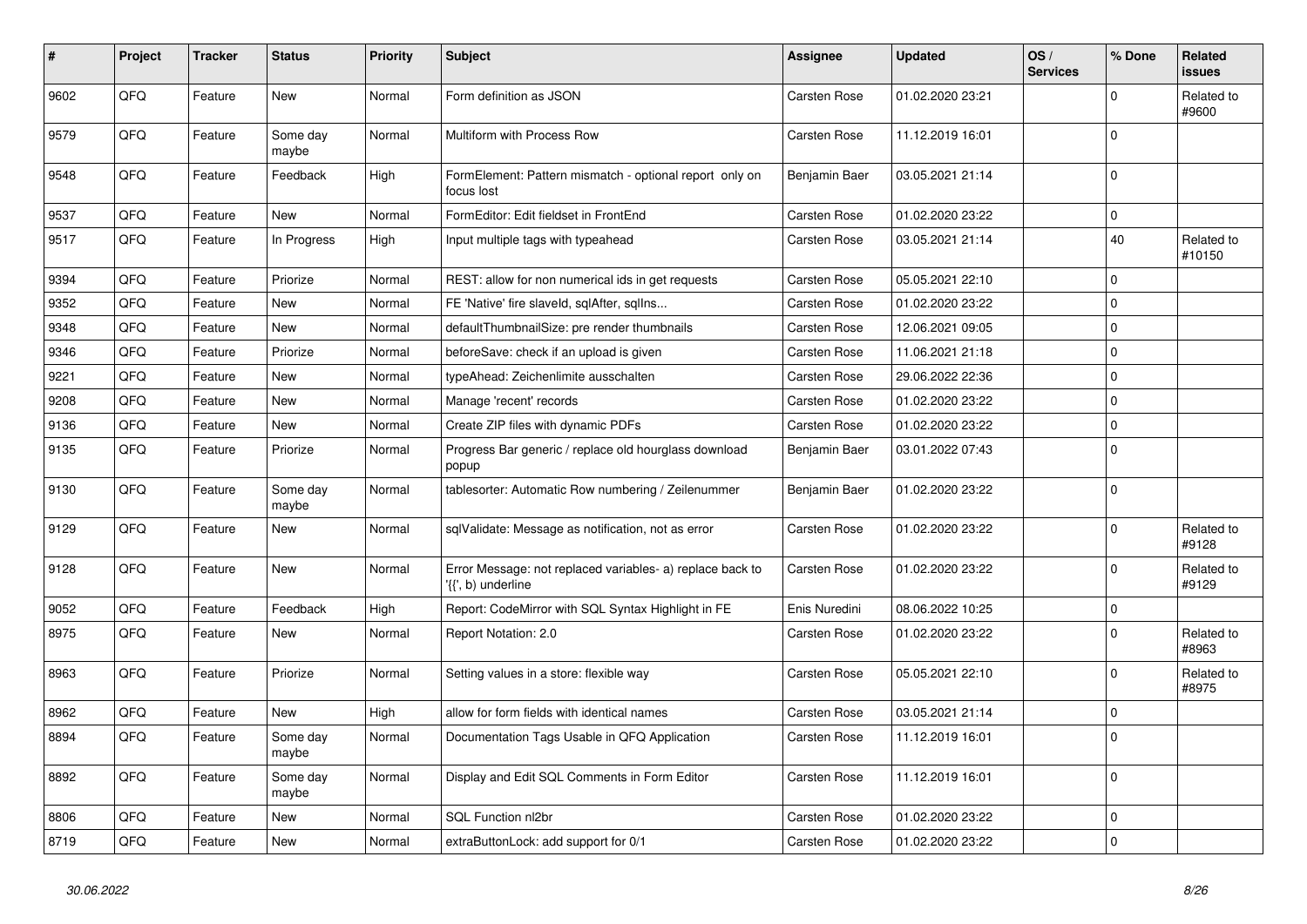| #    | Project | <b>Tracker</b> | <b>Status</b>     | <b>Priority</b> | <b>Subject</b>                                                                                         | <b>Assignee</b> | <b>Updated</b>   | OS/<br><b>Services</b> | % Done      | Related<br>issues                               |
|------|---------|----------------|-------------------|-----------------|--------------------------------------------------------------------------------------------------------|-----------------|------------------|------------------------|-------------|-------------------------------------------------|
| 8702 | QFQ     | Feature        | New               | Normal          | Load Record which is locked: missing user info                                                         | Carsten Rose    | 11.12.2019 16:16 |                        | $\Omega$    | Related to<br>#9789                             |
| 8586 | QFQ     | Feature        | Some day<br>maybe | Normal          | QFQ: Enhance Error message for 'record not found'                                                      | Carsten Rose    | 16.09.2021 15:10 |                        | $\Omega$    |                                                 |
| 8585 | QFQ     | Feature        | Priorize          | Normal          | Enhance Error message for 'unknown form'                                                               | Carsten Rose    | 01.02.2020 10:13 |                        | $\Omega$    |                                                 |
| 8584 | QFQ     | Feature        | Priorize          | Normal          | FE 'Action' - never assign to Container (except Template<br>Group)                                     | Carsten Rose    | 01.02.2020 10:13 |                        | $\mathbf 0$ |                                                 |
| 8522 | QFQ     | Feature        | Some day<br>maybe | Normal          | build QFQ - npm warnings                                                                               | Benjamin Baer   | 01.02.2020 23:19 |                        | 50          |                                                 |
| 8520 | QFQ     | Feature        | Some day<br>maybe | Normal          | Bring QFQ to Composer                                                                                  | Carsten Rose    | 16.09.2021 15:10 |                        | $\mathbf 0$ |                                                 |
| 8336 | QFQ     | Feature        | New               | Normal          | Form > modified > Close New: a) Optional disable popup, b)<br>custom text, c) mode on save: close stay | Carsten Rose    | 01.02.2020 23:22 |                        | $\mathbf 0$ | Related to<br>#8335                             |
| 8277 | QFQ     | Feature        | Priorize          | Normal          | fe.parameter.default=                                                                                  | Carsten Rose    | 01.02.2020 23:17 |                        | $\mathbf 0$ | Related to<br>#8113                             |
| 8217 | QFQ     | Feature        | New               | Normal          | if-elseif-else construct                                                                               | Carsten Rose    | 16.03.2021 18:41 |                        | $\mathbf 0$ | Related to<br>#10716                            |
| 8204 | QFQ     | Feature        | Priorize          | High            | Position 'required mark'                                                                               | Carsten Rose    | 16.06.2021 13:44 |                        | $\mathbf 0$ |                                                 |
| 8187 | QFQ     | Feature        | New               | Normal          | Subrecord: enable/hide new button - make new/edit/delete<br>customizeable.                             | Carsten Rose    | 06.03.2021 18:44 |                        | $\mathbf 0$ | Related to<br>#11326                            |
| 8101 | QFQ     | Feature        | Some day<br>maybe | Normal          | Password hash: support further hashing methods                                                         | Carsten Rose    | 16.09.2021 15:10 |                        | $\Omega$    |                                                 |
| 8089 | QFQ     | Feature        | New               | Normal          | Copy/Paste for FormElements                                                                            | Carsten Rose    | 01.02.2020 23:22 |                        | $\mathbf 0$ |                                                 |
| 8082 | QFQ     | Feature        | Priorize          | High            | Contact form without saving record                                                                     | Carsten Rose    | 07.12.2021 15:20 |                        | $\Omega$    | Related to<br>#8587,<br><b>Blocks</b><br>#11850 |
| 8056 | QFQ     | Feature        | Some day<br>maybe | Normal          | Termin Organisation (Reservation)                                                                      |                 | 01.02.2020 23:19 |                        | $\Omega$    | Related to<br>#8658                             |
| 8044 | QFQ     | Feature        | Priorize          | Normal          | Transaction: a) Form, b) Report                                                                        | Carsten Rose    | 05.05.2021 22:14 |                        | $\Omega$    | Related to<br>#8043                             |
| 8034 | QFQ     | Feature        | Priorize          | Normal          | FormElement 'data': 22.22.2222 should not be accepted                                                  | Carsten Rose    | 01.02.2020 10:13 |                        | $\mathbf 0$ |                                                 |
| 7965 | QFQ     | Feature        | Priorize          | Normal          | Input type 'text' with visual format - currency                                                        | Benjamin Baer   | 03.01.2022 07:45 |                        | 0           |                                                 |
| 7924 | QFQ     | Feature        | New               | Normal          | Radio/Checkbox with Tooltip                                                                            | Carsten Rose    | 01.02.2020 23:22 |                        | 0           |                                                 |
| 7921 | QFQ     | Feature        | Some day<br>maybe | Normal          | Rest API Export: URL kuerzer machen                                                                    |                 | 01.02.2020 23:19 |                        | $\mathbf 0$ |                                                 |
| 7920 | QFQ     | Feature        | New               | Normal          | FE: Syntax Highlight, Zeinlenumbruch                                                                   | Carsten Rose    | 01.02.2020 10:03 |                        | 0           |                                                 |
| 7850 | QFG     | Feature        | New               | High            | Upload records: non 'pathFileName' column                                                              | Carsten Rose    | 03.05.2021 21:14 |                        | $\pmb{0}$   |                                                 |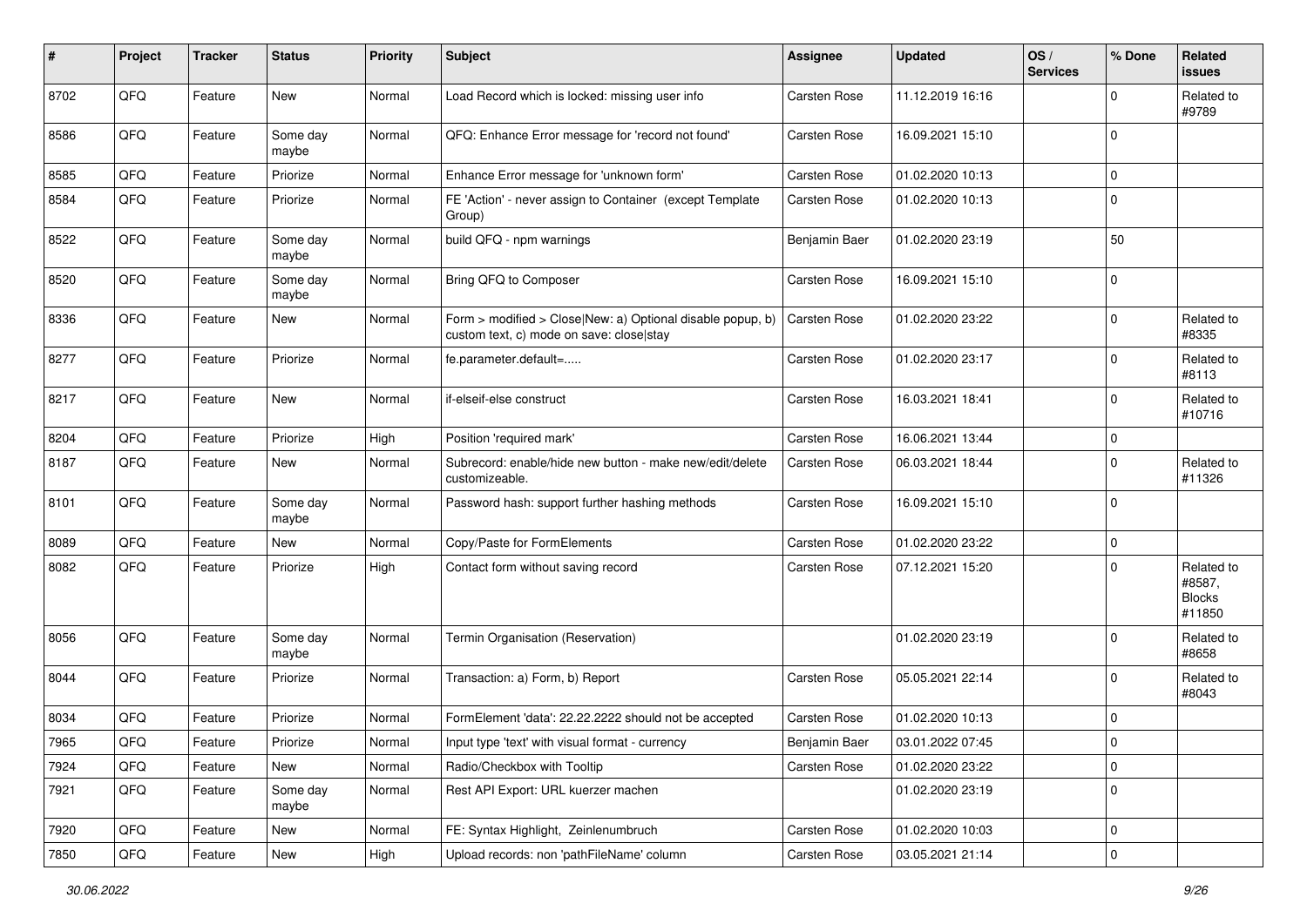| #    | Project | <b>Tracker</b> | <b>Status</b>     | <b>Priority</b> | <b>Subject</b>                                                          | Assignee            | <b>Updated</b>   | OS/<br><b>Services</b> | % Done      | Related<br>issues                                                      |
|------|---------|----------------|-------------------|-----------------|-------------------------------------------------------------------------|---------------------|------------------|------------------------|-------------|------------------------------------------------------------------------|
| 7812 | QFQ     | Feature        | New               | Normal          | FE 'Subrecord' - new option 'subrecordShowFilter',<br>'subrecordPaging' | Carsten Rose        | 01.02.2020 23:22 |                        | 0           |                                                                        |
| 7732 | QFQ     | Feature        | Some day<br>maybe | Normal          | Javascript: Lazy Loading der add on libs                                | Benjamin Baer       | 08.06.2022 10:38 |                        | $\Omega$    | Related to<br>#12611,<br>Related to<br>#12490,<br>Related to<br>#10013 |
| 7730 | QFQ     | Feature        | Priorize          | Normal          | SELECT Box: title in between                                            | Benjamin Baer       | 01.02.2020 23:22 |                        | $\mathbf 0$ |                                                                        |
| 7683 | QFQ     | Feature        | New               | Normal          | Special column names in '{{ SELECT  AS _link }}' should<br>be detected  | Carsten Rose        | 01.02.2020 23:21 |                        | 0           |                                                                        |
| 7681 | QFQ     | Feature        | <b>New</b>        | Normal          | Optional switch off 'check for modified record'                         | Carsten Rose        | 01.02.2020 23:21 |                        | 0           |                                                                        |
| 7660 | QFQ     | Feature        | New               | Normal          | IMAP: import mails to DB, move / delete mails                           | Carsten Rose        | 01.02.2020 09:52 |                        | 0           |                                                                        |
| 7630 | QFQ     | Feature        | Priorize          | Normal          | detailed error message for simple upload                                | Carsten Rose        | 01.02.2020 10:13 |                        | $\mathbf 0$ |                                                                        |
| 7602 | QFQ     | Feature        | ToDo              | High            | Multi Select: with checkboxes                                           | Benjamin Baer       | 22.03.2022 09:07 |                        | 0           |                                                                        |
| 7522 | QFQ     | Feature        | Priorize          | Normal          | Inserting default index.html to folder (Avoid Apache<br>Indexing)       | Carsten Rose        | 01.02.2020 10:13 |                        | $\mathbf 0$ |                                                                        |
| 7521 | QFQ     | Feature        | New               | Normal          | TemplateGroup: fe.type=upload                                           | Carsten Rose        | 01.02.2020 23:21 |                        | 0           | Related to<br>#9706                                                    |
| 7520 | QFQ     | Feature        | New               | Normal          | QR Code:  AS _qr ( AS _link)                                            | Carsten Rose        | 01.02.2020 23:22 |                        | 0           |                                                                        |
| 7519 | QFQ     | Feature        | New               | Normal          | Select: Multi                                                           | Carsten Rose        | 01.02.2020 23:22 |                        | 0           |                                                                        |
| 7481 | QFQ     | Feature        | New               | Normal          | Detect 'BaseUrl' automatically                                          | Carsten Rose        | 01.02.2020 23:21 |                        | 0           |                                                                        |
| 7480 | QFQ     | Feature        | <b>New</b>        | Normal          | Record History (Undo / Redo)                                            | Carsten Rose        | 11.12.2019 16:16 |                        | 0           | Related to<br>#2361                                                    |
| 7453 | QFQ     | Feature        | Some day<br>maybe | Normal          | import / export forms QFQ                                               | Carsten Rose        | 16.09.2021 15:10 |                        | $\Omega$    |                                                                        |
| 7452 | QFQ     | Feature        | Some day<br>maybe | Normal          | automate deployment new QFQ version                                     | Carsten Rose        | 16.09.2021 15:10 |                        | 0           |                                                                        |
| 7342 | QFQ     | Feature        | New               | Normal          | add content = hide_this                                                 | Carsten Rose        | 01.02.2020 23:21 |                        | 0           |                                                                        |
| 7336 | QFQ     | Feature        | Some day<br>maybe | Normal          | PDF Upload: disallow PDFs with specific Meta information                | Carsten Rose        | 11.12.2019 16:01 |                        | $\mathbf 0$ |                                                                        |
| 7290 | QFQ     | Feature        | Priorize          | Normal          | FormEditor: title as textarea if LEN(title)>60                          | <b>Carsten Rose</b> | 01.02.2020 10:13 |                        | $\mathbf 0$ | Blocked by<br>#7682                                                    |
| 7280 | QFG     | Feature        | New               | Normal          | recently used table                                                     | Carsten Rose        | 01.02.2020 23:21 |                        | $\pmb{0}$   |                                                                        |
| 7278 | QFQ     | Feature        | Some day<br>maybe | Normal          | Form: Wert vordefinieren der immer gesetzt wird                         |                     | 02.05.2021 09:27 |                        | 0           |                                                                        |
| 7239 | QFQ     | Feature        | New               | Normal          | TinyMCE: html tag whitelist                                             | Carsten Rose        | 01.02.2020 23:21 |                        | 0           | Related to<br>#14320                                                   |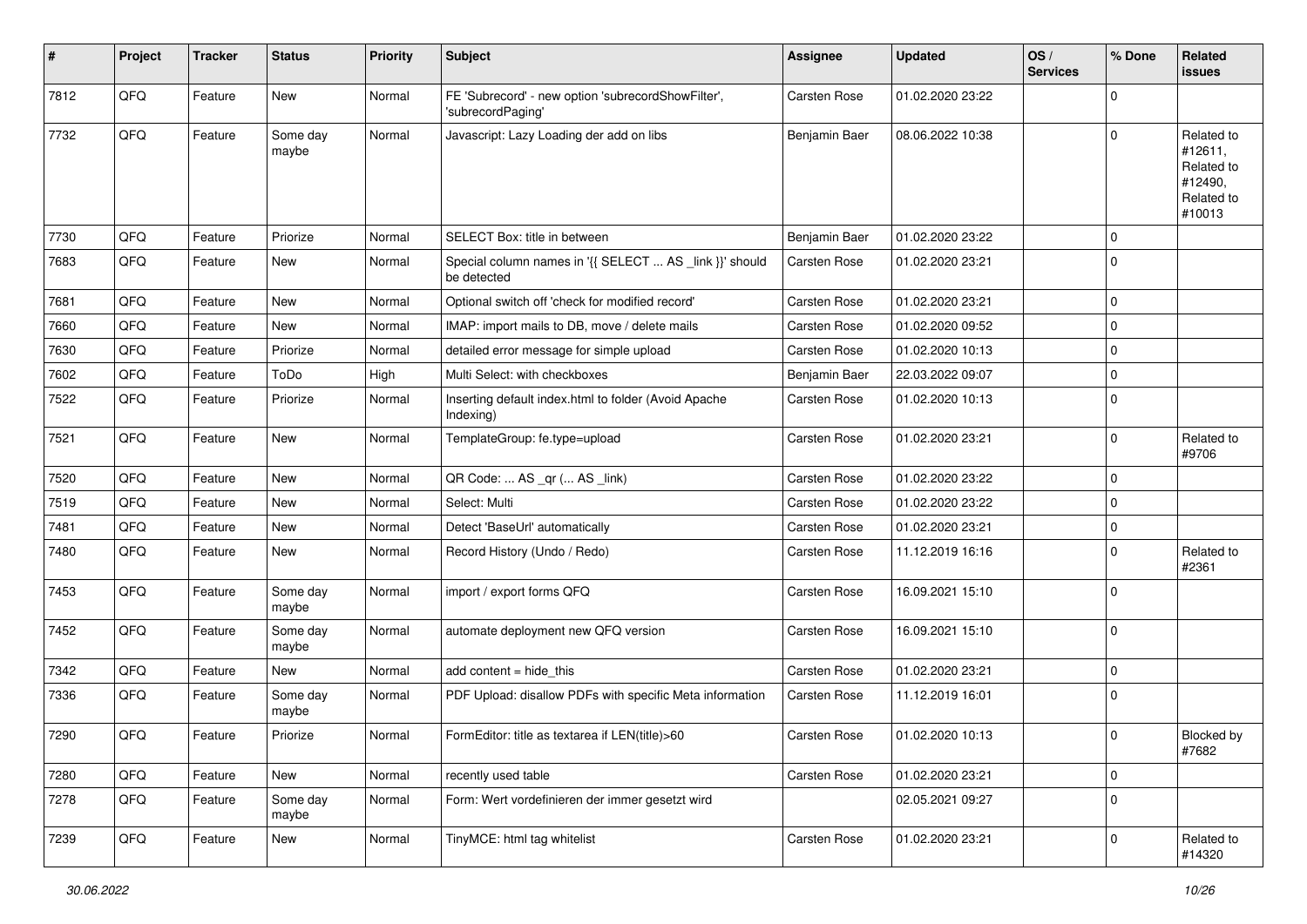| #    | Project | <b>Tracker</b> | <b>Status</b>     | <b>Priority</b> | <b>Subject</b>                                                                                                             | <b>Assignee</b> | <b>Updated</b>   | OS/<br><b>Services</b> | % Done      | Related<br>issues      |
|------|---------|----------------|-------------------|-----------------|----------------------------------------------------------------------------------------------------------------------------|-----------------|------------------|------------------------|-------------|------------------------|
| 7229 | QFQ     | Feature        | Some day<br>maybe | Normal          | New FormElement.type: Button                                                                                               |                 | 01.02.2021 12:32 |                        | $\Omega$    |                        |
| 7217 | QFQ     | Feature        | Priorize          | Normal          | Download: notice User if `_sip=?` is missing                                                                               | Carsten Rose    | 01.02.2020 10:13 |                        | $\mathbf 0$ |                        |
| 7175 | QFQ     | Feature        | New               | Normal          | Upload: md5 hash as filename                                                                                               | Carsten Rose    | 01.02.2020 23:21 |                        | $\mathbf 0$ |                        |
| 7119 | QFQ     | Feature        | New               | Normal          | Upload: scaleDownWidth, scaleDownHeight                                                                                    | Carsten Rose    | 01.02.2020 23:21 |                        | 0           |                        |
| 7109 | QFQ     | Feature        | New               | Normal          | Dynamic Updates: row/element hide                                                                                          | Carsten Rose    | 01.02.2020 23:22 |                        | $\mathbf 0$ | Has duplicate<br>#4081 |
| 7108 | QFQ     | Feature        | Some day<br>maybe | Normal          | QFQ Wrap Elements                                                                                                          |                 | 11.12.2019 16:01 |                        | $\Omega$    |                        |
| 7107 | QFQ     | Feature        | Some day<br>maybe | Normal          | Showcase Registration Tool: Anmeldung / Administration :<br>Liste Anmeldungen / Emaileinaldung                             | Carsten Rose    | 11.12.2019 16:01 |                        | $\mathbf 0$ |                        |
| 7106 | QFQ     | Feature        | Some day<br>maybe | Normal          | Beispiel Nummerierung von Rows in Report                                                                                   |                 | 11.12.2019 16:01 |                        | $\mathbf 0$ |                        |
| 7105 | QFQ     | Feature        | Some day<br>maybe | Normal          | Beispiel wie man in einer zweiten Tabelle speichert.                                                                       |                 | 11.12.2019 16:01 |                        | $\mathbf 0$ |                        |
| 7104 | QFQ     | Feature        | Some day<br>maybe | Normal          | Manual: hint about escaping if '\r' appears in mail body                                                                   |                 | 11.12.2019 16:01 |                        | $\mathbf 0$ |                        |
| 7102 | QFQ     | Feature        | New               | Normal          | Comment sign in report: '#' and '--'                                                                                       | Carsten Rose    | 01.02.2020 23:21 |                        | $\mathbf 0$ |                        |
| 7100 | QFQ     | Feature        | Some day<br>maybe | Normal          | Download: log access, max downloads, time limit                                                                            |                 | 01.02.2020 23:19 |                        | $\mathbf 0$ |                        |
| 7099 | QFQ     | Feature        | <b>New</b>        | Normal          | Redesign FormEditor                                                                                                        | Carsten Rose    | 01.02.2020 23:21 |                        | $\mathbf 0$ |                        |
| 6998 | QFQ     | Feature        | Priorize          | Normal          | Form: with debug=on show column information as tooltip of<br>column label                                                  | Carsten Rose    | 01.02.2020 10:13 |                        | $\mathbf 0$ |                        |
| 6992 | QFQ     | Feature        | Some day<br>maybe | Normal          | DB exception: Syntax Highlight                                                                                             |                 | 11.12.2019 16:01 |                        | $\mathbf 0$ | Related to<br>#5450    |
| 6972 | QFQ     | Feature        | Some day<br>maybe | Normal          | Fabric Clipboard / cross browser tab                                                                                       | Benjamin Baer   | 01.02.2020 23:21 |                        | $\mathbf 0$ |                        |
| 6970 | QFQ     | Feature        | Some day<br>maybe | Normal          | tablesorter: default fuer 'sortReset' aendern von 'Ctrl' zu 'Alt'                                                          | Benjamin Baer   | 01.02.2020 23:21 |                        | $\mathbf 0$ |                        |
| 6870 | QFQ     | Feature        | Priorize          | Normal          | Click on '_link' triggers an API call                                                                                      | Benjamin Baer   | 03.01.2022 08:25 |                        | $\mathbf 0$ |                        |
| 6855 | QFQ     | Feature        | New               | Normal          | With {{feUser:U}}!={{feUser:T}}: Save / Delete: only possible<br>with {{feUserSave:U}}='yes' and '{{feUserDelete:U}}='yes' | Carsten Rose    | 01.02.2020 23:21 |                        | $\mathbf 0$ |                        |
| 6801 | QFQ     | Feature        | Priorize          | Normal          | Fabric: Maximize / FullIscreen                                                                                             | Benjamin Baer   | 21.03.2022 09:56 |                        | $\mathbf 0$ |                        |
| 6765 | QFQ     | Feature        | New               | Normal          | Moeglichkeit via QFQ eigene Logs zu schreiben                                                                              | Carsten Rose    | 01.02.2020 23:21 |                        | $\mathbf 0$ |                        |
| 6723 | QFQ     | Feature        | New               | Normal          | Report QFQ Installation and Version                                                                                        | Carsten Rose    | 12.06.2021 09:07 |                        | 0           |                        |
| 6715 | QFQ     | Feature        | Some day<br>maybe | Normal          | Code-Refactoring: dbArray vereinheitlichen                                                                                 | Carsten Rose    | 11.12.2019 16:02 |                        | 0           |                        |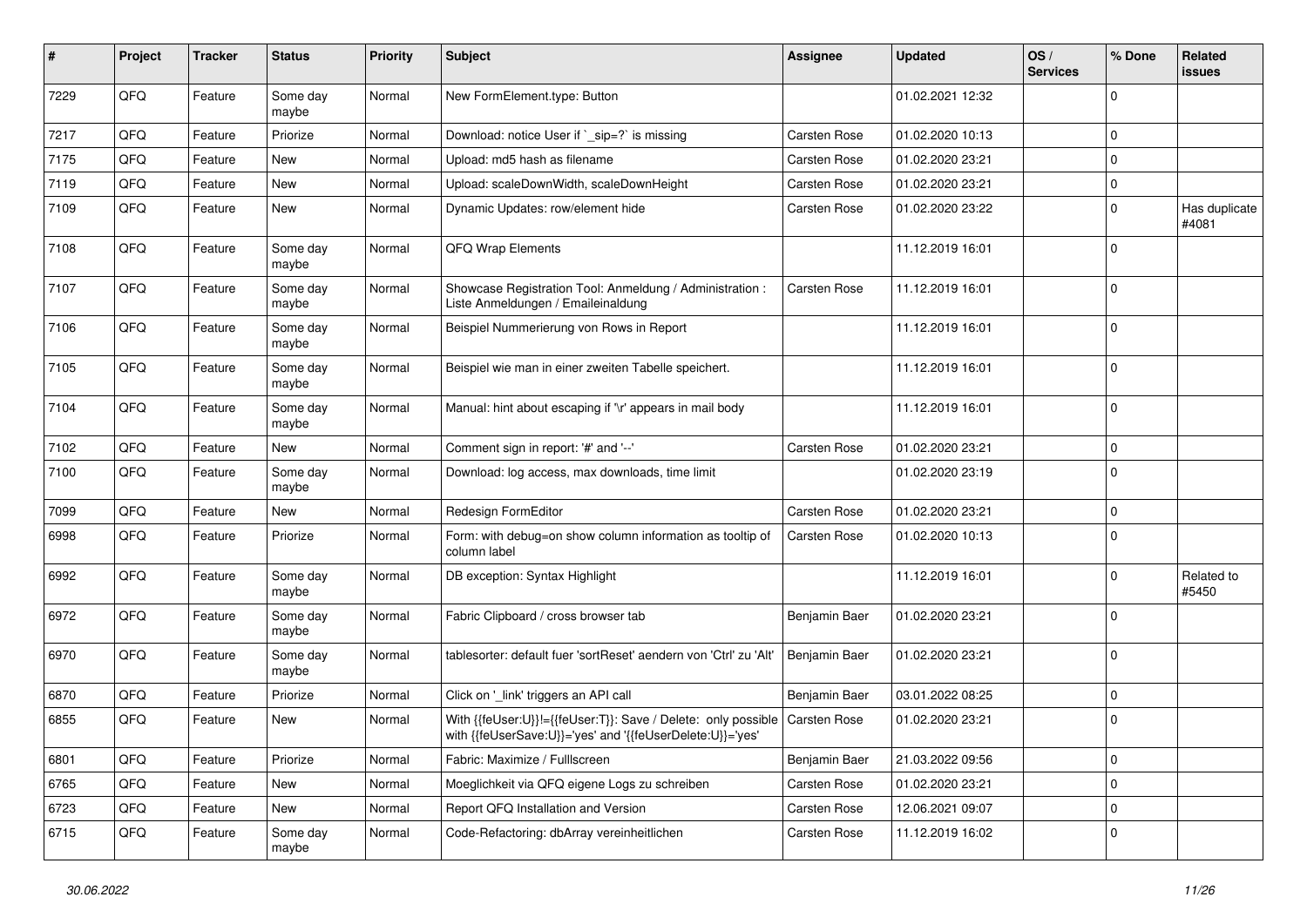| #    | Project | <b>Tracker</b> | <b>Status</b>     | <b>Priority</b> | Subject                                                                                               | <b>Assignee</b> | <b>Updated</b>   | OS/<br><b>Services</b> | % Done      | Related<br>issues                                  |
|------|---------|----------------|-------------------|-----------------|-------------------------------------------------------------------------------------------------------|-----------------|------------------|------------------------|-------------|----------------------------------------------------|
| 6704 | QFQ     | Feature        | Some day<br>maybe | Normal          | Upload Mode: Bilder in Notizen rechts sollen aktuellen<br>Upload repräsentieren.                      |                 | 01.02.2020 23:19 |                        | $\mathbf 0$ | Related to<br>#3264                                |
| 6609 | QFQ     | Feature        | New               | Normal          | Formlet: JSON API erweitern                                                                           | Carsten Rose    | 01.02.2020 23:21 |                        | 50          |                                                    |
| 6602 | QFQ     | Feature        | New               | Normal          | Formlet: in Report auf Mausklick ein mini-form oeffnen                                                | Carsten Rose    | 11.12.2019 16:16 |                        | $\mathbf 0$ |                                                    |
| 6594 | QFQ     | Feature        | New               | Normal          | Excel: on download, check if there is a valid sip                                                     | Carsten Rose    | 01.02.2020 23:21 |                        | $\mathbf 0$ |                                                    |
| 6515 | QFQ     | Feature        | Some day<br>maybe | Normal          | Formular: Felder dynamisch ein/ausblenden                                                             |                 | 11.12.2019 16:02 |                        | $\mathbf 0$ |                                                    |
| 6437 | QFQ     | Feature        | New               | Normal          | Neuer Mode Button bei FormElementen                                                                   | Carsten Rose    | 01.02.2020 23:21 |                        | $\Omega$    | Related to<br>#9668.<br><b>Blocked by</b><br>#9678 |
| 6299 | QFQ     | Feature        | Some day<br>maybe | Normal          | Attack detection: log table with invalid SIP access                                                   |                 | 11.12.2019 16:02 |                        | $\mathbf 0$ | Related to<br>#3947                                |
| 6292 | QFQ     | Feature        | New               | Normal          | Download: File speichern mit Hash aber original Filename in<br>der Datenbank vermerken fuer Downloads | Carsten Rose    | 01.02.2020 23:21 |                        | $\mathbf 0$ |                                                    |
| 6289 | QFQ     | Feature        | <b>New</b>        | Normal          | Form: Log                                                                                             | Carsten Rose    | 01.02.2020 23:21 |                        | $\mathbf 0$ |                                                    |
| 6288 | QFQ     | Feature        | Some day<br>maybe | Normal          | Best Practice: Erklaeren wie man ein Formular ganz in<br>'weiss' erstellen kann                       |                 | 11.12.2019 16:02 |                        | $\Omega$    |                                                    |
| 6261 | QFQ     | Feature        | New               | Normal          | Persistent SIP                                                                                        | Carsten Rose    | 12.06.2021 09:07 |                        | $\mathbf 0$ | Related to<br>#10819                               |
| 6250 | QFQ     | Feature        | In Progress       | Normal          | Enhance layout: a) Subrecord, b) Subrecord-Title                                                      | Carsten Rose    | 01.02.2020 23:22 |                        | $\mathbf 0$ | Related to<br>#5391                                |
| 6224 | QFQ     | Feature        | Priorize          | Normal          | Dynamic update: fade in/out fields                                                                    | Benjamin Baer   | 21.03.2022 09:50 |                        | $\mathbf 0$ |                                                    |
| 6084 | QFQ     | Feature        | Some day<br>maybe | Normal          | New escape type: 'D' - convert date                                                                   |                 | 01.02.2020 23:19 |                        | $\mathbf 0$ |                                                    |
| 6083 | QFQ     | Feature        | Some day<br>maybe | Normal          | Dynamic Update: Value Check via SQL                                                                   |                 | 11.12.2019 16:02 |                        | $\Omega$    |                                                    |
| 5983 | QFQ     | Feature        | Some day<br>maybe | Normal          | Form Submit (save & update): normalize date/-time FE                                                  | Carsten Rose    | 01.02.2020 23:19 |                        | $\mathbf 0$ |                                                    |
| 5942 | QFQ     | Feature        | Priorize          | Normal          | 'L' and 'type': append to links, generate via '_link' by using<br>'u:' .                              | Carsten Rose    | 01.02.2020 10:13 |                        | $\mathbf 0$ |                                                    |
| 5923 | QFQ     | Feature        | Some day<br>maybe | Normal          | fillStoreSystemBySqlLate                                                                              |                 | 01.02.2020 23:19 |                        | 0           |                                                    |
| 5895 | QFQ     | Feature        | Some day<br>maybe | Normal          | Tutorial: List of all QFQ Features                                                                    |                 | 01.02.2020 23:19 |                        | $\mathbf 0$ |                                                    |
| 5894 | QFG     | Feature        | Feedback          | Normal          | Typeahead in Report: show/hide rows dynamically                                                       | Carsten Rose    | 18.02.2022 08:50 |                        | $\mathbf 0$ | Related to<br>#5893,<br>Related to<br>#5885        |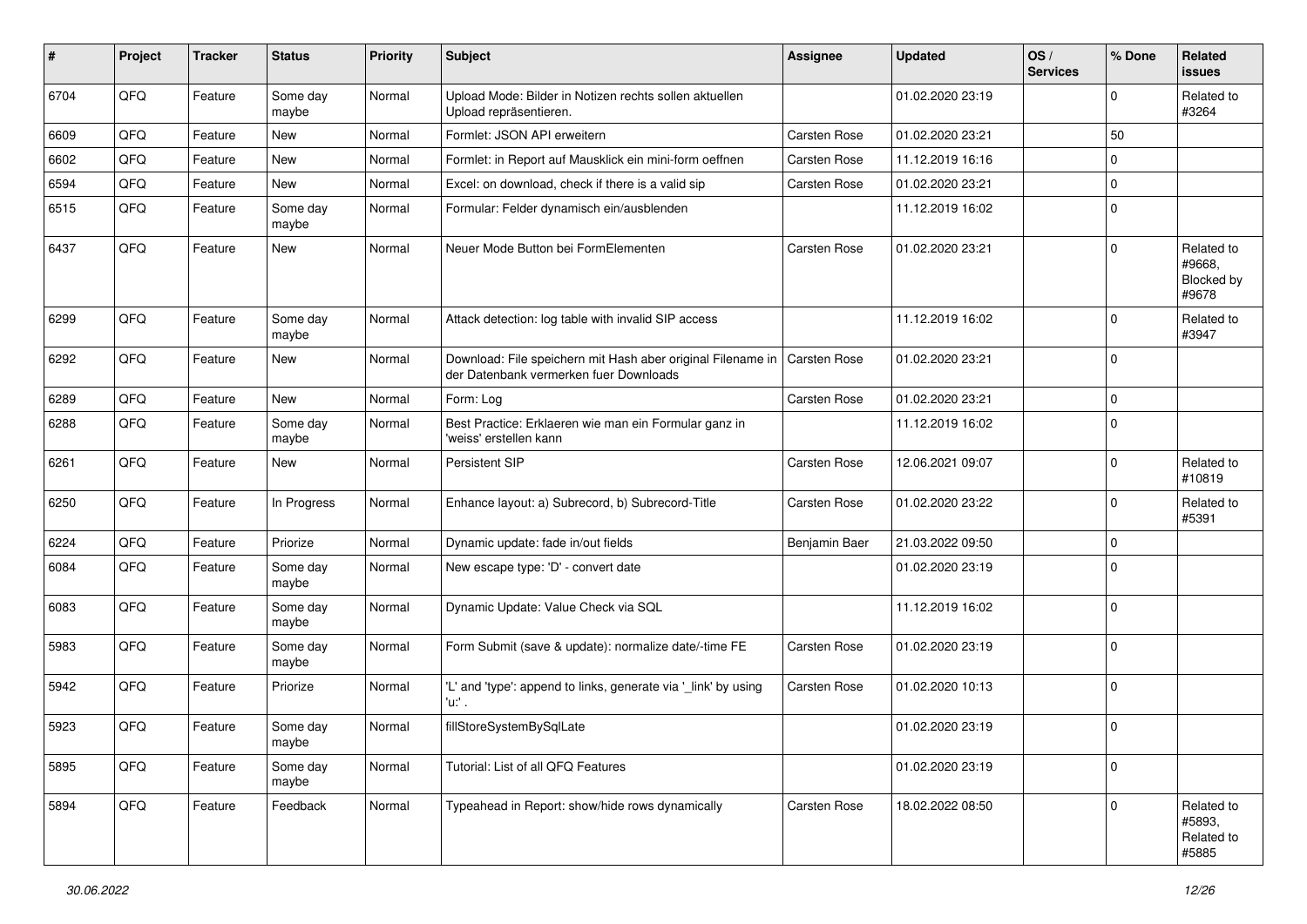| #    | Project | <b>Tracker</b> | <b>Status</b>     | <b>Priority</b> | <b>Subject</b>                                                                    | Assignee      | <b>Updated</b>   | OS/<br><b>Services</b> | % Done      | Related<br>issues                           |
|------|---------|----------------|-------------------|-----------------|-----------------------------------------------------------------------------------|---------------|------------------|------------------------|-------------|---------------------------------------------|
| 5893 | QFQ     | Feature        | Some day<br>maybe | Normal          | Edit on double-click                                                              |               | 01.02.2020 23:19 |                        | $\mathbf 0$ | Related to<br>#5894                         |
| 5892 | QFQ     | Feature        | Some day<br>maybe | Normal          | QFQ should use T3 API to manipulate FE GROUP<br>membership                        |               | 01.02.2020 23:20 |                        | $\mathbf 0$ |                                             |
| 5852 | QFQ     | Feature        | Some day<br>maybe | Normal          | Logging: mail.log / sql.log - im FE anzeigen und via AJAX<br>aktualisieren        | Carsten Rose  | 01.02.2020 23:19 |                        | $\mathbf 0$ | Related to<br>#5885                         |
| 5851 | QFQ     | Feature        | Some day<br>maybe | Normal          | Queue System implementieren: MQTT, RabbitMQ                                       |               | 01.02.2020 23:20 |                        | 0           | Related to<br>#5715                         |
| 5850 | QFQ     | Feature        | Some day<br>maybe | Normal          | Deployment: In QFQ Doc best practice fuer zeitgemaesses<br>Deployment beschreiben |               | 01.02.2020 23:20 |                        | $\mathbf 0$ |                                             |
| 5805 | QFQ     | Feature        | Some day<br>maybe | Normal          | TypeAHead SQL value instead of key stored                                         |               | 01.02.2020 23:19 |                        | $\mathbf 0$ | Related to<br>#5444                         |
| 5783 | QFQ     | Feature        | Some day<br>maybe | Normal          | <b>BPMN View/Edit</b>                                                             |               | 11.12.2019 16:02 |                        | $\mathbf 0$ |                                             |
| 5782 | QFQ     | Feature        | New               | Normal          | NextCloud API                                                                     | Carsten Rose  | 01.02.2020 10:02 |                        | $\mathbf 0$ |                                             |
| 5715 | QFQ     | Feature        | New               | High            | PDF Caching                                                                       | Carsten Rose  | 03.05.2021 21:14 |                        | $\mathbf 0$ | Related to<br>#5851,<br>Related to<br>#6357 |
| 5695 | QFQ     | Feature        | In Progress       | Normal          | Multiform                                                                         | Carsten Rose  | 02.01.2021 18:38 |                        | $\mathbf 0$ |                                             |
| 5665 | QFQ     | Feature        | Some day<br>maybe | Normal          | Versuch das '{{!' nicht mehr noetig ist.                                          | Carsten Rose  | 01.02.2020 23:20 |                        | $\Omega$    | Related to<br>#7432,<br>Related to<br>#7434 |
| 5579 | QFQ     | Feature        | Some day<br>maybe | Normal          | Enhance Doc / Presentation: variable type 'link column type'                      | Carsten Rose  | 01.02.2020 23:19 |                        | $\mathbf 0$ |                                             |
| 5562 | QFQ     | Feature        | Priorize          | Normal          | Drag'n'Drop fuer Uploads                                                          | Benjamin Baer | 21.03.2022 09:52 |                        | $\mathbf 0$ | Related to<br>#9706                         |
| 5548 | QFQ     | Feature        | Some day<br>maybe | Normal          | 801 Textfiles/Scriptfiles als Thumbnail                                           | Carsten Rose  | 07.03.2022 16:26 |                        | $\mathbf 0$ |                                             |
| 5480 | QFQ     | Feature        | Some day<br>maybe | Normal          | QFQ: Dokumentation mit Screenshots versehen                                       | Carsten Rose  | 01.02.2020 23:20 |                        | $\mathbf 0$ | Related to<br>#9879                         |
| 5455 | QFQ     | Feature        | Some day<br>maybe | Normal          | Mail Redirects grld abhaengig                                                     |               | 01.02.2020 23:20 |                        | $\Omega$    |                                             |
| 5452 | QFQ     | Feature        | Some day<br>maybe | Normal          | Thumbnails from PDF: bad quality                                                  |               | 01.02.2020 23:20 |                        | 0           |                                             |
| 5428 | QFG     | Feature        | Some day<br>maybe | Normal          | secure thumbnail: late render on access.                                          | Carsten Rose  | 01.02.2020 23:20 |                        | 0           |                                             |
| 5389 | QFQ     | Feature        | Some day<br>maybe | Normal          | QFQ Design: Multline label / note                                                 | Benjamin Baer | 01.02.2020 23:19 |                        | 0           |                                             |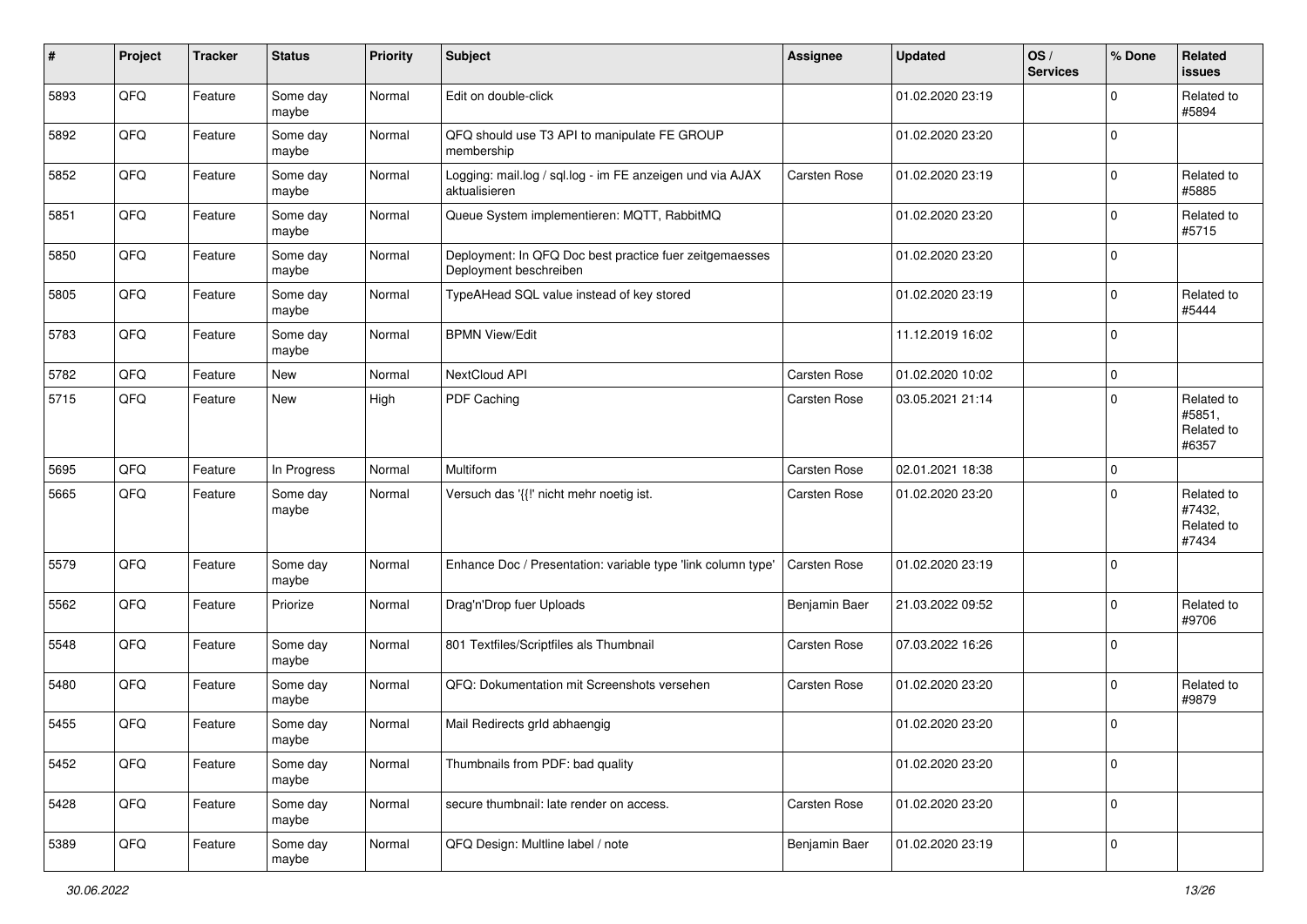| #    | Project | <b>Tracker</b> | <b>Status</b>     | <b>Priority</b> | <b>Subject</b>                                                                                                                                                | <b>Assignee</b> | <b>Updated</b>   | OS/<br><b>Services</b> | % Done      | Related<br>issues    |
|------|---------|----------------|-------------------|-----------------|---------------------------------------------------------------------------------------------------------------------------------------------------------------|-----------------|------------------|------------------------|-------------|----------------------|
| 5366 | QFQ     | Feature        | Priorize          | Normal          | Saving with keyboard shortcuts                                                                                                                                | Benjamin Baer   | 21.03.2022 09:47 |                        | $\mathbf 0$ |                      |
| 5345 | QFQ     | Feature        | New               | Normal          | Report: UPDATE / INSERT / DELETE statements should<br>trigger subqueries, depending on the result.                                                            | Carsten Rose    | 27.05.2020 16:11 |                        | $\Omega$    |                      |
| 5342 | QFQ     | Feature        | Some day<br>maybe | Normal          | link - with HTML Attributes                                                                                                                                   |                 | 01.02.2020 23:20 |                        | 0           | Related to<br>#14077 |
| 5160 | QFQ     | Feature        | Some day<br>maybe | Normal          | QFQ collaborative / together.js, ShareJS, y-js, collaborative,                                                                                                |                 | 11.12.2019 16:02 |                        | $\Omega$    |                      |
| 5132 | QFQ     | Feature        | Some day<br>maybe | Normal          | Error Message sendmail missing attachment: more details                                                                                                       | Carsten Rose    | 01.02.2020 23:19 |                        | $\mathbf 0$ |                      |
| 5131 | QFQ     | Feature        | New               | Normal          | Activate Spin Gear ('wait/busy' indicator) via LINK attribute                                                                                                 | Carsten Rose    | 01.02.2020 23:21 |                        | $\mathbf 0$ |                      |
| 5129 | QFQ     | Feature        | Some day<br>maybe | Normal          | Reports: SQL fuer x Achse und y Achse                                                                                                                         |                 | 11.12.2019 16:02 |                        | $\mathbf 0$ |                      |
| 5024 | QFQ     | Feature        | Some day<br>maybe | Normal          | Fabric: Generate PDF with edits                                                                                                                               | Benjamin Baer   | 01.02.2020 23:20 |                        | 0           | Related to<br>#10704 |
| 4974 | QFQ     | Feature        | Some day<br>maybe | Normal          | Long polling - inform all listening clients of changes                                                                                                        |                 | 11.12.2019 16:02 |                        | $\Omega$    |                      |
| 4956 | QFQ     | Feature        | Some day<br>maybe | Normal          | Sendmail: Benutzerdefinierte Headers                                                                                                                          | Carsten Rose    | 11.12.2019 16:02 |                        | $\mathbf 0$ |                      |
| 4872 | QFQ     | Feature        | Some day<br>maybe | Normal          | Fields of Typo3 page available in STORE_TYPO3                                                                                                                 | Carsten Rose    | 01.02.2020 23:19 |                        | $\mathbf 0$ |                      |
| 4869 | QFQ     | Feature        | Some day<br>maybe | Normal          | Dynamic Update (show, hide, readonly?, required?) for<br><b>Template Group Elements</b>                                                                       | Carsten Rose    | 01.02.2020 23:19 |                        | $\Omega$    | Related to<br>#4865  |
| 4839 | QFQ     | Feature        | Some day<br>maybe | Normal          | qfq-handle in <head> Abschnitt</head>                                                                                                                         | Carsten Rose    | 11.12.2019 16:02 |                        | $\Omega$    |                      |
| 4816 | QFQ     | Feature        | Some day<br>maybe | Normal          | Templates for QFQ Reports (Tables, Radios, )                                                                                                                  |                 | 01.02.2020 23:20 |                        | $\Omega$    |                      |
| 4757 | QFQ     | Feature        | Some day<br>maybe | Normal          | Test subrecord: download links ok? Links ok?                                                                                                                  | Carsten Rose    | 01.02.2020 23:20 |                        | $\Omega$    |                      |
| 4719 | QFQ     | Feature        | Some day<br>maybe | Normal          | Custom Message in Client in case of 'Browser tab close,<br>modification will be lost'                                                                         |                 | 01.02.2020 23:20 |                        | $\mathbf 0$ |                      |
| 4652 | QFQ     | Feature        | Some day<br>maybe | Normal          | UZH CD: Weiterleitung auf benutzerdefinierte 403/404 Seite                                                                                                    | Carsten Rose    | 01.02.2020 23:20 |                        | $\Omega$    |                      |
| 4650 | QFQ     | Feature        | Some day<br>maybe | Normal          | Convert html to doc/rtf                                                                                                                                       | Carsten Rose    | 01.02.2020 23:20 |                        | $\pmb{0}$   | Related to<br>#10704 |
| 4640 | QFQ     | Feature        | Some day<br>maybe | Normal          | Rename System Forms                                                                                                                                           |                 | 01.02.2020 23:20 |                        | $\mathbf 0$ |                      |
| 4627 | QFQ     | Feature        | Some day<br>maybe | Normal          | dbupdate: all tables - check 'create', 'modified' if it is<br>possible to change to default 'CURRENT_TIMESTAMP' and<br>modified 'ON UPDATE CURRENT_TIMESTAMP' |                 | 01.02.2020 23:20 |                        | $\mathbf 0$ |                      |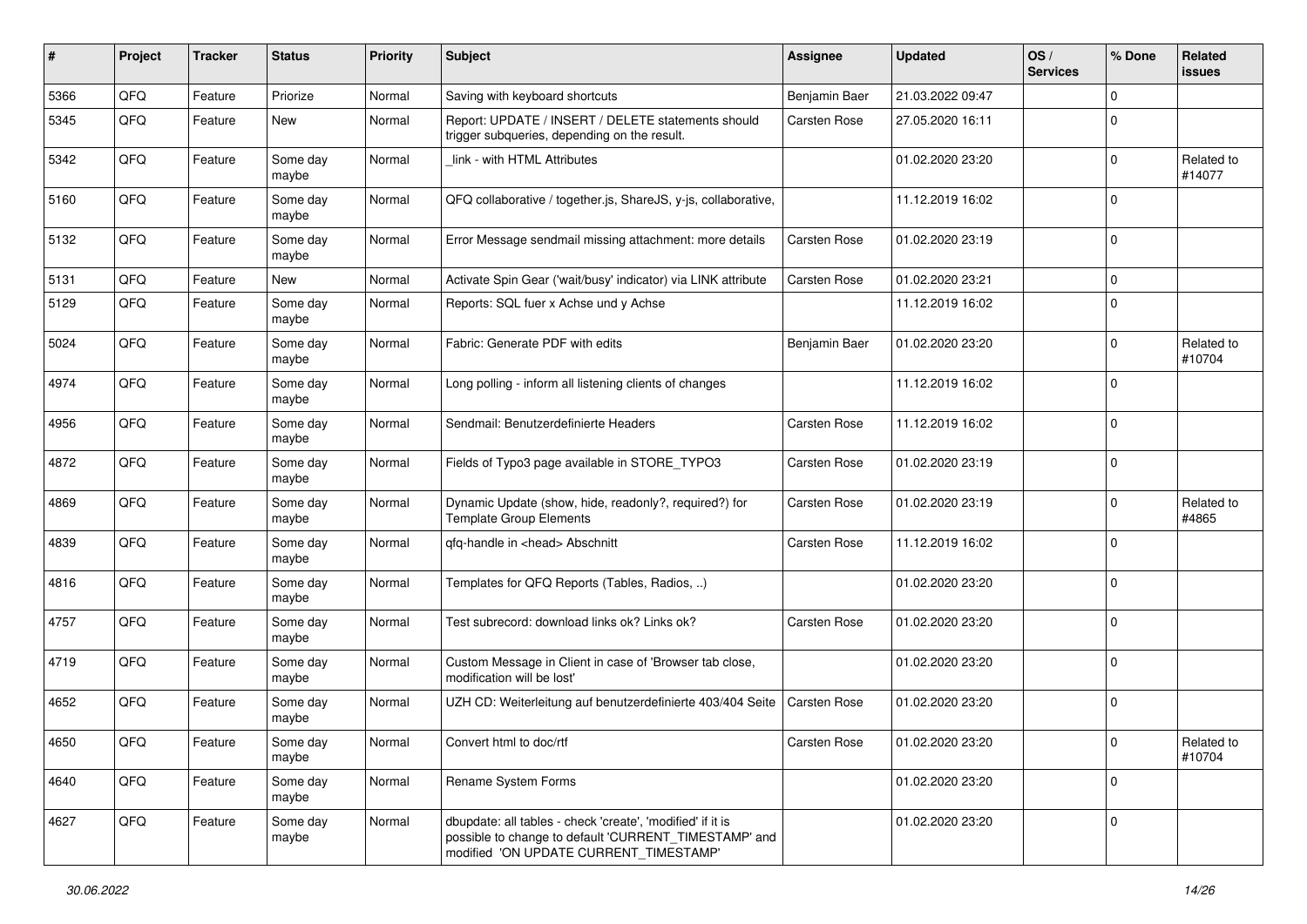| #    | Project | <b>Tracker</b> | <b>Status</b>     | <b>Priority</b> | <b>Subject</b>                                                                                            | Assignee      | <b>Updated</b>   | OS/<br><b>Services</b> | % Done              | Related<br>issues                           |
|------|---------|----------------|-------------------|-----------------|-----------------------------------------------------------------------------------------------------------|---------------|------------------|------------------------|---------------------|---------------------------------------------|
| 4626 | QFQ     | Feature        | Some day<br>maybe | Normal          | Mobile View: 'classBody=qfq-form-right' makes no sense                                                    |               | 01.02.2020 23:20 |                        | $\mathbf 0$         |                                             |
| 4606 | QFQ     | Feature        | Some day<br>maybe | Normal          | link: qualifier to render bootstrap button                                                                | Carsten Rose  | 01.02.2020 23:19 |                        | 0                   |                                             |
| 4551 | QFQ     | Feature        | Some day<br>maybe | Normal          | Set 'pills' via dynamicUpdate to show/hide/disabled                                                       |               | 01.02.2020 23:20 |                        | 0                   | Related to<br>#3752                         |
| 4536 | QFQ     | Feature        | Some day<br>maybe | Normal          | FE upload: problem with delete if mutliple uploads an<br>FE.name="                                        |               | 01.02.2020 23:20 |                        | $\mathbf 0$         |                                             |
| 4446 | QFQ     | Feature        | Some day<br>maybe | Normal          | New FE get same feldContainerId as last modifed FE                                                        |               | 01.02.2020 23:20 |                        | $\mathbf 0$         |                                             |
| 4445 | QFQ     | Feature        | Some day<br>maybe | Normal          | template group: Option to simulate fieldset                                                               |               | 28.06.2021 14:11 |                        | $\pmb{0}$           |                                             |
| 4444 | QFQ     | Feature        | Some day<br>maybe | Normal          | FE.type=upload: detect mime type                                                                          |               | 11.12.2019 16:02 |                        | $\mathbf 0$         | Related to<br>#4303                         |
| 4443 | QFQ     | Feature        | Some day<br>maybe | Normal          | Form: multiple secondary tables                                                                           |               | 01.02.2020 23:20 |                        | $\mathbf 0$         |                                             |
| 4442 | QFQ     | Feature        | Some day<br>maybe | Normal          | Special Column Name: _link - new symbol G (Glyph) to<br>choose any available symbol                       |               | 11.12.2019 16:02 |                        | 0                   |                                             |
| 4440 | QFQ     | Feature        | Some day<br>maybe | Normal          | Manual.rst: explain how to. expand PHP Session to 4h                                                      |               | 11.12.2019 16:02 |                        | $\mathbf 0$         |                                             |
| 4439 | QFQ     | Feature        | Some day<br>maybe | Normal          | Log: report all actions fired by an FE Element, incl. the<br>original directive (slaveld, sqllnsert, )    |               | 01.02.2020 23:20 |                        | $\Omega$            | Related to<br>#4432,<br>Related to<br>#5458 |
| 4435 | QFQ     | Feature        | Some day<br>maybe | Normal          | Report: striptags - specify allowed tags                                                                  |               | 01.02.2020 23:20 |                        | $\mathsf{O}\xspace$ |                                             |
| 4433 | QFQ     | Feature        | Some day<br>maybe | Normal          | Log when SIP will be destroyed by QFQ for any (security)<br>reason                                        |               | 01.02.2020 23:20 |                        | $\mathbf 0$         | Related to<br>#4432,<br>Related to<br>#5458 |
| 4420 | QFQ     | Feature        | Some day<br>maybe | Normal          | Client: Local Storage - store the changes of a form, local in<br>the browser.                             | Benjamin Baer | 11.12.2019 16:02 |                        | $\mathbf 0$         |                                             |
| 4413 | QFQ     | Feature        | <b>New</b>        | Normal          | fieldset: show/hidden, modeSql, dynamicUpdate                                                             | Carsten Rose  | 09.02.2022 15:19 |                        | $\mathbf 0$         |                                             |
| 4365 | QFQ     | Feature        | Some day<br>maybe | Normal          | Multi Language: new way of config                                                                         | Carsten Rose  | 01.02.2020 23:20 |                        | $\mathbf 0$         |                                             |
| 4349 | QFQ     | Feature        | Some day<br>maybe | Normal          | link download: downloaded external URL to<br>deliver/concatenate - check mimetipe and handle it correctly | Carsten Rose  | 11.12.2019 16:02 |                        | 0                   |                                             |
| 4343 | QFQ     | Feature        | Some day<br>maybe | Normal          | Link: Classifier to add 'attributes'                                                                      | Carsten Rose  | 01.02.2020 23:20 |                        | $\Omega$            | Related to<br>#14077                        |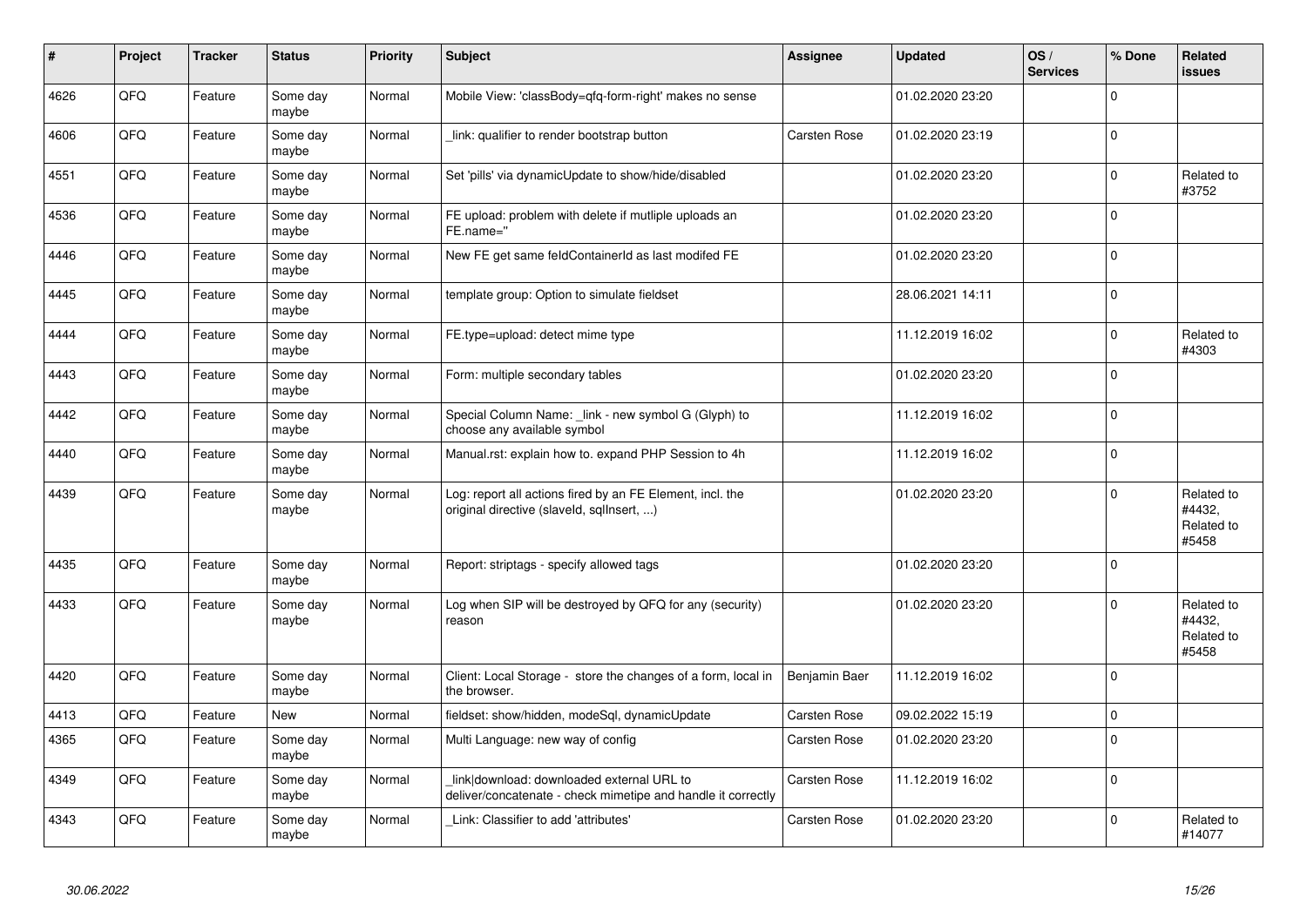| #    | Project | <b>Tracker</b> | <b>Status</b>     | <b>Priority</b> | <b>Subject</b>                                                                                                          | <b>Assignee</b> | <b>Updated</b>   | OS/<br><b>Services</b> | % Done      | Related<br><b>issues</b>                    |
|------|---------|----------------|-------------------|-----------------|-------------------------------------------------------------------------------------------------------------------------|-----------------|------------------|------------------------|-------------|---------------------------------------------|
| 4330 | QFQ     | Feature        | Some day<br>maybe | Normal          | Error Message: report missing {{ / }} in sqlUpdate, sqlInsert,<br>sqlDelete, sqlAfter, sqlBefore in FE action elements. | Carsten Rose    | 01.02.2020 23:20 |                        | $\mathbf 0$ |                                             |
| 4259 | QFQ     | Feature        | Some day<br>maybe | Normal          | Instant trigger a cron job                                                                                              | Carsten Rose    | 11.12.2019 16:03 |                        | $\mathbf 0$ |                                             |
| 4258 | QFQ     | Feature        | Some dav<br>maybe | High            | <b>System Defaults: Forms</b>                                                                                           | Carsten Rose    | 03.05.2021 21:14 |                        | $\mathbf 0$ |                                             |
| 4250 | QFQ     | Feature        | New               | Normal          | AutoCron in QFQ via PHP                                                                                                 | Carsten Rose    | 01.02.2020 23:21 |                        | $\Omega$    | Related to<br>#3292,<br>Related to<br>#3291 |
| 4197 | QFQ     | Feature        | Some day<br>maybe | Normal          | Unit Test fuer JSON Stream von QuickFormQuery.php ><br>doForm()                                                         | Carsten Rose    | 11.12.2019 16:03 |                        | $\mathbf 0$ |                                             |
| 4194 | QFQ     | Feature        | In Progress       | Normal          | Bootstrap 4 ist jetzt offiziel                                                                                          |                 | 03.05.2021 20:47 |                        | $\mathbf 0$ | Related to<br>#10114                        |
| 4082 | QFQ     | Feature        | New               | Normal          | Dynamic Update: modeSql - useful default                                                                                | Carsten Rose    | 01.02.2020 23:22 |                        | $\mathbf 0$ |                                             |
| 4050 | QFQ     | Feature        | New               | Normal          | sql.log: 1) FormElement ID which causes a specific action,<br>2) Result in the same row.                                | Carsten Rose    | 15.04.2020 11:35 |                        | $\Omega$    | Related to<br>#5458                         |
| 4027 | QFQ     | Feature        | Some day<br>maybe | Normal          | Missing: orange 'check' / 'bullet'                                                                                      |                 | 11.12.2019 16:03 |                        | $\mathbf 0$ |                                             |
| 4026 | QFQ     | Feature        | Some day<br>maybe | Normal          | sqlLog.sql: log number of FE.id                                                                                         | Carsten Rose    | 11.12.2019 16:03 |                        | $\mathbf 0$ | Related to<br>#5458                         |
| 4023 | QFQ     | Feature        | <b>New</b>        | Normal          | prepared statements - FE action: salveld, sqllnsert,<br>sqlUpdate, sqlDelete, sqlBefore, sqlAfter                       | Carsten Rose    | 11.12.2019 16:15 |                        | $\mathbf 0$ |                                             |
| 4018 | QFQ     | Feature        | <b>New</b>        | Normal          | typeahead: long query parameter / answer triggers 'Attack<br>detected' and purges current SIP storage.                  | Carsten Rose    | 29.06.2022 22:46 |                        | $\Omega$    | Related to<br>#9077                         |
| 3991 | QFQ     | Feature        | Some day<br>maybe | Normal          | report: Columnname '_skipWrap' skips 'fbeg', 'fend'                                                                     | Carsten Rose    | 11.12.2019 16:03 |                        | $\Omega$    |                                             |
| 3990 | QFQ     | Feature        | Some day<br>maybe | High            | custom class definition: add space automatically                                                                        | Carsten Rose    | 03.05.2021 21:14 |                        | $\mathbf 0$ |                                             |
| 3967 | QFQ     | Feature        | Some day<br>maybe | High            | Report: Checkbox, Radio, Dropdown, Input welches ohne<br>Submit funktioniert - 'Inline-Form'                            | Carsten Rose    | 03.05.2021 21:14 |                        | $\Omega$    |                                             |
| 3947 | QFQ     | Feature        | Some day<br>maybe | Normal          | Attack detectect: logout current user                                                                                   | Carsten Rose    | 11.12.2019 16:03 |                        | $\Omega$    | Related to<br>#5458.<br>Related to<br>#6299 |
| 3942 | QFQ     | Feature        | Some day<br>maybe | Normal          | Action Elemente: neu generierte IDs via FE weitergeben                                                                  | Carsten Rose    | 11.12.2019 16:03 |                        | $\mathbf 0$ | Related to<br>#3941                         |
| 3941 | QFQ     | Feature        | Some dav<br>maybe | Normal          | sqlAfter: es sollten mehrere moeglich sein                                                                              | Carsten Rose    | 11.12.2019 16:03 |                        | $\Omega$    | Related to<br>#3942                         |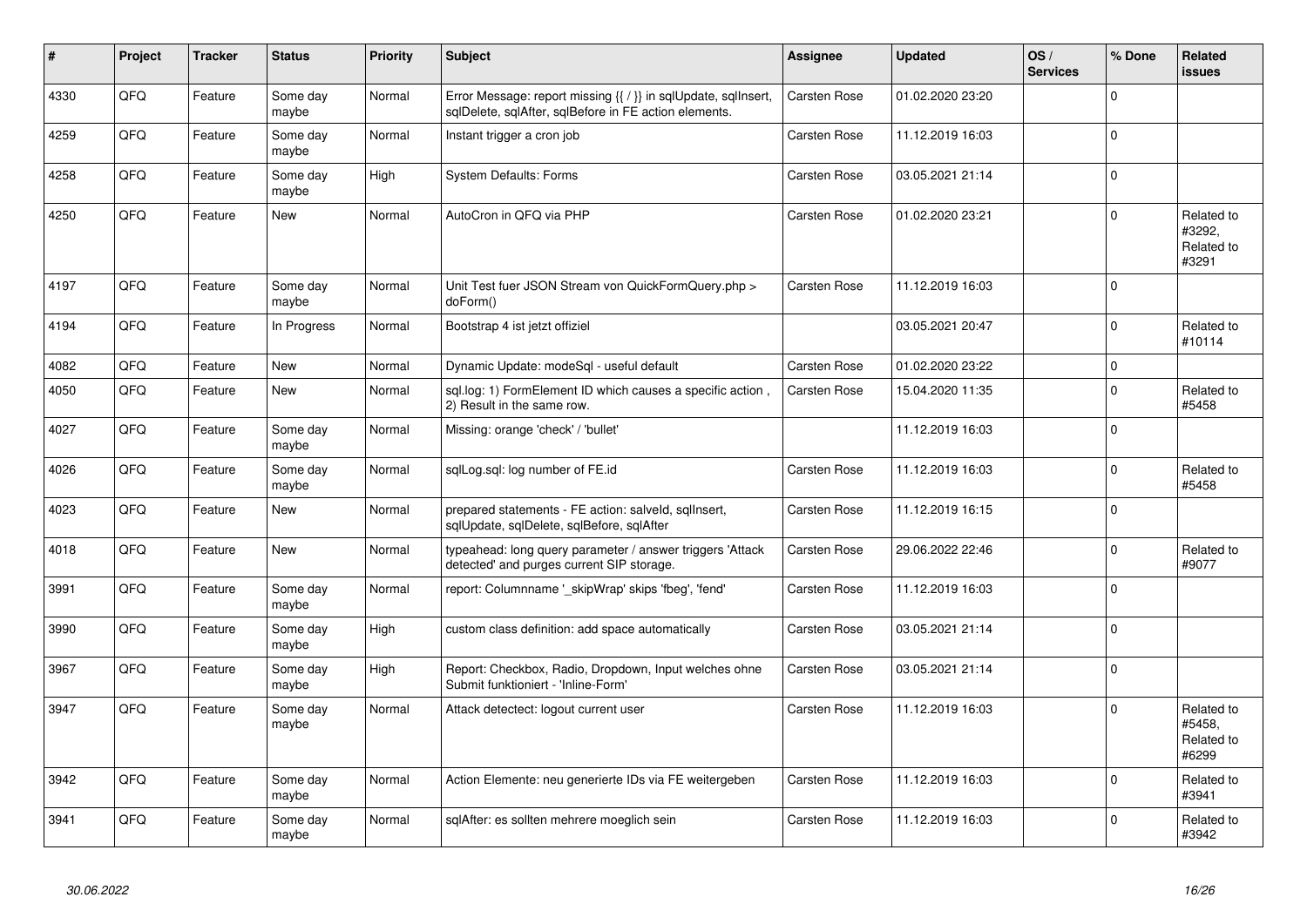| #    | Project | <b>Tracker</b> | <b>Status</b>     | <b>Priority</b> | <b>Subject</b>                                                                                                                                           | Assignee            | <b>Updated</b>   | OS/<br><b>Services</b> | % Done      | Related<br>issues    |
|------|---------|----------------|-------------------|-----------------|----------------------------------------------------------------------------------------------------------------------------------------------------------|---------------------|------------------|------------------------|-------------|----------------------|
| 3905 | QFQ     | Feature        | Some day<br>maybe | Normal          | Documentation: Best Practice anhand eines Online<br>Bewerbungstools                                                                                      | Carsten Rose        | 11.12.2019 16:03 |                        | $\Omega$    |                      |
| 3900 | QFQ     | Feature        | Some day<br>maybe | Normal          | Extend documentation of 'Copy / Paste'                                                                                                                   | Carsten Rose        | 11.12.2019 16:03 |                        | $\Omega$    | Related to<br>#3899  |
| 3880 | QFQ     | Feature        | Some day<br>maybe | Normal          | Form 'Form': anlegen einer Tabelle                                                                                                                       |                     | 14.01.2021 10:12 |                        | $\Omega$    |                      |
| 3879 | QFQ     | Feature        | Some dav<br>maybe | Normal          | Form 'FormElement': Beim Feld 'name' rechts in der Notiz<br>einen Link einblenden - a) aktuelle Definition anzeigen, b)<br>Spalte in der Tabelle anlegen |                     | 11.12.2019 16:03 |                        | $\Omega$    |                      |
| 3878 | QFQ     | Feature        | Some day<br>maybe | Normal          | Form 'FormElement': Spalte 'name' typeAhead mit<br>Spaltennamen der Primarytable.                                                                        |                     | 11.12.2019 16:03 |                        | $\mathbf 0$ |                      |
| 3877 | QFQ     | Feature        | Some day<br>maybe | Normal          | FormEditor: die Felder die aktuell nicht gebraucht werden<br>nur auf readonly/disabled setzen (nicht ausblenden > das<br>irritiert.                      | Carsten Rose        | 11.12.2019 16:03 |                        | $\mathbf 0$ |                      |
| 3867 | QFQ     | Feature        | Priorize          | Normal          | Readonly Formular: Template Groups add/delete<br>ausbeldnen                                                                                              | <b>Carsten Rose</b> | 05.05.2021 22:12 |                        | $\Omega$    |                      |
| 3864 | QFQ     | Feature        | <b>New</b>        | Normal          | Encrypt / decrypt field                                                                                                                                  | Enis Nuredini       | 30.06.2022 16:29 |                        | $\Omega$    |                      |
| 3848 | QFQ     | Feature        | Some day<br>maybe | High            | Antivirus check fuer Upload files in qfq?                                                                                                                | Carsten Rose        | 03.05.2021 21:14 |                        | $\Omega$    | Related to<br>#4131  |
| 3727 | QFQ     | Feature        | New               | High            | Security: Session Hijacking erschweren                                                                                                                   | <b>Carsten Rose</b> | 03.05.2021 21:14 |                        | $\mathbf 0$ |                      |
| 3708 | QFQ     | Feature        | Some day<br>maybe | Normal          | Form: input - 'specialchars', 'none'  gewisse tags<br>erlauben, andere verbieten                                                                         | Carsten Rose        | 11.12.2019 16:02 |                        | $\Omega$    | Related to<br>#14320 |
| 3692 | QFQ     | Feature        | Some day<br>maybe | Normal          | QFQ Webseite                                                                                                                                             | Benjamin Baer       | 11.12.2019 16:02 |                        | $\mathbf 0$ | Related to<br>#5033  |
| 3677 | QFQ     | Feature        | Some day<br>maybe | Normal          | wkhtmltopdf: FE User access prohibited, if client IP changes<br>- \$TYPO3_CONF_VARS[FE][lockIP]                                                          | Carsten Rose        | 11.12.2019 16:02 |                        | $\Omega$    |                      |
| 3666 | QFQ     | Feature        | Some dav<br>maybe | Normal          | a) Performance Messung: mysql_real_escape_string() im<br>Vergleich zu str_replace(), b) doppeltes Aufrufen von<br>mysql_real_escape_string()             | <b>Carsten Rose</b> | 11.12.2019 16:02 |                        | $\Omega$    |                      |
| 3646 | QFQ     | Feature        | Some day<br>maybe | Normal          | Moeglichkeit HTML Tags in Reports auszugeben (zu<br>enkodieren: htmlspecialchars)                                                                        |                     | 11.12.2019 16:02 |                        | $\mathbf 0$ | Related to<br>#14320 |
| 3617 | QFQ     | Feature        | Some day<br>maybe | Normal          | Load javascripts at bottom                                                                                                                               |                     | 11.12.2019 16:02 |                        | $\Omega$    |                      |
| 3567 | QFQ     | Feature        | Some day<br>maybe | Low             | Save', 'Close', 'New' als FormElement                                                                                                                    |                     | 11.12.2019 16:02 |                        | $\Omega$    |                      |
| 3537 | QFQ     | Feature        | Some day<br>maybe | Low             | SHOW COLUMNS FROM tableName - Extend '{{!'<br>definition                                                                                                 | Carsten Rose        | 11.12.2019 16:02 |                        | $\mathbf 0$ |                      |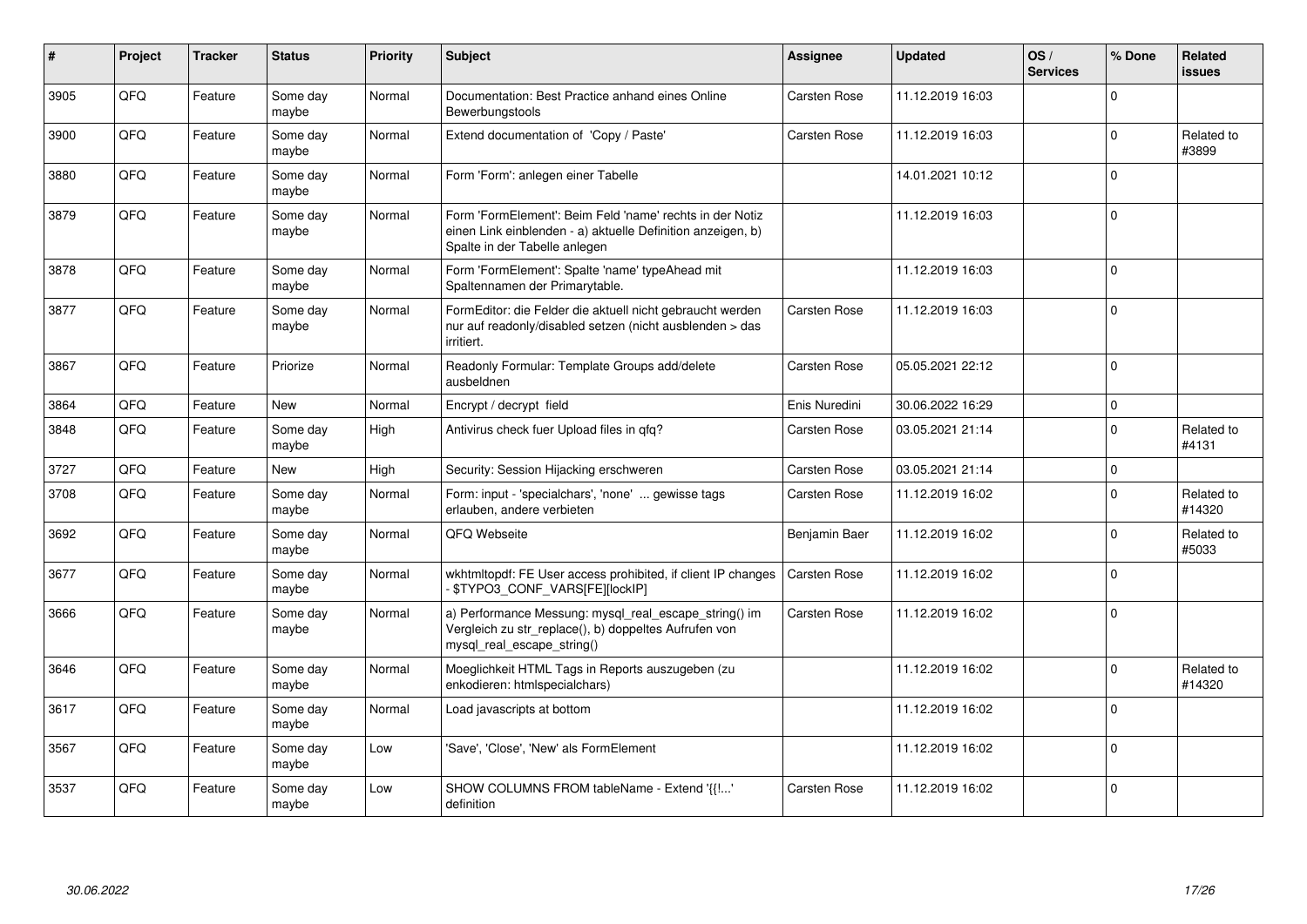| #    | Project | <b>Tracker</b> | <b>Status</b>     | <b>Priority</b> | <b>Subject</b>                                                                                                     | <b>Assignee</b> | <b>Updated</b>   | OS/<br><b>Services</b> | % Done      | Related<br>issues                           |
|------|---------|----------------|-------------------|-----------------|--------------------------------------------------------------------------------------------------------------------|-----------------|------------------|------------------------|-------------|---------------------------------------------|
| 3504 | QFQ     | Feature        | New               | Normal          | Logging: welche Action FEs werden wann wie ausgefuehrt                                                             | Carsten Rose    | 01.02.2020 23:21 |                        | $\Omega$    | Related to<br>#5458.<br>Related to<br>#4092 |
| 3495 | QFQ     | Feature        | Some day<br>maybe | Normal          | Predifined Parameter werden nicht in '+' (add new record)<br>SIP gerendert.                                        |                 | 11.12.2019 16:02 |                        | $\mathbf 0$ |                                             |
| 3458 | QFQ     | Feature        | Some day<br>maybe | Normal          | Display 'Edit Form Element'-Checkbox on form: should<br>depend on FE Group                                         | Carsten Rose    | 11.12.2019 16:02 |                        | $\mathbf 0$ | Related to<br>#3447                         |
| 3457 | QFQ     | Feature        | Some day<br>maybe | Normal          | LDAP: concat multi values to one single entry                                                                      | Carsten Rose    | 11.12.2019 16:02 |                        | $\mathbf 0$ |                                             |
| 3432 | QFQ     | Feature        | New               | Normal          | subrecord: dynamicUpdate                                                                                           | Carsten Rose    | 11.06.2020 21:10 |                        | 0           | Related to<br>#5691                         |
| 3415 | QFQ     | Feature        | Some day<br>maybe | Normal          | FE Login Box Templatefile                                                                                          | Benjamin Baer   | 11.12.2019 16:02 |                        | $\mathbf 0$ |                                             |
| 3402 | QFQ     | Feature        | Some day<br>maybe | Normal          | Syntax Highlighting via CodeMirror                                                                                 | Carsten Rose    | 11.12.2019 16:02 |                        | 100         | Related to<br>#3207                         |
| 3385 | QFQ     | Feature        | Some day<br>maybe | Normal          | templateGroup: insert/update/delete non primary records                                                            | Carsten Rose    | 11.12.2019 16:02 |                        | $\Omega$    |                                             |
| 3350 | QFQ     | Feature        | Some day<br>maybe | Normal          | FormEditor: Hilfetext hinter 'checktype'                                                                           | Carsten Rose    | 11.12.2019 16:02 |                        | $\mathbf 0$ |                                             |
| 3332 | QFQ     | Feature        | Some day<br>maybe | Normal          | Uploads: Thumbnails, Details zum hochgeladenen File                                                                | Carsten Rose    | 11.12.2019 16:02 |                        | $\mathbf 0$ | Related to<br>#3264,<br>Related to<br>#5333 |
| 3331 | QFQ     | Feature        | Some day<br>maybe | Normal          | Default Tooltip fuer _page? Links: mit Form und Record ID                                                          | Carsten Rose    | 11.12.2019 16:02 |                        | $\Omega$    |                                             |
| 3291 | QFQ     | Feature        | Some day<br>maybe | Normal          | AutoCron websiteToken                                                                                              | Carsten Rose    | 11.12.2019 16:02 |                        | $\mathbf 0$ | Related to<br>#4250                         |
| 3285 | QFQ     | Feature        | Some day<br>maybe | Normal          | Zeichenlimit pro Feld: textarea / editor                                                                           | Carsten Rose    | 11.12.2019 16:02 |                        | $\mathbf 0$ |                                             |
| 3273 | QFQ     | Feature        | Some day<br>maybe | Low             | Dirty Flag in Form                                                                                                 | Carsten Rose    | 11.12.2019 16:02 |                        | $\mathbf 0$ |                                             |
| 3267 | QFQ     | Feature        | Some day<br>maybe | Normal          | 2 Forms auf einer Seite: real + Read only                                                                          | Carsten Rose    | 11.12.2019 16:03 |                        | $\mathbf 0$ |                                             |
| 3216 | QFQ     | Feature        | Some day<br>maybe | Normal          | dynamic update für checkbox label2                                                                                 | Carsten Rose    | 11.12.2019 16:03 |                        | $\mathbf 0$ | Related to<br>#2081                         |
| 2995 | QFQ     | Feature        | Some day<br>maybe | Normal          | Dropdown JQuery Plugin: 'chosen' - Moeglichkeit um Select<br>Listen mehr Funktion zu geben. Kein Bootstrap noetig. | Carsten Rose    | 11.12.2019 16:03 |                        | $\mathbf 0$ |                                             |
| 2950 | QFQ     | Feature        | Some day<br>maybe | Normal          | Inhalt QFQ Records als File                                                                                        |                 | 11.12.2019 16:03 |                        | $\mathbf 0$ |                                             |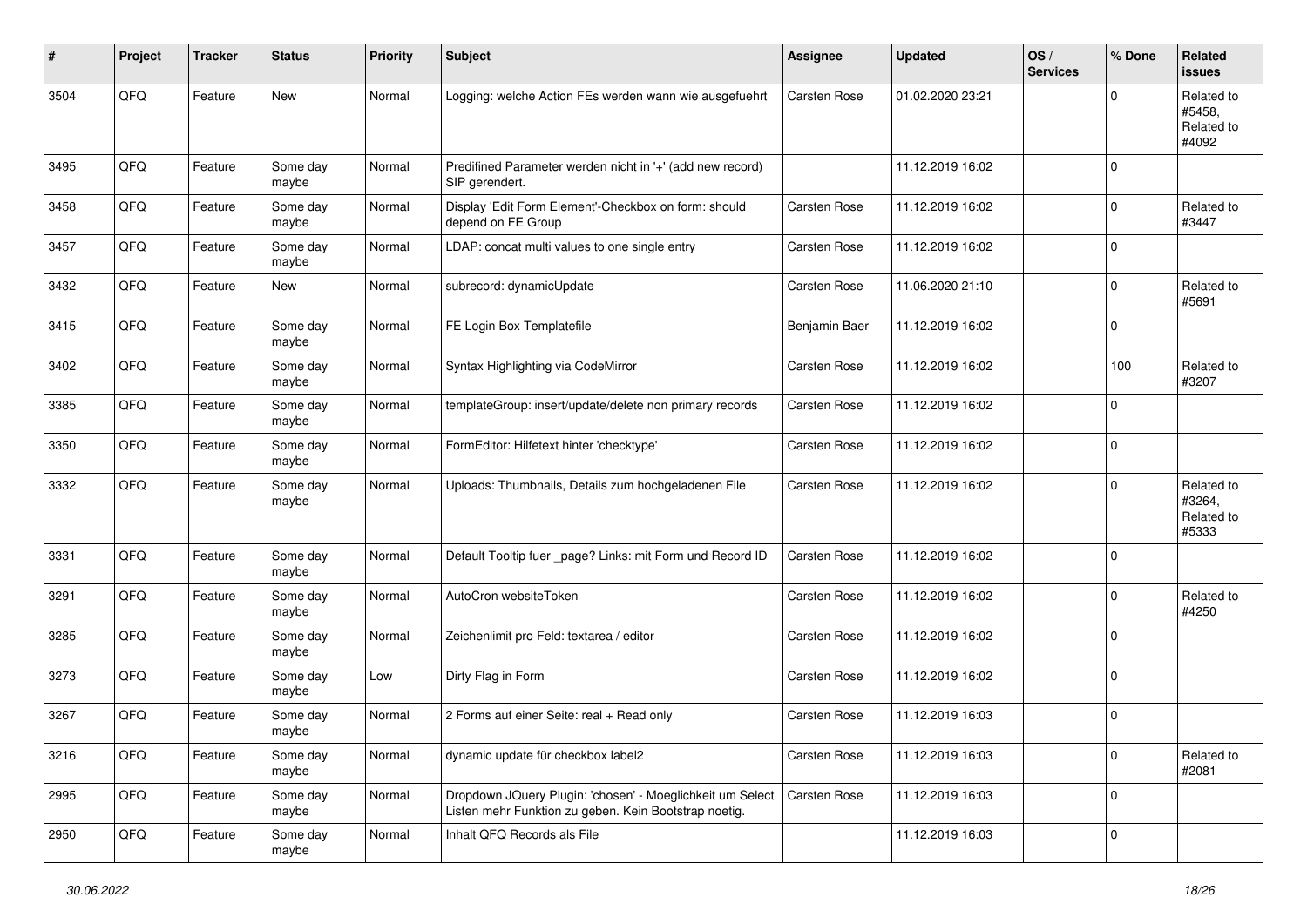| #     | Project | <b>Tracker</b> | <b>Status</b>     | <b>Priority</b> | <b>Subject</b>                                                                                               | <b>Assignee</b> | <b>Updated</b>   | OS/<br><b>Services</b> | % Done      | Related<br><b>issues</b>                     |
|-------|---------|----------------|-------------------|-----------------|--------------------------------------------------------------------------------------------------------------|-----------------|------------------|------------------------|-------------|----------------------------------------------|
| 2361  | QFQ     | Feature        | <b>New</b>        | Normal          | Logging wer/wann/wo welches Formular aufgerufen hat                                                          | Carsten Rose    | 11.12.2019 16:15 |                        | $\Omega$    | Related to<br>#4432,<br>Related to<br>#7480  |
| 2084  | QFQ     | Feature        | Some day<br>maybe | Normal          | Mailto mit encryption: Subrecord                                                                             | Carsten Rose    | 11.12.2019 16:03 |                        | $\mathbf 0$ | Related to<br>#2082                          |
| 1946  | QFQ     | Feature        | Some day<br>maybe | Normal          | Kontrolle ob der ReadOnly Modus bei den<br>Formularelementen korrekt implementiert ist                       | Carsten Rose    | 11.12.2019 16:03 |                        | $\mathbf 0$ |                                              |
| 1635  | QFQ     | Feature        | Some day<br>maybe | Normal          | QFQ Extension content record: weitere Optionen<br>einblenden.                                                | Carsten Rose    | 11.12.2019 16:03 |                        | $\mathbf 0$ |                                              |
| 1623  | QFQ     | Feature        | Some day<br>maybe | Normal          | RealURL                                                                                                      |                 | 11.12.2019 16:03 |                        | 30          |                                              |
| 1510  | QFQ     | Feature        | Some day<br>maybe | Normal          | jquery von google laden, falls das nicht geht lokal                                                          |                 | 11.12.2019 16:03 |                        | $\mathbf 0$ |                                              |
| 1253  | QFQ     | Feature        | Some day<br>maybe | Normal          | QF: Colorpicker                                                                                              |                 | 11.12.2019 16:03 |                        | $\mathbf 0$ |                                              |
| 1251  | QFQ     | Feature        | Some day<br>maybe | Normal          | QF: Combo                                                                                                    |                 | 11.12.2019 16:03 |                        | $\mathbf 0$ |                                              |
| 1234  | QFQ     | Feature        | Some day<br>maybe | Normal          | QF: Record numbering: Im Grid soll in Spalte 1 optional die<br>laufende Nummer der Records angezeigt werden. |                 | 01.02.2020 23:20 |                        | $\mathbf 0$ |                                              |
| 955   | QFQ     | Feature        | Some day<br>maybe | Normal          | QF: Notizen vor/nach dem Form                                                                                |                 | 01.02.2020 23:20 |                        | $\mathbf 0$ |                                              |
| 880   | QFQ     | Feature        | Some day<br>maybe | Urgent          | Security: PHP, SQL Injection, XSS                                                                            |                 | 03.05.2021 21:14 |                        | $\mathbf 0$ | Related to<br>#14320                         |
| 14377 | QFQ     | <b>Bug</b>     | New               | Normal          | Documentation > General Tips: white page after migration                                                     | Enis Nuredini   | 19.06.2022 16:37 |                        | 0           |                                              |
| 14323 | QFQ     | <b>Bug</b>     | In Progress       | Normal          | Report: render=both single - no impact                                                                       | Carsten Rose    | 19.06.2022 18:31 |                        | $\mathbf 0$ |                                              |
| 14322 | QFQ     | <b>Bug</b>     | New               | Normal          | Form Load: by default no scroll (save & close should be<br>visible)                                          | Enis Nuredini   | 15.06.2022 14:12 |                        | $\mathbf 0$ | Related to<br>#14321,<br>Related to<br>#6232 |
| 14305 | QFQ     | Bug            | New               | Normal          | Inline Report editing does not create history entries                                                        | Carsten Rose    | 10.06.2022 11:55 |                        | $\mathbf 0$ |                                              |
| 14304 | QFQ     | <b>Bug</b>     | New               | Normal          | table sorter view safer does not work                                                                        | Carsten Rose    | 10.06.2022 11:49 |                        | $\mathbf 0$ |                                              |
| 14303 | QFQ     | Bug            | ToDo              | Normal          | datetime broken with picker                                                                                  | Enis Nuredini   | 17.06.2022 09:02 |                        | $\Omega$    | Related to<br>#12630                         |
| 14283 | QFG     | <b>Bug</b>     | Priorize          | Normal          | HEIC / HEIF convert doesn't trigger                                                                          | Carsten Rose    | 19.06.2022 16:37 |                        | 0           |                                              |
| 14245 | QFQ     | <b>Bug</b>     | New               | Normal          | Form Save Btn bleibt disabled wenn Datumsfeld über<br>Datepicker geändert                                    | Enis Nuredini   | 27.05.2022 13:45 |                        | $\mathbf 0$ | Related to<br>#13689                         |
| 14233 | QFQ     | <b>Bug</b>     | New               | Normal          | AS _link: question - HTML is not rendered                                                                    | Carsten Rose    | 28.05.2022 11:02 |                        | 0           |                                              |
| 14175 | QFQ     | Bug            | In Progress       | Normal          | Opening a form with no QFQ Session cookie fails                                                              | Carsten Rose    | 03.06.2022 10:40 |                        | 0           |                                              |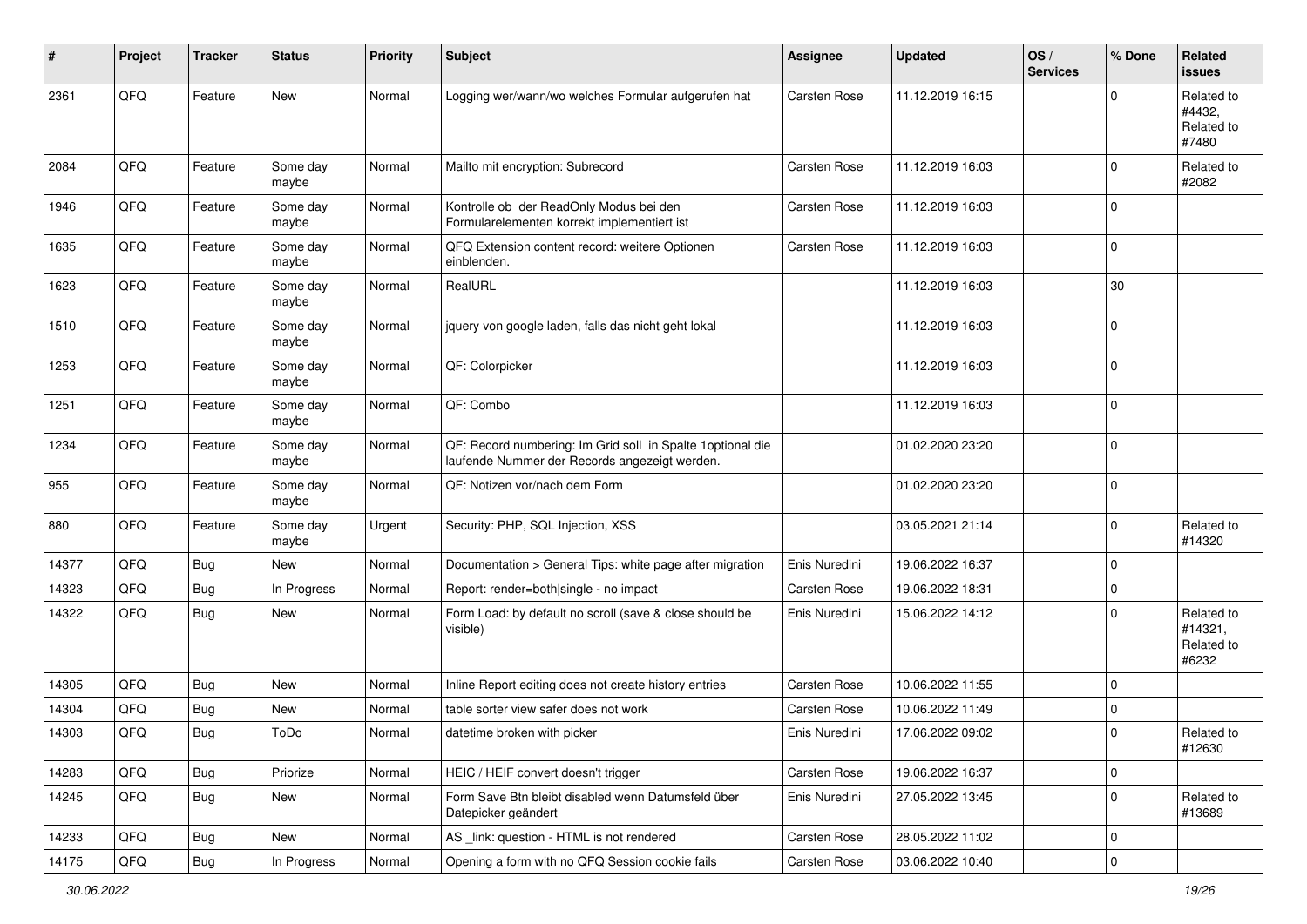| $\sharp$ | Project | <b>Tracker</b> | <b>Status</b> | <b>Priority</b> | <b>Subject</b>                                                                                                                                      | <b>Assignee</b>     | <b>Updated</b>   | OS/<br><b>Services</b> | % Done      | <b>Related</b><br>issues                         |
|----------|---------|----------------|---------------|-----------------|-----------------------------------------------------------------------------------------------------------------------------------------------------|---------------------|------------------|------------------------|-------------|--------------------------------------------------|
| 14091    | QFQ     | <b>Bug</b>     | <b>New</b>    | Normal          | inconsistent template path for twig                                                                                                                 | Carsten Rose        | 19.04.2022 18:36 |                        | 0           |                                                  |
| 14077    | QFQ     | Bug            | <b>New</b>    | Normal          | As _link: Attribute 'class' missing by r:1 and r:3 - but should<br>set                                                                              | Carsten Rose        | 28.05.2022 11:02 |                        | 0           | Related to<br>#5342,<br>Related to<br>#4343      |
| 13943    | QFQ     | <b>Bug</b>     | Priorize      | Normal          | unable to find formgroup                                                                                                                            | Enis Nuredini       | 28.05.2022 11:03 |                        | 0           |                                                  |
| 13899    | QFQ     | <b>Bug</b>     | ToDo          | Normal          | Selenium: zum laufen bringen                                                                                                                        | Enis Nuredini       | 25.03.2022 10:24 |                        | 0           |                                                  |
| 13767    | QFQ     | <b>Bug</b>     | Feedback      | Normal          | date/time-picker: required shows up/down button orange                                                                                              | Enis Nuredini       | 16.05.2022 23:16 |                        | 0           |                                                  |
| 13716    | QFQ     | Bug            | New           | High            | Firefox ask to store username/password                                                                                                              | Enis Nuredini       | 30.05.2022 09:31 |                        | $\mathbf 0$ | Related to<br>#13827                             |
| 13706    | QFQ     | Bug            | New           | Normal          | Wrong CheckType in FieldElement LastStatus of Form Cron                                                                                             | Carsten Rose        | 21.01.2022 18:20 |                        | 0           |                                                  |
| 13689    | QFQ     | <b>Bug</b>     | New           | Normal          | Enter auf Eingabefeld mit ungültigem Wert führt zu blurry<br>Seite                                                                                  | Enis Nuredini       | 28.05.2022 10:53 |                        | 0           | Related to<br>#14245, Has<br>duplicate<br>#11891 |
| 13659    | QFQ     | <b>Bug</b>     | <b>New</b>    | Normal          | wrong sanitize class applied to R-store                                                                                                             | Carsten Rose        | 15.01.2022 14:23 |                        | 0           |                                                  |
| 13647    | QFQ     | <b>Bug</b>     | <b>New</b>    | Normal          | Autofocus funktioniert nicht auf Chrome                                                                                                             | Benjamin Baer       | 19.03.2022 17:44 |                        | 0           |                                                  |
| 13592    | QFQ     | Bug            | <b>New</b>    | Normal          | QFQ Build Queue: das vergeben von Tags klappt nicht. Es<br>werden keine Releases gebaut.                                                            | Carsten Rose        | 19.03.2022 17:45 |                        | $\mathbf 0$ |                                                  |
| 13528    | QFQ     | <b>Bug</b>     | <b>New</b>    | Normal          | qfq.io > releases: es wird kein neues Release angelegt                                                                                              | Benjamin Baer       | 19.03.2022 17:46 |                        | 0           |                                                  |
| 13460    | QFQ     | Bug            | <b>New</b>    | Normal          | Doc: Password set/reset  password should not processed<br>with 'html encode'                                                                        | Carsten Rose        | 19.03.2022 17:46 |                        | $\Omega$    |                                                  |
| 13451    | QFQ     | <b>Bug</b>     | New           | Normal          | Character Counter / Max Character: Problem in Safari                                                                                                | Carsten Rose        | 15.04.2022 17:18 |                        | 0           |                                                  |
| 13332    | QFQ     | <b>Bug</b>     | New           | Normal          | Multi Form: Required Felder werden visuell nicht markiert.                                                                                          | Carsten Rose        | 19.03.2022 17:47 |                        | 0           |                                                  |
| 13331    | QFQ     | <b>Bug</b>     | <b>New</b>    | Normal          | Multi Form: Clear Icon misplaced                                                                                                                    | Carsten Rose        | 19.03.2022 17:47 |                        | $\Omega$    |                                                  |
| 12989    | QFQ     | <b>Bug</b>     | <b>New</b>    | Normal          | empty string does not trigger dynamic update                                                                                                        | Enis Nuredini       | 28.05.2022 11:09 |                        | $\mathbf 0$ |                                                  |
| 12974    | QFQ     | <b>Bug</b>     | <b>New</b>    | High            | Sanitize Queries in Action-Elements                                                                                                                 | Carsten Rose        | 07.12.2021 17:19 |                        | 0           |                                                  |
| 12716    | QFQ     | <b>Bug</b>     | New           | Normal          | template group: Pattern only applied to first instance                                                                                              | Carsten Rose        | 19.03.2022 17:47 |                        | $\mathbf 0$ |                                                  |
| 12714    | QFQ     | <b>Bug</b>     | <b>New</b>    | Normal          | Conversion of GIF to PDF broken when GIF contains Alpha.                                                                                            | Carsten Rose        | 19.03.2022 17:49 |                        | 0           |                                                  |
| 12702    | QFQ     | Bug            | New           | High            | templateGroup: broken in multiDb Setup                                                                                                              | Carsten Rose        | 14.12.2021 16:02 |                        | $\mathbf 0$ |                                                  |
| 12670    | QFQ     | Bug            | New           | High            | Dropdown-Menu classes können nicht mehr angegeben<br>werden                                                                                         | <b>Carsten Rose</b> | 07.12.2021 17:19 |                        | 0           |                                                  |
| 12581    | QFQ     | Bug            | New           | Normal          | Form.forward=close: Record 'new' in new browser tab ><br>save (& close) >> Form is not reloaded with new created<br>record id and stays in mode=new | Carsten Rose        | 19.03.2022 17:48 |                        | $\mathbf 0$ |                                                  |
| 12546    | QFQ     | Bug            | Feedback      | Normal          | Branch 'Development' - Unit Tests mit dirty workaround<br>angepasst                                                                                 | Carsten Rose        | 19.03.2022 17:48 |                        | 0           |                                                  |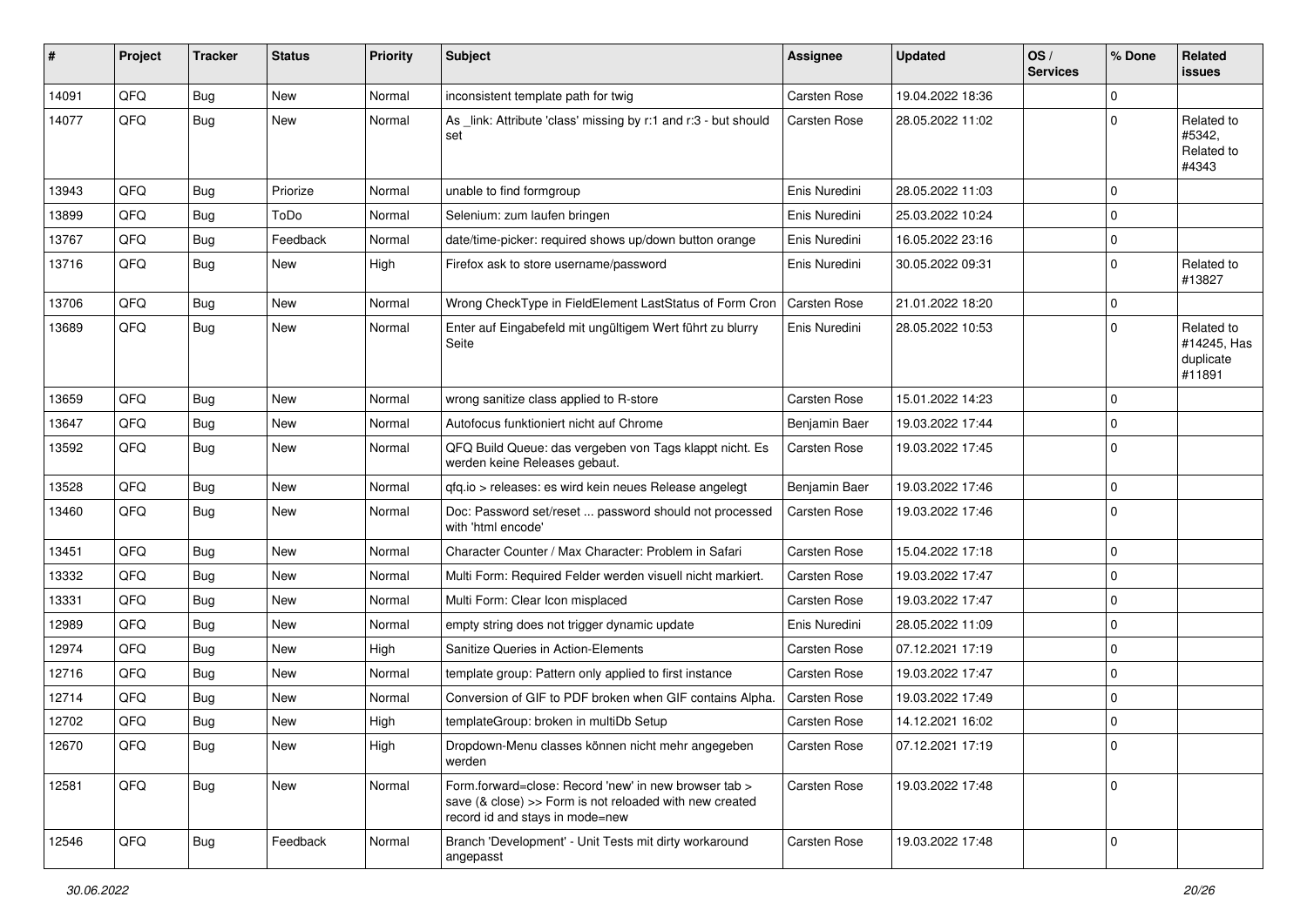| #     | <b>Project</b> | <b>Tracker</b> | <b>Status</b> | Priority | <b>Subject</b>                                                                          | <b>Assignee</b> | <b>Updated</b>   | OS/<br><b>Services</b> | % Done      | Related<br>issues                             |
|-------|----------------|----------------|---------------|----------|-----------------------------------------------------------------------------------------|-----------------|------------------|------------------------|-------------|-----------------------------------------------|
| 12545 | <b>OFO</b>     | Bug            | <b>New</b>    | Urgent   | sql.log not created / updated                                                           | Carsten Rose    | 14.12.2021 16:02 |                        | $\Omega$    |                                               |
| 12520 | QFQ            | <b>Bug</b>     | <b>New</b>    | Normal   | Switch FE User: still active even FE User session expired                               | Carsten Rose    | 19.03.2022 17:48 |                        | $\Omega$    |                                               |
| 12513 | QFQ            | <b>Bug</b>     | New           | High     | Implement server side check of maxlength                                                | Carsten Rose    | 07.12.2021 17:19 |                        | $\mathbf 0$ |                                               |
| 12512 | QFQ            | <b>Bug</b>     | <b>New</b>    | Normal   | Some MySQL Installation can't use 'stored procedures'                                   | Carsten Rose    | 19.03.2022 17:48 |                        | $\mathbf 0$ |                                               |
| 12508 | QFQ            | <b>Bug</b>     | In Progress   | High     | qfq Form: sendMail                                                                      | Karin Niffeler  | 19.03.2022 17:48 |                        | $\mathbf 0$ |                                               |
| 12468 | QFQ            | <b>Bug</b>     | <b>New</b>    | Urgent   | Form: update Form.title after save                                                      | Carsten Rose    | 03.05.2021 21:12 |                        | $\mathbf 0$ |                                               |
| 12463 | QFQ            | Bug            | ToDo          | High     | QFQ Function: 'function' and 'sql' on same level - output of<br>sal is shown two times. | Carsten Rose    | 15.12.2021 16:31 |                        | $\Omega$    |                                               |
| 12395 | QFQ            | <b>Bug</b>     | ToDo          | High     | QFQ Function: Result two times shown                                                    | Carsten Rose    | 18.02.2022 08:59 |                        | $\Omega$    |                                               |
| 12327 | QFQ            | <b>Bug</b>     | <b>New</b>    | Normal   | Copy to clipboard: Glyphicon can not be changed                                         | Carsten Rose    | 27.12.2021 17:59 |                        | $\Omega$    |                                               |
| 12325 | QFQ            | <b>Bug</b>     | Priorize      | Normal   | MultiDB form.dblndex not working for report syntax                                      | Carsten Rose    | 07.09.2021 13:37 |                        | $\Omega$    | Related to<br>#12145,<br>Related to<br>#12314 |
| 12187 | QFQ            | <b>Bug</b>     | <b>New</b>    | Normal   | Trigger FormAsFile() via Report: probably problem with multi   Carsten Rose<br>DB setup |                 | 20.03.2021 21:20 |                        | $\mathbf 0$ |                                               |
| 12133 | QFQ            | Bug            | New           | Normal   | NPM, phpSpreadSheet aktualisieren                                                       | Carsten Rose    | 15.03.2021 09:04 |                        | $\mathbf 0$ |                                               |
| 12066 | QFQ            | <b>Bug</b>     | New           | High     | enterAsSubmit: Forward wird nicht ausgeführt                                            | Enis Nuredini   | 29.05.2022 09:23 |                        | $\mathbf 0$ |                                               |
| 12045 | QFQ            | <b>Bug</b>     | <b>New</b>    | Normal   | templateGroup afterSave FE: Aufruf ohne<br>sqlHonorFormElements funktioniert nicht      | Carsten Rose    | 18.02.2021 16:33 |                        | $\Omega$    |                                               |
| 12040 | QFQ            | <b>Bug</b>     | New           | Normal   | FE Mode 'hidden' für zwei FEs auf einer Zeile                                           | Carsten Rose    | 18.02.2021 10:13 |                        | $\mathbf 0$ |                                               |
| 11752 | QFQ            | <b>Bug</b>     | <b>New</b>    | Normal   | checkbox renders multiple input elements with same name                                 | Carsten Rose    | 17.12.2020 14:58 |                        | $\mathbf 0$ | Related to<br>#11750                          |
| 11715 | QFQ            | <b>Bug</b>     | New           | Normal   | acceptZeroAsRequired and requiredOffButMark do not<br>coincide                          |                 | 08.12.2020 12:13 |                        | $\mathbf 0$ |                                               |
| 11695 | QFQ            | <b>Bug</b>     | <b>New</b>    | Normal   | MultiForm required FE Error                                                             | Carsten Rose    | 04.12.2020 13:34 |                        | $\mathbf 0$ |                                               |
| 11668 | QFQ            | <b>Bug</b>     | New           | Normal   | Play function.sql - problem with mysql                                                  | Carsten Rose    | 03.05.2021 20:48 |                        | $\mathbf 0$ |                                               |
| 11667 | QFQ            | Bug            | <b>New</b>    | Normal   | MySQL mariadb-server-10.3: Incorrect datetime value                                     | Carsten Rose    | 03.05.2021 20:48 |                        | $\mathbf 0$ |                                               |
| 11630 | QFQ            | Bug            | Feedback      | High     | Bitte check ob CALL() in 20.11.0 noch so funktioniert wie in<br>20.4.1                  | Enis Nuredini   | 28.05.2022 13:45 |                        | $\mathbf 0$ | Related to<br>#11325                          |
| 11522 | QFQ            | Bug            | <b>New</b>    | Normal   | Aus/Einblenden von Reitern                                                              |                 | 13.11.2020 14:58 |                        | $\mathbf 0$ |                                               |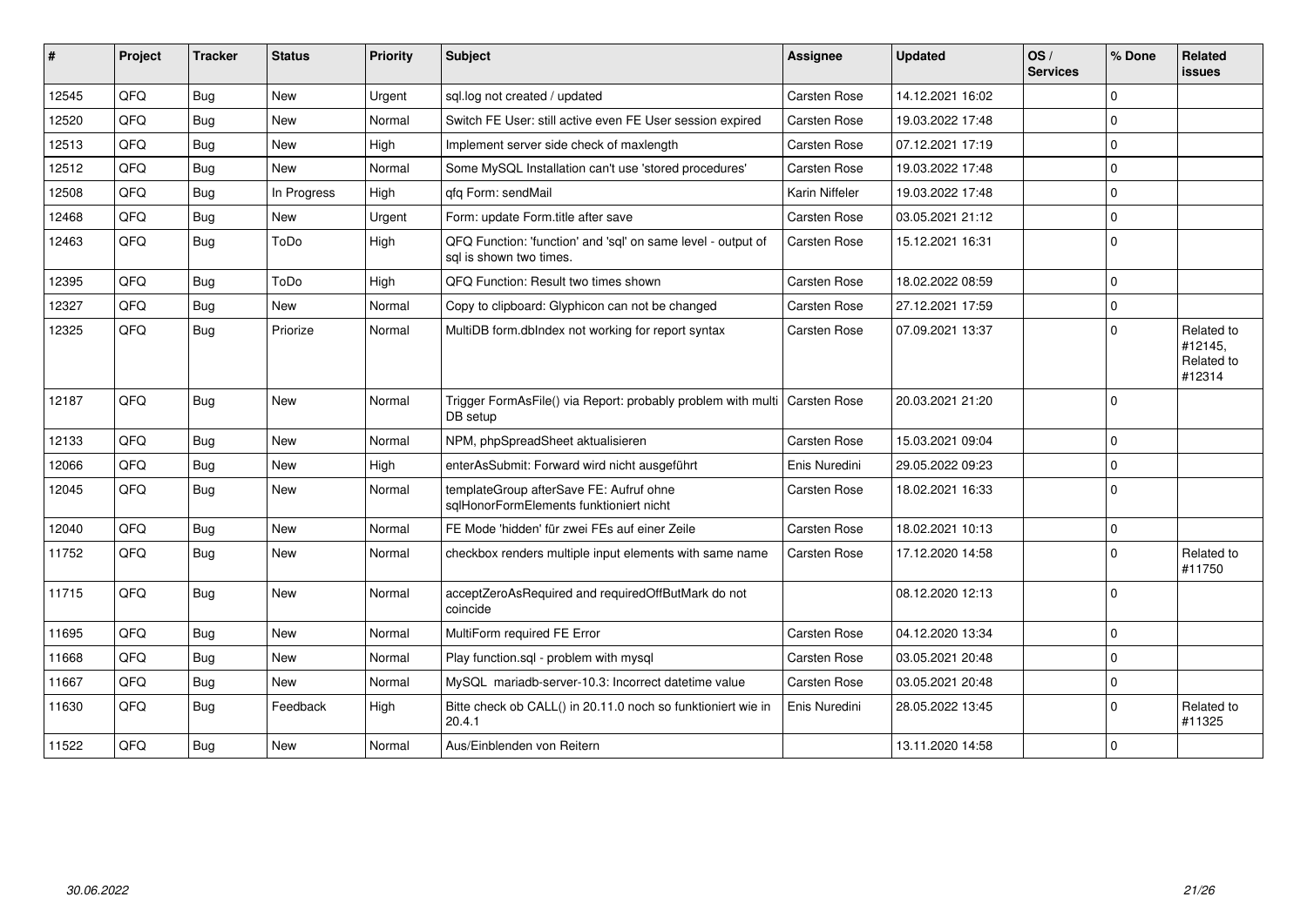| #     | Project | <b>Tracker</b> | <b>Status</b> | <b>Priority</b> | Subject                                                                             | <b>Assignee</b> | <b>Updated</b>   | OS/<br><b>Services</b> | % Done      | Related<br><b>issues</b>                                                                                                       |
|-------|---------|----------------|---------------|-----------------|-------------------------------------------------------------------------------------|-----------------|------------------|------------------------|-------------|--------------------------------------------------------------------------------------------------------------------------------|
| 11517 | QFQ     | <b>Bug</b>     | In Progress   | Normal          | extraButtonInfo Broken for multiple FormElements                                    | Carsten Rose    | 12.05.2022 13:12 |                        | $\Omega$    | Related to<br>#7890,<br>Related to<br>#3811, Has<br>duplicate<br>#10905, Has<br>duplicate<br>#10553, Has<br>duplicate<br>#6779 |
| 11347 | QFQ     | <b>Bug</b>     | Feedback      | Normal          | If Bedingungen funktionieren nicht korrekt                                          | Christoph Fuchs | 21.03.2021 20:37 |                        | 0           |                                                                                                                                |
| 11239 | QFQ     | Bug            | New           | Normal          | Radiobutton (plain): horizontales Rendern abhängig vom<br>Datentyp in der Datenbank | Carsten Rose    | 30.09.2020 18:37 |                        | $\mathbf 0$ |                                                                                                                                |
| 11237 | QFQ     | <b>Bug</b>     | <b>New</b>    | High            | Radiobutton / parameter.buttonClass= btn-default - kein<br>dirty Trigger            | Benjamin Baer   | 03.05.2021 21:12 |                        | $\mathbf 0$ | Related to<br>#10766                                                                                                           |
| 11195 | QFQ     | Bug            | New           | Low             | Dynamic Update: Note not updated if new text is empty<br>(v20.4)                    |                 | 25.09.2020 11:14 |                        | $\mathbf 0$ |                                                                                                                                |
| 11057 | QFQ     | Bug            | <b>New</b>    | High            | Checkboxes ohne span.checkmark im Report werden<br>ausgeblendet                     | Benjamin Baer   | 03.05.2021 21:12 |                        | 0           | Related to<br>#11039                                                                                                           |
| 10937 | QFQ     | <b>Bug</b>     | <b>New</b>    | Normal          | Fehler mit abhängigen Select- Feldern beim Positionieren                            | Carsten Rose    | 12.11.2020 23:45 |                        | 0           |                                                                                                                                |
| 10890 | QFQ     | <b>Bug</b>     | <b>New</b>    | Normal          | AutoCron hangs                                                                      |                 | 20.07.2020 13:56 |                        | $\mathbf 0$ |                                                                                                                                |
| 10766 | QFQ     | Bug            | <b>New</b>    | High            | Radiobutton / parameter.buttonClass=btn-default: dynamic<br>update                  |                 | 03.05.2021 21:12 |                        | 0           | Related to<br>#11237                                                                                                           |
| 10759 | QFQ     | <b>Bug</b>     | New           | Normal          | emptyMeansNull - Feld falsch aktualisiert                                           |                 | 12.11.2020 23:45 |                        | 0           |                                                                                                                                |
| 10704 | QFQ     | Bug            | <b>New</b>    | Normal          | wkhtml problem rendering fullCalendar.js / fabric.js >><br>successor: puppeteer     | Carsten Rose    | 12.11.2020 23:45 |                        | $\mathbf 0$ | Related to<br>#5024,<br>Related to<br>#4650,<br>Related to<br>#10715                                                           |
| 10661 | QFQ     | Bug            | In Progress   | Normal          | Typo3 Warnungen                                                                     | Carsten Rose    | 07.09.2021 13:23 |                        | $\Omega$    | Related to<br>#12440                                                                                                           |
| 10658 | QFQ     | <b>Bug</b>     | <b>New</b>    | Normal          | processReadOnly broken                                                              | Carsten Rose    | 27.05.2020 17:55 |                        | 0           |                                                                                                                                |
| 10640 | QFQ     | <b>Bug</b>     | New           | High            | TypeAhead Tag: FE editierbar trotz readOnly                                         | Carsten Rose    | 03.05.2021 21:12 |                        | $\Omega$    | Related to<br>#7795                                                                                                            |
| 10588 | QFQ     | <b>Bug</b>     | New           | Normal          | typeahed Tag: Doku anpassen                                                         | Carsten Rose    | 12.11.2020 23:45 |                        | 0           |                                                                                                                                |
| 10508 | QFQ     | <b>Bug</b>     | New           | High            | Multi Form broken on Multi DB Instance                                              | Carsten Rose    | 03.05.2021 21:12 |                        | 0           |                                                                                                                                |
| 10506 | QFQ     | <b>Bug</b>     | New           | High            | Template Group broken on MultiDB instance                                           | Carsten Rose    | 03.05.2021 21:12 |                        | 0           | Related to<br>#10505                                                                                                           |
| 10324 | QFQ     | <b>Bug</b>     | New           | Normal          | Excel Export mit Template funktioniert nur, wenn Template<br>vor uid kommt          |                 | 30.03.2020 11:20 |                        | 0           | Related to<br>#10257                                                                                                           |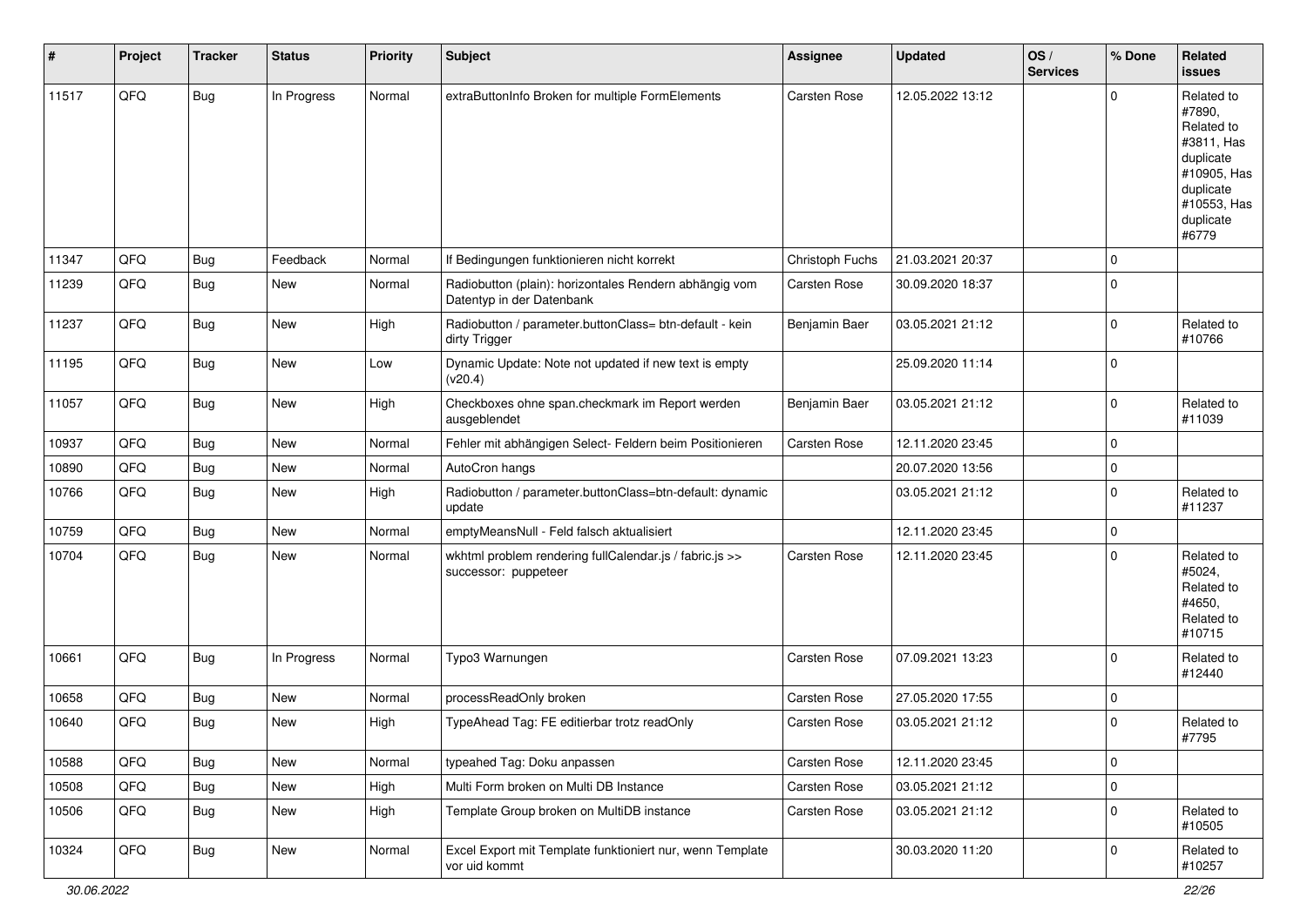| $\sharp$ | Project | <b>Tracker</b> | <b>Status</b>     | <b>Priority</b> | Subject                                                                                                  | <b>Assignee</b> | <b>Updated</b>   | OS/<br><b>Services</b> | % Done      | Related<br><b>issues</b>                                                |
|----------|---------|----------------|-------------------|-----------------|----------------------------------------------------------------------------------------------------------|-----------------|------------------|------------------------|-------------|-------------------------------------------------------------------------|
| 10322    | QFQ     | <b>Bug</b>     | New               | Normal          | FormElement / Radio: missing column 'enum' >> FE not<br>reported                                         | Carsten Rose    | 07.05.2020 09:37 |                        | 0           |                                                                         |
| 10082    | QFQ     | Bug            | New               | Normal          | FE.type=SELECT - 'sanatize' Class                                                                        | Carsten Rose    | 07.05.2020 09:36 |                        | $\mathbf 0$ | Related to<br>#10081                                                    |
| 10081    | QFQ     | <b>Bug</b>     | <b>New</b>        | High            | Stale record lock after 'forbidden' character                                                            | Carsten Rose    | 03.05.2021 21:12 |                        | 0           | Related to<br>#10082,<br>Related to<br>#9789                            |
| 9975     | QFQ     | <b>Bug</b>     | Priorize          | Normal          | Dropdown Menu: 'r:3' broken                                                                              | Carsten Rose    | 01.02.2020 10:13 |                        | $\mathbf 0$ |                                                                         |
| 9958     | QFQ     | <b>Bug</b>     | Priorize          | Normal          | Broken subrecord query: no error message                                                                 | Carsten Rose    | 05.02.2021 15:15 |                        | 0           |                                                                         |
| 9947     | QFQ     | <b>Bug</b>     | Priorize          | Normal          | Unwanted error message if missing 'typeAheadSqlPrefetch'                                                 | Carsten Rose    | 01.02.2020 10:13 |                        | 0           |                                                                         |
| 9898     | QFQ     | <b>Bug</b>     | Feedback          | Normal          | Formular trotz Timeout gespeichert                                                                       | Benjamin Baer   | 01.02.2020 15:56 |                        | $\mathbf 0$ |                                                                         |
| 9862     | QFQ     | <b>Bug</b>     | Priorize          | Normal          | Failed writing to sql mail qfq.log should throw an exception                                             | Carsten Rose    | 01.02.2020 10:13 |                        | 0           |                                                                         |
| 9855     | QFQ     | <b>Bug</b>     | New               | Normal          | <b>Required Check</b>                                                                                    |                 | 01.02.2020 15:56 |                        | $\mathbf 0$ |                                                                         |
| 9834     | QFQ     | <b>Bug</b>     | Priorize          | Normal          | Input elements with tag 'disabled' are missing on<br>form-submit: server option 'processReadOnly' broken | Carsten Rose    | 07.12.2021 16:43 |                        | 0           | Related to<br>#9691,<br>Related to<br>#5305, Has<br>duplicate<br>#12331 |
| 9789     | QFQ     | Bug            | In Progress       | High            | Record Lock: release to early on 'leave page'                                                            | Carsten Rose    | 10.01.2022 09:25 |                        | 100         | Related to<br>#10081,<br>Related to<br>#9173,<br>Related to<br>#8702    |
| 9783     | QFQ     | <b>Bug</b>     | <b>New</b>        | Normal          | Email with special characters                                                                            | Carsten Rose    | 01.02.2020 23:22 |                        | 0           |                                                                         |
| 9773     | QFQ     | Bug            | <b>New</b>        | Normal          | form.parameter.formModeGlobal=requiredOff                                                                | Carsten Rose    | 01.02.2020 15:56 |                        | 0           |                                                                         |
| 9691     | QFQ     | <b>Bug</b>     | In Progress       | Normal          | Checkbox: dynamic update > readonly                                                                      | Carsten Rose    | 01.02.2020 23:22 |                        | 50          | Related to<br>#9834                                                     |
| 9669     | QFQ     | Bug            | Some day<br>maybe | Normal          | Checkbox / Template Group: radio/checkbox visible broken<br>after 'add'                                  | Carsten Rose    | 16.06.2021 13:47 |                        | $\Omega$    | Related to<br>#8091                                                     |
| 9535     | QFQ     | <b>Bug</b>     | Feedback          | Normal          | Report:  AS '_vertical' - column to wide - vertical >> rot45,<br>rot90                                   | Benjamin Baer   | 01.02.2020 15:56 |                        | $\mathbf 0$ |                                                                         |
| 9534     | QFQ     | <b>Bug</b>     | Priorize          | Urgent          | FE.type=upload: 'Unknown Mode: ID"                                                                       | Carsten Rose    | 03.05.2021 21:14 |                        | 0           | Related to<br>#9532                                                     |
| 9533     | QFQ     | <b>Bug</b>     | New               | Normal          | FE.type=upload: Check in 'beforeSave' if upload is given                                                 | Carsten Rose    | 01.02.2020 23:22 |                        | 0           | Related to<br>#11523                                                    |
| 9531     | QFQ     | Bug            | New               | High            | FE File: Dynamic Update / modeSql / required detected<br>even it not set                                 | Carsten Rose    | 11.06.2021 20:32 |                        | 0           | Related to<br>#12398                                                    |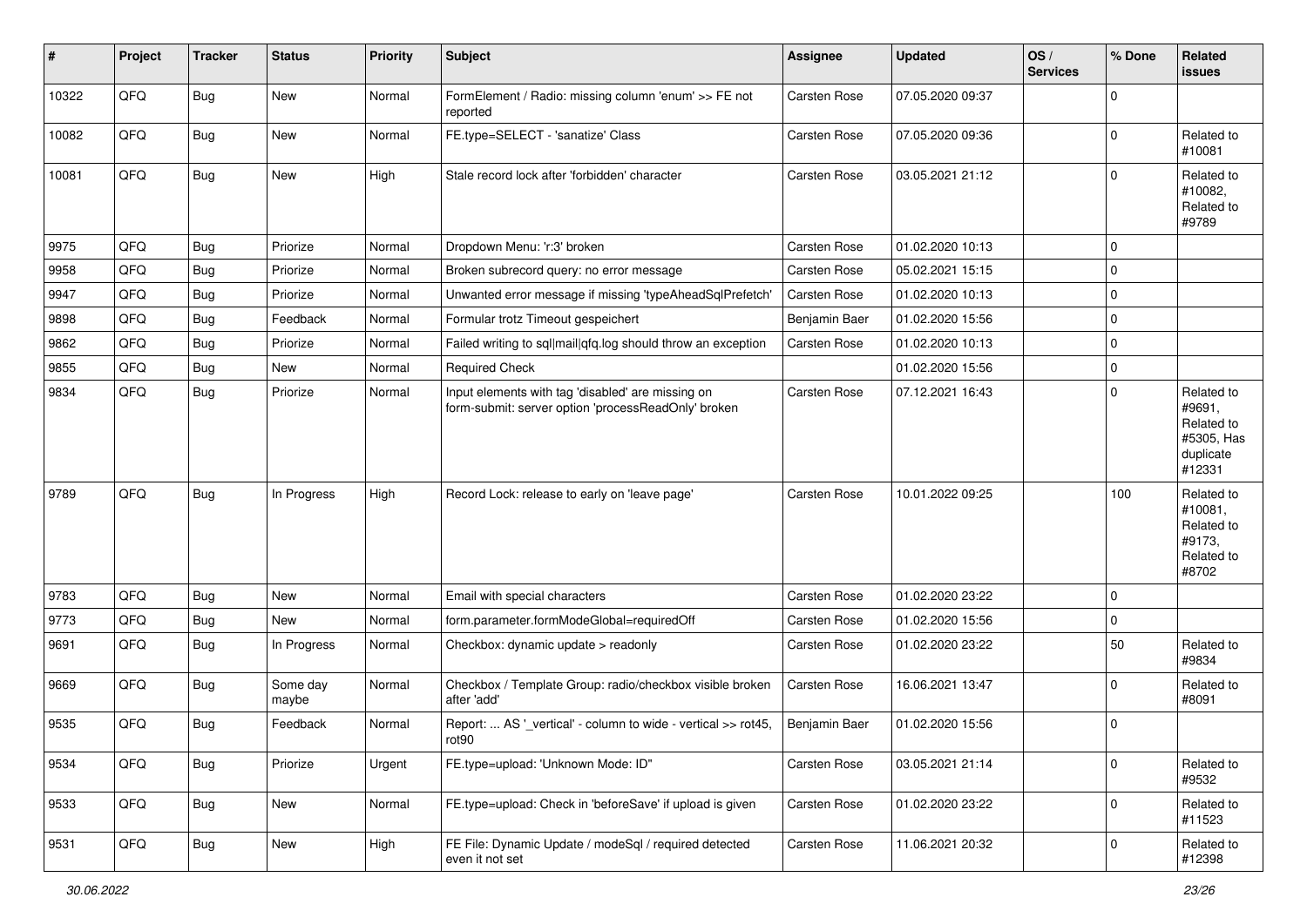| #    | Project | <b>Tracker</b> | <b>Status</b>     | <b>Priority</b> | <b>Subject</b>                                                                 | <b>Assignee</b>   | <b>Updated</b>   | OS/<br><b>Services</b> | % Done      | Related<br>issues                            |
|------|---------|----------------|-------------------|-----------------|--------------------------------------------------------------------------------|-------------------|------------------|------------------------|-------------|----------------------------------------------|
| 9347 | QFQ     | <b>Bug</b>     | <b>New</b>        | High            | FE.type=upload with dynamic show/hidden: required not<br>detected              | Carsten Rose      | 12.06.2021 10:40 |                        | $\Omega$    | Related to<br>#5305.<br>Related to<br>#12398 |
| 9317 | QFQ     | <b>Bug</b>     | <b>New</b>        | Normal          | FE.type=note: with dynamic show/hidden an empty label<br>causes trouble        | Carsten Rose      | 01.02.2020 23:22 |                        | $\Omega$    |                                              |
| 9281 | QFQ     | <b>Bug</b>     | Some day<br>maybe | Normal          | Allow STRICT_TRANS_TABLES                                                      | Carsten Rose      | 02.01.2021 18:43 |                        | 0           |                                              |
| 9275 | QFQ     | Bug            | New               | Normal          | autcron: t3 page, which takes to long to respond, is not<br>reported properly  | Carsten Rose      | 01.02.2020 23:22 |                        | 100         |                                              |
| 9177 | QFQ     | Bug            | <b>New</b>        | Normal          | Bug? QFQ tries to save an action FE, which has real<br>existing column name    | Carsten Rose      | 01.02.2020 23:22 |                        | 0           |                                              |
| 9173 | QFQ     | Bug            | Priorize          | Urgent          | Stale Record Lock: Firefox                                                     | Carsten Rose      | 03.05.2021 21:14 |                        | $\mathbf 0$ | Related to<br>#9789                          |
| 9127 | QFQ     | <b>Bug</b>     | New               | Normal          | Error Message: change 'roll over' color - text not readable                    | Carsten Rose      | 01.02.2020 23:22 |                        | $\mathbf 0$ |                                              |
| 9126 | QFQ     | <b>Bug</b>     | Some day<br>maybe | Normal          | hidden Form elements are present in page source                                |                   | 02.01.2021 18:41 |                        | $\Omega$    |                                              |
| 9121 | QFQ     | <b>Bug</b>     | Priorize          | High            | sip links have r and __dbIndexData set                                         | Carsten Rose      | 12.06.2021 10:41 |                        | 0           |                                              |
| 9077 | QFQ     | <b>Bug</b>     | New               | Normal          | typeAheadSql: report broken SQL                                                | Carsten Rose      | 29.06.2022 22:35 |                        | $\mathbf 0$ | Related to<br>#4018                          |
| 9024 | QFQ     | <b>Bug</b>     | Some day<br>maybe | Normal          | QFQ Einarbeitung                                                               |                   | 01.02.2020 15:56 |                        | $\mathbf 0$ |                                              |
| 9020 | QFQ     | Bug            | Some day<br>maybe | Normal          | radio mit buttonClass und dynamicUpdate lassen sich nicht<br>kombinieren       |                   | 11.12.2019 16:01 |                        | $\Omega$    |                                              |
| 9013 | QFQ     | <b>Bug</b>     | <b>New</b>        | Normal          | Error in Twig template not handled                                             | Carsten Rose      | 20.10.2021 13:43 |                        | $\mathbf 0$ |                                              |
| 8891 | QFQ     | <b>Bug</b>     | <b>New</b>        | High            | formSubmitLog: do not log passwords                                            | Enis Nuredini     | 25.03.2022 09:06 |                        | 0           |                                              |
| 8668 | QFQ     | <b>Bug</b>     | <b>New</b>        | High            | Pill disabled: dyamic mode 'hidden' not respected - FE is still<br>required    | Carsten Rose      | 03.05.2021 21:14 |                        | $\Omega$    |                                              |
| 8431 | QFQ     | <b>Bug</b>     | New               | High            | autocron.php with wrong path                                                   | Carsten Rose      | 03.05.2021 21:14 |                        | 0           |                                              |
| 8316 | QFQ     | Bug            | Feedback          | Normal          | Documentation/Behaviour for Nested Queries and<br>Record-Store confusing       | Nicola Chiapolini | 20.11.2019 09:14 |                        | $\Omega$    |                                              |
| 8106 | QFQ     | Bug            | Some day<br>maybe | Normal          | Dynamic Update: Feld kann nicht auf empty zurückgesetzt<br>werden              | Carsten Rose      | 11.12.2019 16:01 |                        | $\mathbf 0$ |                                              |
| 8083 | QFQ     | Bug            | New               | High            | FormEditor: primary table list does not respect<br>'indexDb={{indexData:Y}}'   | Carsten Rose      | 03.05.2021 21:14 |                        | $\mathbf 0$ | Has duplicate<br>#6678                       |
| 8049 | QFQ     | <b>Bug</b>     | New               | Normal          | FE.type=note, column 'value': text moves some pixel to top<br>after save       | Carsten Rose      | 01.02.2020 23:22 |                        | $\mathbf 0$ |                                              |
| 8037 | QFQ     | <b>Bug</b>     | Priorize          | Normal          | FE.type=upload (advanced mode): {{slaveld:V}} missing<br>during dynamic update | Carsten Rose      | 01.02.2020 10:13 |                        | 0           |                                              |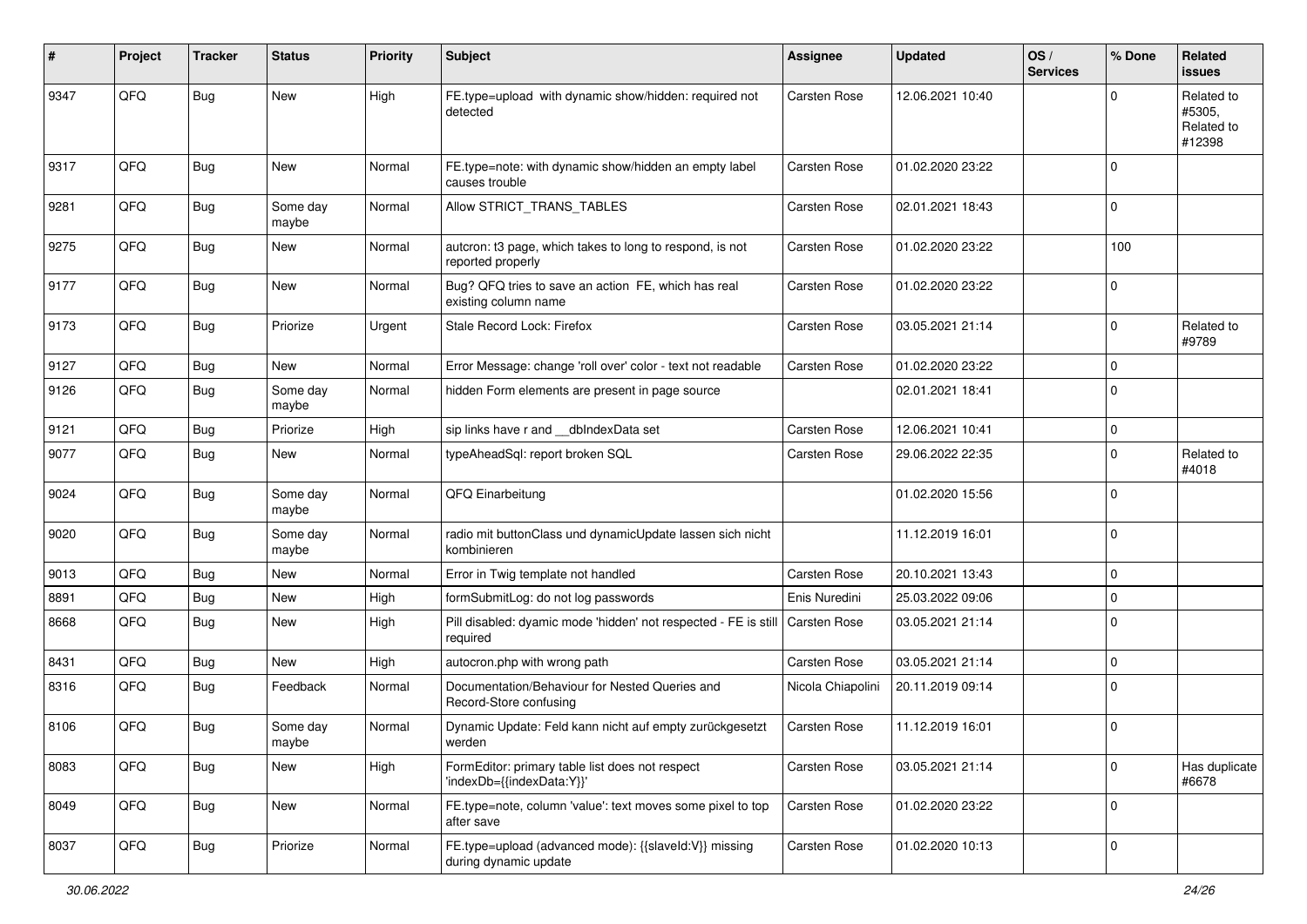| #    | Project | <b>Tracker</b> | <b>Status</b>     | <b>Priority</b> | <b>Subject</b>                                                                                                   | Assignee            | <b>Updated</b>   | OS/<br><b>Services</b> | % Done      | Related<br>issues    |
|------|---------|----------------|-------------------|-----------------|------------------------------------------------------------------------------------------------------------------|---------------------|------------------|------------------------|-------------|----------------------|
| 7899 | QFQ     | Bug            | <b>New</b>        | High            | Fe.type=password / retype / required: always complain<br>about missing value                                     | Carsten Rose        | 03.05.2021 21:14 |                        | $\Omega$    |                      |
| 7890 | QFQ     | Bug            | New               | Normal          | FormElement 'required': extraButtonInfo not aligned                                                              | Carsten Rose        | 11.06.2021 21:17 |                        | $\Omega$    | Related to<br>#11517 |
| 7795 | QFQ     | <b>Bug</b>     | <b>New</b>        | Normal          | Readonly Form: Typeahead-Felder                                                                                  | Carsten Rose        | 01.02.2020 23:22 |                        | $\Omega$    | Related to<br>#10640 |
| 7685 | QFQ     | <b>Bug</b>     | New               | Normal          | Open FormElement from QFQ error message and save<br>modified record: error about missing {{formId:F}}            | Carsten Rose        | 01.02.2020 23:22 |                        | $\Omega$    |                      |
| 7656 | QFQ     | <b>Bug</b>     | Priorize          | Normal          | FE with required, 'pattern' and 'extraButtonLock': always<br>complain about missing value                        | Carsten Rose        | 01.02.2020 10:13 |                        | $\Omega$    |                      |
| 7650 | QFQ     | <b>Bug</b>     | <b>New</b>        | High            | Optional do not show 'required' sign on FormElement                                                              | Carsten Rose        | 03.05.2021 21:14 |                        | $\Omega$    |                      |
| 7616 | QFQ     | <b>Bug</b>     | Priorize          | Normal          | Selectlist with Enum & Dynamic Update                                                                            | Carsten Rose        | 01.02.2020 10:13 |                        | $\Omega$    |                      |
| 7574 | QFQ     | <b>Bug</b>     | New               | Normal          | Substitute error: form element not reported / dont parse<br>Form.note                                            | Carsten Rose        | 01.02.2020 23:21 |                        | $\Omega$    |                      |
| 7547 | QFQ     | <b>Bug</b>     | New               | Normal          | Error Message in afterSave: wrong parameter column<br>reported                                                   | Carsten Rose        | 01.02.2020 23:22 |                        | $\Omega$    |                      |
| 7524 | QFQ     | <b>Bug</b>     | <b>New</b>        | Normal          | QFQ throws a 'General Error' if 'fileadmin/protected/log/' is<br>not writeable                                   | <b>Carsten Rose</b> | 01.02.2020 23:22 |                        | $\Omega$    |                      |
| 7513 | QFQ     | <b>Bug</b>     | <b>New</b>        | Normal          | Radios not correct aligned                                                                                       | Carsten Rose        | 01.02.2020 23:22 |                        | $\Omega$    |                      |
| 7512 | QFQ     | Bug            | New               | Normal          | FE: inputType=number >> 'pattern' is not respected                                                               | Carsten Rose        | 01.02.2020 23:22 |                        | $\mathbf 0$ |                      |
| 7456 | QFQ     | Bug            | Some day<br>maybe | Low             | Todos in Code: solve or make ticket                                                                              | Carsten Rose        | 16.09.2021 15:10 |                        | $\Omega$    |                      |
| 7402 | QFQ     | <b>Bug</b>     | Some day<br>maybe | Normal          | thumbnail cache: outdated picture when permission denied<br>and permission resolved.                             |                     | 01.02.2020 23:20 |                        | $\Omega$    |                      |
| 7281 | QFQ     | <b>Bug</b>     | Some day<br>maybe | Normal          | Subrecords: on large screen separator line too short                                                             |                     | 01.02.2020 23:19 |                        | $\Omega$    |                      |
| 7261 | QFQ     | <b>Bug</b>     | New               | Normal          | Report pathFilename for user without path, only the filename                                                     | Carsten Rose        | 01.02.2020 23:21 |                        | 0           |                      |
| 7219 | QFQ     | <b>Bug</b>     | New               | Normal          | typeSheadSql / typeAheadSqlPrefetch: change to curly<br>braces                                                   | Carsten Rose        | 01.02.2020 23:21 |                        | $\Omega$    |                      |
| 7101 | QFQ     | Bug            | Some day<br>maybe | Normal          | 'form' in SIP and 'report' - breaks                                                                              |                     | 01.02.2020 23:20 |                        | 0           |                      |
| 7014 | QFQ     | <b>Bug</b>     | New               | Normal          | Sending invalid emails succeeds when<br>debug.redirectAllMailTo is set                                           | Carsten Rose        | 01.02.2020 23:21 |                        | $\mathbf 0$ |                      |
| 7002 | QFQ     | <b>Bug</b>     | New               | Normal          | Dynamic Update: row does not disappear / appear                                                                  | Carsten Rose        | 01.02.2020 23:22 |                        | 0           |                      |
| 6912 | QFQ     | Bug            | New               | Normal          | error Message Var 'deadline' already set in SIP - in Form<br>with FE.value={{deadline:R:::{{deadlinePeriod:Y}}}} | Carsten Rose        | 01.02.2020 23:21 |                        | 0           |                      |
| 6677 | QFQ     | Bug            | New               | Normal          | Error message FE Action Element: no/wrong FE reference<br>who cause the problem.                                 | Carsten Rose        | 01.02.2020 23:21 |                        | 0           |                      |